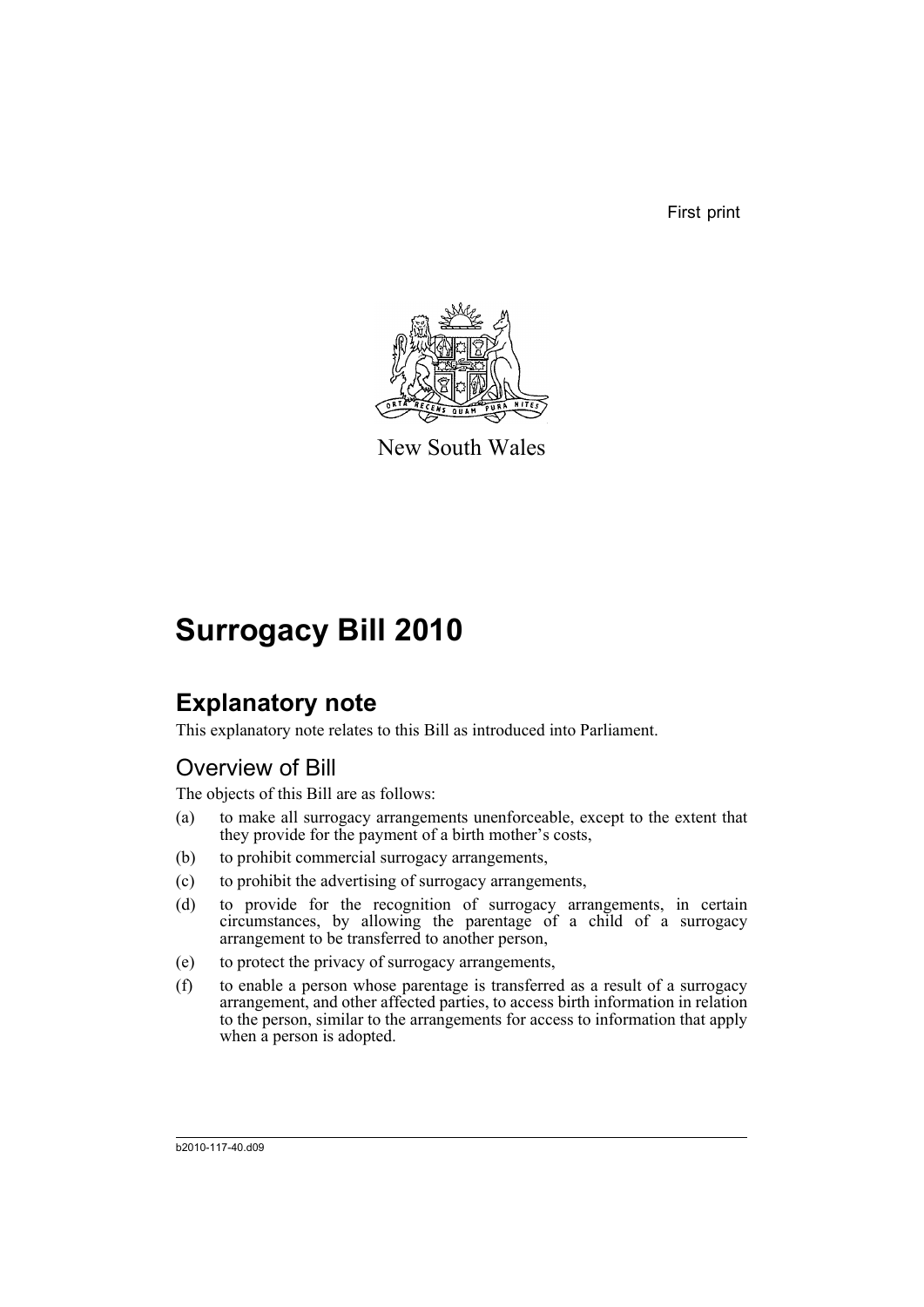Explanatory note

The Bill amends the *Assisted Reproductive Technology Act 2007*:

- (a) to ensure that assisted reproductive technology treatment is not provided in connection with a surrogacy arrangement unless an independent counsellor's report has been obtained and considered, and
- (b) to require the central register kept under that Act to be used for the collection of information concerning surrogacy arrangements, and
- (c) to give a person whose parentage is transferred as a result of a surrogacy arrangement, and any other affected parties, access to information held on the register, and
- (d) to extend enforcement powers under that Act so that they can be used for the purposes of ensuring compliance with the proposed Act by providers of assisted reproductive treatment or in connection with such treatment.

This Bill also amends the *Births, Deaths and Marriages Registration Act 1995* to make provision for the registration of parentage orders, and the issue of an amended birth certificate or full birth record to any person whose parentage is transferred as a result of a surrogacy arrangement and to other affected parties.

Other Acts are also amended consequentially.

## Outline of provisions

## **Part 1 Preliminary**

**Clause 1** sets out the name (also called the short title) of the proposed Act.

**Clause 2** provides for the commencement of the proposed Act on a day or days to be appointed by proclamation.

**Clause 3** provides that the proposed Act is to be administered by reference to the principle that, in relation to any surrogacy arrangement, the best interests of a child of the surrogacy arrangement are paramount.

**Clause 4** defines certain words and expressions used in the proposed Act.

**Clause 5** defines *surrogacy arrangement* and other key expressions. A surrogacy arrangement is:

- (a) an arrangement under which a woman agrees to become or to try to become pregnant with a child, and that the parentage of the child born as a result of the pregnancy is to be transferred to another person or persons (a *pre-conception surrogacy arrangement*), or
- (b) an arrangement under which a pregnant woman agrees that the parentage of a child born as a result of the pregnancy is to be transferred to another person or persons (a *post-conception surrogacy arrangement*).

A parentage order under the proposed Act can only be obtained in respect of a pre-conception surrogacy arrangement. In the proposed Act, *birth mother* means a woman who agrees to become pregnant or to try to become pregnant with a child, or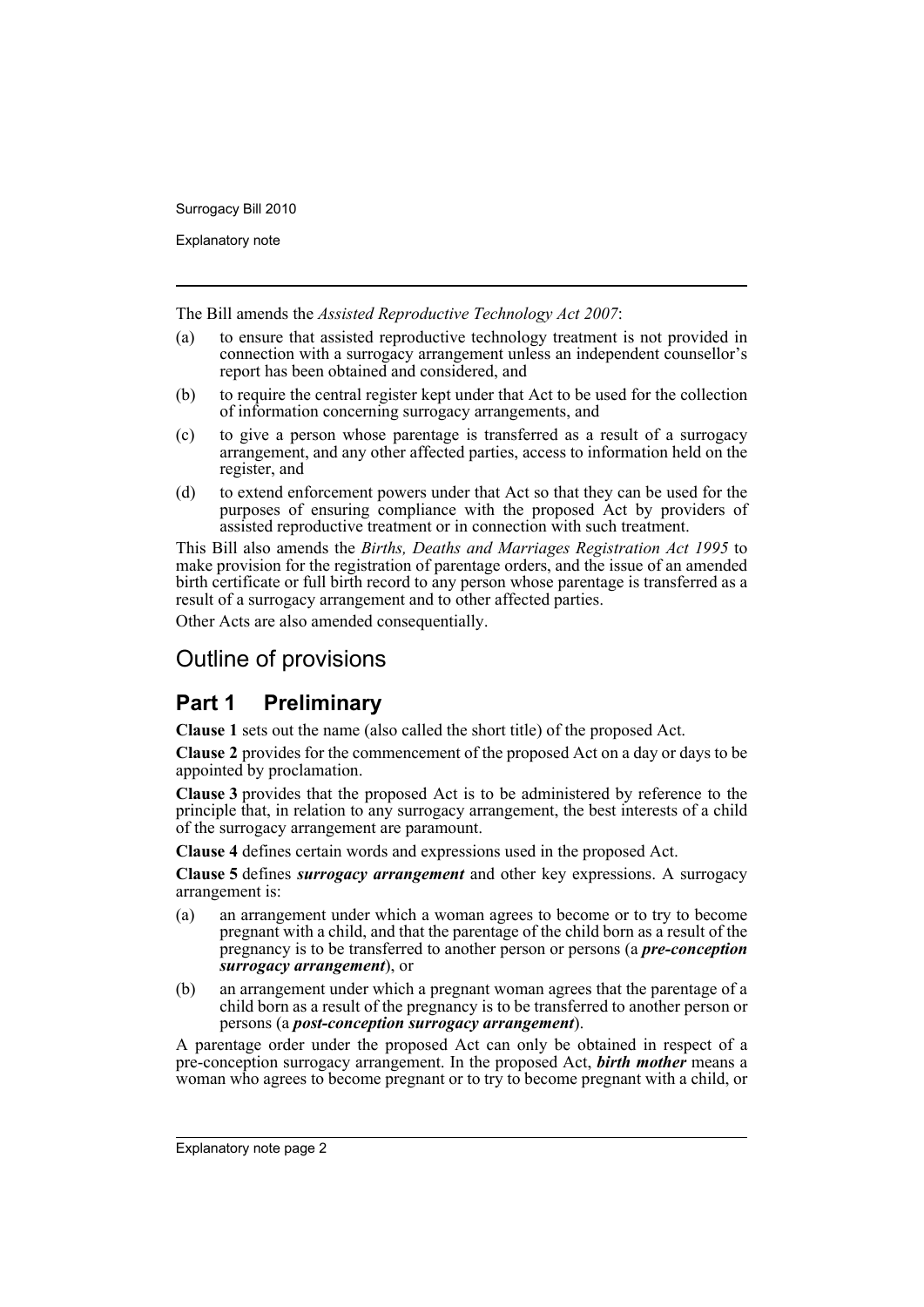Explanatory note

who is pregnant with a child, under a surrogacy arrangement and *intended parent* means a person to whom it is agreed the parentage of a child is to be transferred under a surrogacy arrangement.

## **Part 2 Surrogacy arrangements**

#### **Division 1 Enforcement of surrogacy arrangements**

**Clause 6** provides that a surrogacy arrangement is not enforceable. However, an obligation to pay or reimburse a birth mother's surrogacy costs is enforceable.

**Clause 7** defines what is meant by a *birth mother's surrogacy costs*. The provision limits the costs that are recoverable by a birth mother under a surrogacy arrangement to the birth mother's reasonable costs associated with the following matters:

- (a) becoming or trying to become pregnant,
- (b) pregnancy or birth,
- (c) entering into and giving effect to a surrogacy arrangement.

The provision also lists the type of costs that are recoverable in each category mentioned above.

A cost is reasonable only if the cost is actually incurred and the amount of the cost can be verified by receipts or other documentation.

### **Division 2 Offences in relation to surrogacy arrangements**

**Clause 8** makes it an offence to enter into, or to offer to enter into, a commercial surrogacy arrangement (maximum penalty: 2,500 penalty units for a corporation and 1,000 penalty units or 2 years imprisonment (or both) in any other case).

**Clause 9** defines *commercial surrogacy arrangement*. A surrogacy arrangement is a commercial surrogacy arrangement if the arrangement involves the provision of a fee, reward or other material benefit or advantage (other than the reimbursement of the birth mother's surrogacy costs) for the person or another person:

- (a) agreeing to enter into or entering into the surrogacy arrangement, or
- (b) giving up a child of the surrogacy arrangement to be raised by the intended parent or parents, or
- (c) consenting to the making of a parentage order in relation to a child of a surrogacy arrangement.

**Clause 10** prohibits a person from publishing any advertisement, statement, notice or other material that:

- (a) states or implies that a person is willing to enter into, or arrange, a surrogacy arrangement, or
- (b) seeks a person willing to act as a birth mother under a surrogacy arrangement, or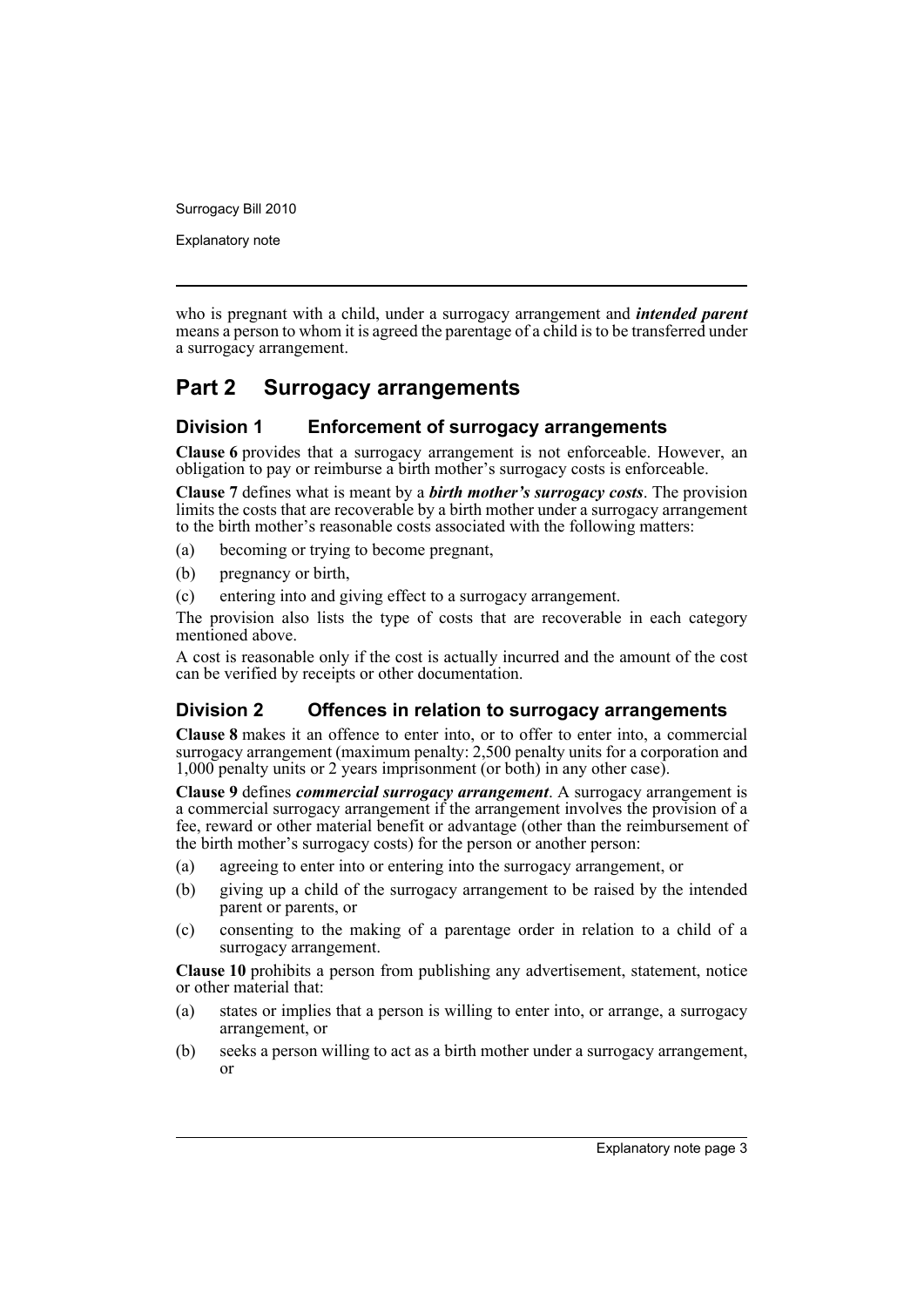Explanatory note

- (c) states or implies that a person is willing to act as a birth mother under a surrogacy arrangement, or
- (d) is intended, or is likely, to induce a person to act as a birth mother under a surrogacy arrangement.

## **Part 3 Parentage orders**

#### **Division 1 Parentage orders**

**Clause 11** confers power on the Supreme Court (the *Court*) to make a parentage order in relation to the child of a surrogacy arrangement. The purpose of a parentage order is to transfer parentage of a child of a surrogacy arrangement.

**Clause 12** confirms that a reference in the proposed Part to a child is a reference to a child of a surrogacy arrangement.

#### **Division 2 Application for parentage order**

**Clause 13** allows an application for a parentage order to be made by one intended parent or 2 intended parents jointly. Generally if there are 2 intended parents under the surrogacy arrangement, both intended parents must be a party to the application. However, in some cases an intended parent can make a sole application (such as when 2 intended parents have separated).

**Clause 14** permits an application for a parentage order to be made in relation to a surrogacy arrangement entered into before or after the commencement of the proposed Act.

**Clause 15** requires an application for a parentage order to be made not less than 30 days and not more than 6 months after the child of the surrogacy arrangement is born. For a surrogacy arrangement entered into before the commencement of the proposed Act (a *pre-commencement surrogacy arrangement*) an application must be made not more than 2 years after the commencement of the relevant section. The Court can hear an application that is made out of time in exceptional circumstances.

**Clause 16** requires an application for a parentage order to be supported by a report about the application prepared by an independent counsellor.

#### **Division 3 Making of parentage order**

**Clause 17** permits the Court to make a parentage order only if the preconditions to the making of a parentage order have been met. The Court may make a parentage order, despite not being satisfied that a precondition to the making of the order has been met, if the precondition is not a mandatory precondition to the making of a parentage order and the Court is satisfied that exceptional circumstances justify the making of the parentage order, despite the precondition not having been met.

**Clause 18** confers power on the Court to make ancillary orders in connection with a parentage order.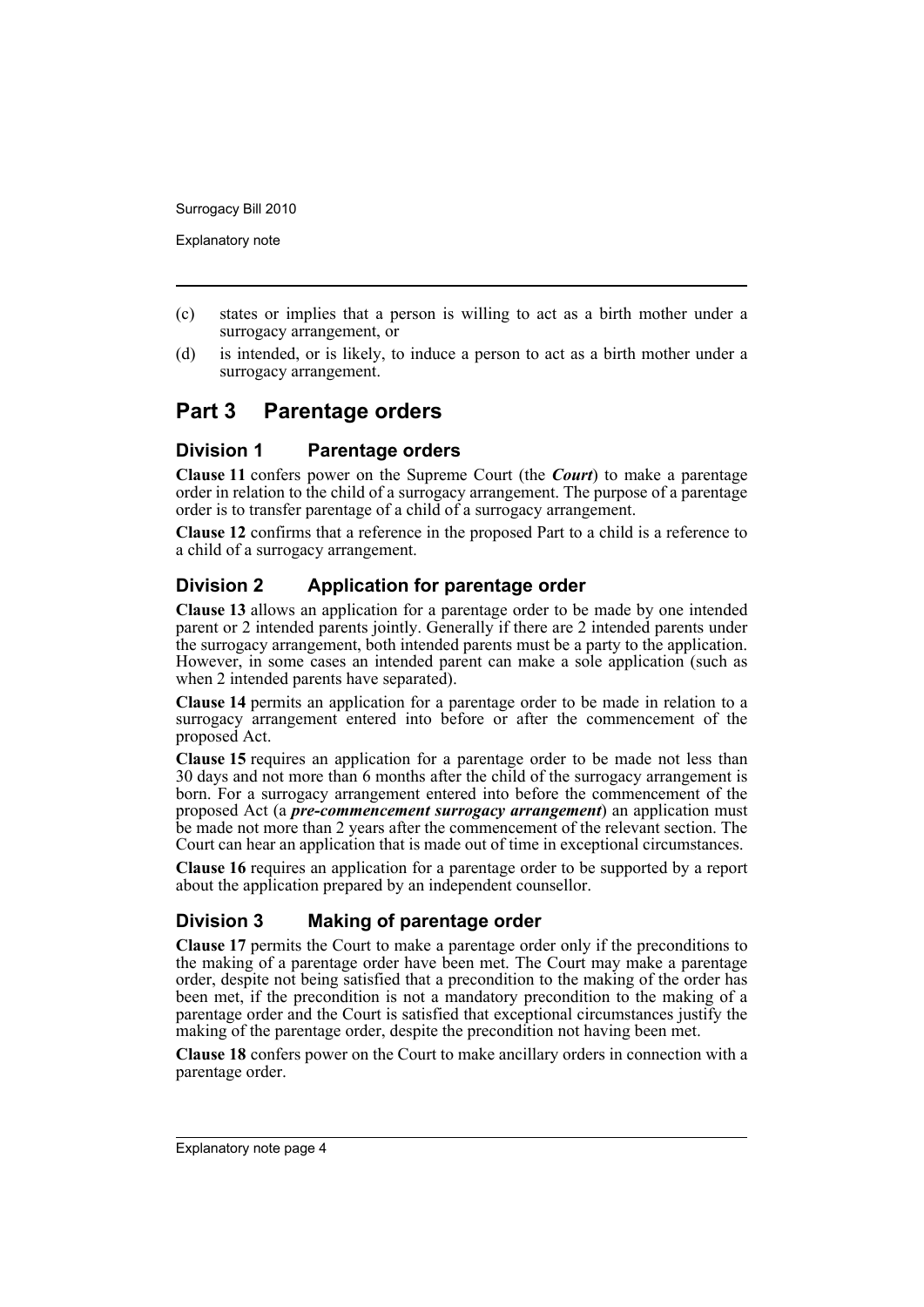Explanatory note

**Clause 19** requires the Court to keep birth siblings together in the same family when making parentage orders, unless the Court considers it in the best interests of the child to make the order, despite the fact that the birth siblings will not be kept together.

#### **Division 4 Preconditions to making of parentage order**

**Clause 20** explains that the Division sets out the preconditions to the making of a parentage order.

**Clause 21** makes it a mandatory precondition to the making of a parentage order that the Court is satisfied that the order is in the best interests of the child of the surrogacy arrangement.

**Clause 22** makes it a mandatory precondition to the making of a parentage order that the surrogacy arrangement is not a commercial surrogacy arrangement.

**Clause 23** makes it a mandatory precondition to the making of a parentage order that the surrogacy arrangement is a pre-conception surrogacy arrangement.

**Clause 24** makes it a mandatory precondition to the making of a surrogacy arrangement that the intended parent is single or, if there are 2 intended parents, that the intended parents were a couple at the time of entering into the surrogacy arrangement.

**Clause 25** makes it a mandatory precondition to the making of a parentage order that the child is under the age of 18 years and that his or her wishes have been considered (if the child is old enough to express them). This precondition will generally be of relevance only to pre-commencement surrogacy arrangements, which may have been entered into some years before the commencement of the proposed Act.

**Clause 26** makes it a precondition to the making of a parentage order that the birth mother was at least 25 years of age when she entered into the surrogacy arrangement. For pre-commencement surrogacy arrangements, the birth mother must have been at least 18 years of age. In all cases it is a mandatory precondition that the birth mother was at least 18 years of age when she entered into the surrogacy arrangement.

**Clause 27** makes it a mandatory precondition to the making of a parentage order that each of the intended parents was at least 18 years of age when the surrogacy arrangement was entered into.

**Clause 28** makes it a precondition to the making of a parentage order that the Court is satisfied that there is a medical or social need for the surrogacy arrangement. Medical or social need relates to the inability of the intended parent or parents to conceive or give birth to a child, or to a healthy child, or to do so in a manner that is safe for the mother.

**Clause 29** makes it a precondition to the making of a parentage order that the affected parties all consent to the making of the order. The consent of the birth parent to the making of the order is a mandatory precondition, except in limited circumstances (such as death or incapacity).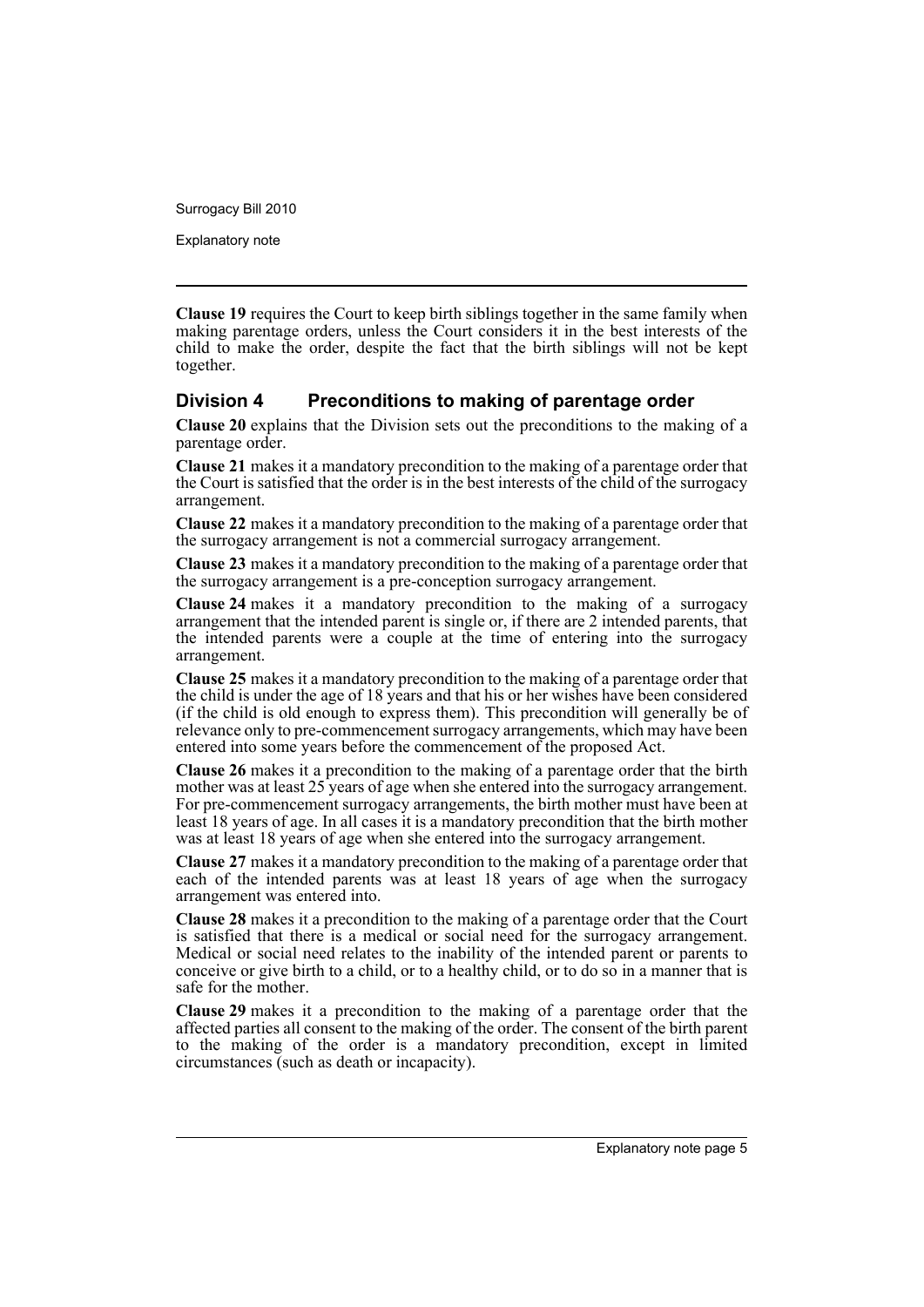Explanatory note

**Clause 30** makes it a precondition to the making of a parentage order that the applicant or applicants are resident in NSW.

**Clause 31** makes it a precondition to the making of a parentage order that the child of the surrogacy arrangement is living with the intended parent or parents.

**Clause 32** makes it a precondition to the making of a parentage order that the surrogacy arrangement is in writing. This is not required for a pre-commencement surrogacy arrangement.

**Clause 33** makes it a precondition to the making of a parentage order that the affected parties have obtained counselling. This is not required for a pre-commencement surrogacy arrangement.

**Clause 34** makes it a precondition to the making of a parentage order that the affected parties have received legal advice about the arrangement before entering into the arrangement. This is not required for pre-commencement surrogacy arrangements.

**Clause 35** makes it a precondition to the making of a parentage order that all registrable information concerning the surrogacy arrangement has been provided to the Director-General of the Department of Health for entry in the central register. The amendments to the *Assisted Reproductive Technology Act 2007* make further provision for the collection and use of this information.

**Clause 36** makes it a precondition to the making of a parentage order that the birth of the child has been registered.

#### **Division 5 Effect of parentage order**

**Clause 37** provides for the general effect of a parentage order. The general effect of a parentage order is that:

- (a) the child to whom the order relates becomes a child of the intended parent or parents named in the order and the intended parent or parents become the parents of the child, and
- (b) the child stops being a child of the birth parent and a birth parent stops being a parent of the child.

Other relationships are determined accordingly.

**Clause 38** makes it clear that a parentage order does not operate to deprive a child of any vested or contingent property right acquired by the child before the making of the parentage order.

**Clause 39** provides a protection from liability for trustees and legal personal representatives who transfer property without notice of a parentage order.

**Clause 40** requires the Court to approve a name for the child on making a parentage order.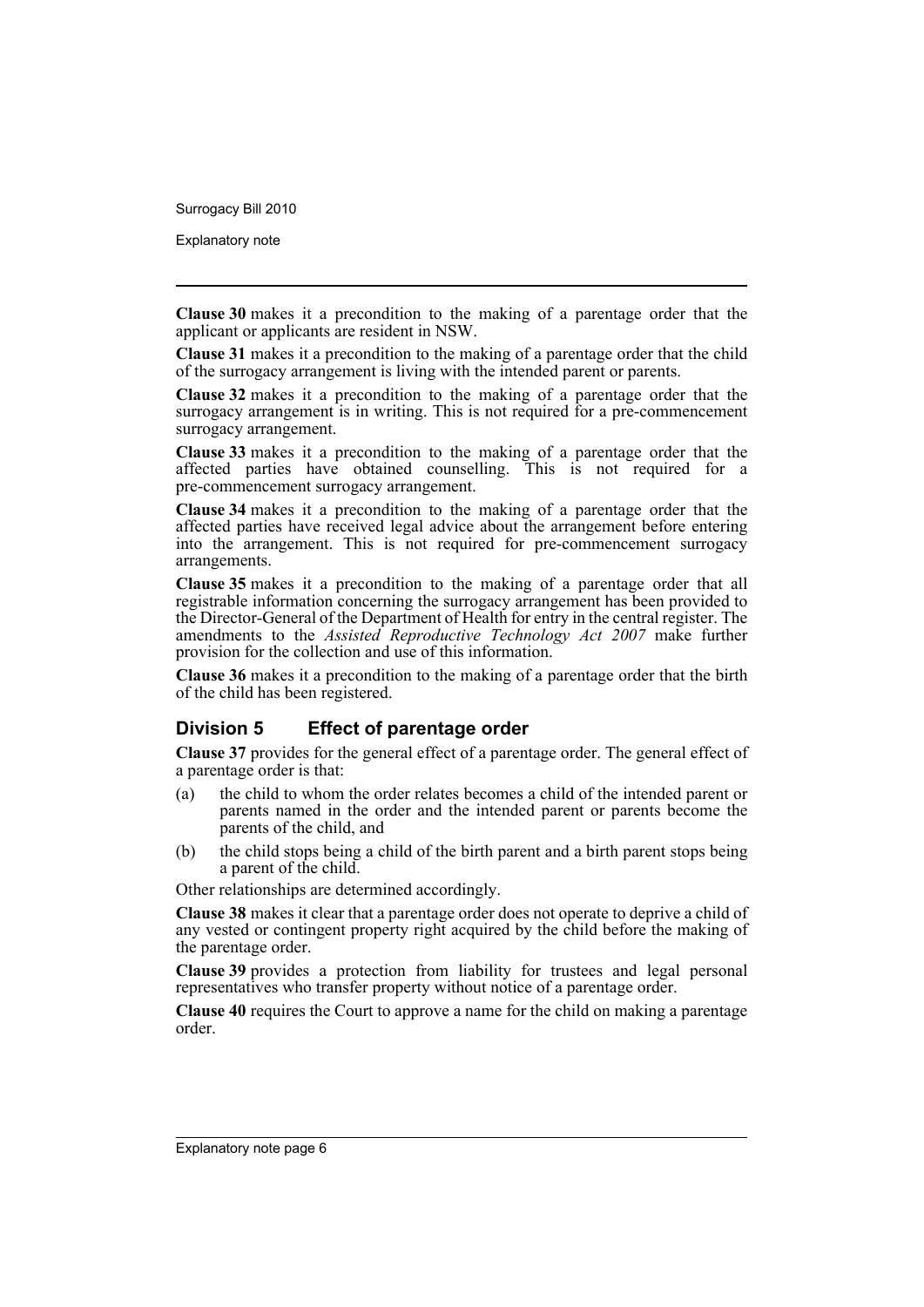Explanatory note

#### **Division 6 Discharge of parentage order**

**Clause 41** permits an application for the discharge of a parentage order to be made by:

- (a) a child whose parentage was transferred and who has reached 18 years of age, or
- (b) a birth parent or intended parent of the child, or
- (c) the Attorney General.

**Clause 42** confers power on the Court to make an order discharging a parentage order. The Court may make such an order only if satisfied:

- (a) the parentage order was obtained by fraud, duress or other improper means, or
- (b) a consent the Court making the parentage order considered had been given to the making of the parentage order was, in fact, not given or was given for payment, reward or other material benefit or advantage (other than the birth mother's surrogacy costs), or
- (c) there is an exceptional reason why the parentage order should be discharged.

**Clause 43** provides for the effect of the discharge of a parentage order, which is generally to restore all the parties to the position that they were in before the making of a parentage order.

**Clause 44** confers power on the Court to make ancillary orders in connection with a discharge order.

#### **Division 7 Other provisions relating to parentage order**

**Clause 45** requires proceedings in respect of a parentage order, or a discharge of a parentage order, to be heard in closed court unless the Court otherwise orders.

**Clause 46** provides for appeals against a decision to refuse an application for a parentage order or a decision to grant or refuse an application for the discharge of a parentage order.

**Clause 47** requires the registrar of the Court to notify the Registrar of Births, Deaths and Marriages of the making of a parentage order or the discharge of a parentage order. This requirement is relevant to the functions of the Registrar of Births, Deaths and Marriages with respect to the registration of parentage orders. Those functions are dealt with by amendments to the *Births, Deaths and Marriages Registration Act 1995*.

**Clause 48** requires the registrar of the Court to notify the registering authority of another State or a Territory of a parentage order, or a discharge of a parentage order, made by the Court in relation to a child whose birth the registrar has reasons to believe is registered in that State or Territory.

**Clause 49** requires the registrar of the Court to notify the Director-General of the Department of Health of the making of a parentage order or the discharge of a parentage order. This requirement is relevant to the functions of the Director-General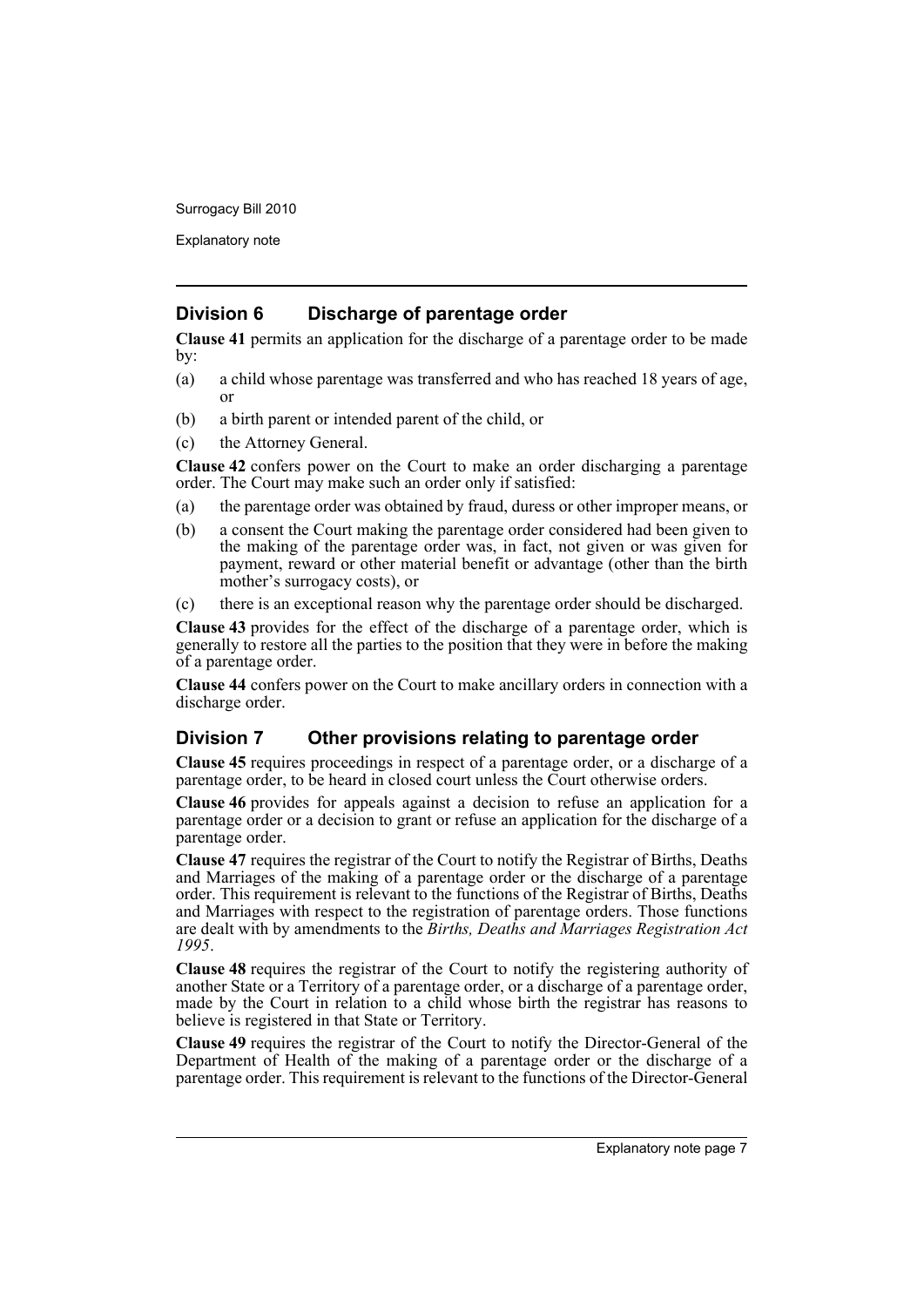Explanatory note

with respect to the registration of information about surrogacy arrangements. These functions are dealt with by amendments to the *Assisted Reproductive Technology Act 2007*.

## **Part 4 Protection of privacy of surrogacy arrangements**

**Clause 50** makes it an offence to publish any material that identifies, or is reasonably likely to identify, a person as a person affected by a surrogacy arrangement. The provision does not prevent publication where the person identified or reasonably likely to be identified consents to be identified and the material published does not identify any person affected by the surrogacy arrangement who does not consent to being so identified.

**Clause 51** provides that a person is not entitled to access court records relating to proceedings in respect of a parentage order, except with leave of the Court.

## **Part 5 Access to birth information**

**Clause 52** defines the expressions used in the Part. An *original birth certificate* means a certificate certifying the particulars of a person's birth registered under the *Births, Deaths and Marriages Registration Act 1995*. A *full birth record* means a single certificate that records both a child's original birth details and particulars relating to a parentage order or discharge of a parentage order.

**Clause 53** gives a person who is the child of a surrogacy arrangement and whose parentage has been transferred by a parentage order a right to receive the person's original birth certificate and full birth record, if the person has reached the age of 18 years. This right also applies where a parentage order is made under a law of another State or a Territory.

**Clause 54** gives an affected party in relation to a surrogacy arrangement in respect of which a parentage order has been made a right to receive the original birth certificate and full birth record of the child whose parentage is transferred by the parentage order. This right also applies where a parentage order is made under a law of another State or a Territory.

**Clause 55** makes provision for an application for the supply of birth information.

## **Part 6 Miscellaneous**

**Clause 56** enables proceedings for offences under the Act to be dealt with summarily by the Local Court.

**Clause 57** enables the Governor to make regulations for the purposes of the proposed Act.

**Clause 58** provides for the review of the proposed Act in 3 years.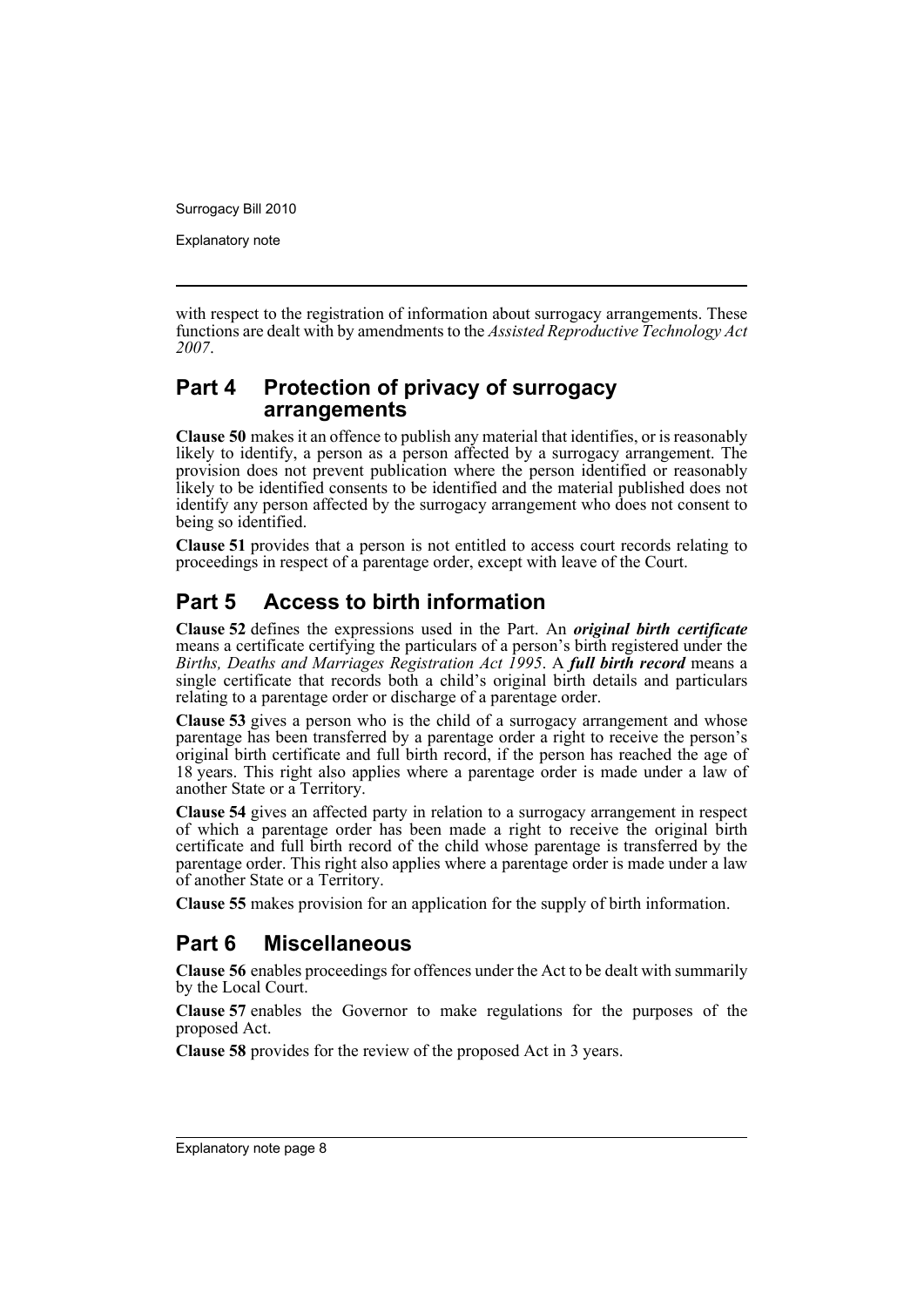Explanatory note

## **Schedule 1 Savings, transitional and other provisions**

**Schedule 1** makes provision for the making of savings and transitional regulations as a consequence of the enactment of the proposed Act. It also contains specific savings and transitional provisions relating to the proposed Act.

## **Schedule 2 Amendment of Acts**

#### **Assisted Reproductive Technology Act 2007 No 69**

#### **Assessment reports**

**Schedule 2.1 [4]** makes it an offence for an assisted reproductive technology (*ART*) treatment provider (an *ART provider*) to provide a woman with ART treatment in connection with a surrogacy arrangement unless the provider has received an assessment report in relation to the surrogacy arrangement. An assessment report is a report by an independent counsellor that is based on interviews with the parties to the surrogacy arrangement. In addition, a registered medical practitioner who undertakes or supervises the provision of ART services by an ART provider must ensure that ART treatment is only provided if the medical practitioner is satisfied it is appropriate to do so, having regard to the assessment report. Non-compliance with this requirement is not an offence but may constitute improper conduct by the medical practitioner for the purposes of the *Health Practitioner Regulation National Law (NSW)*.

#### **Central register**

**Schedule 2.1 [6]** requires the Director-General of the Department of Health (the *Director-General*) to establish a central register, which will include information about ART treatment (currently held on the central ART donor register) as well as information about surrogacy arrangements. The regulations will prescribe the information the Director-General is required to be entered in the register. The objective of the central register is to ensure that an adult whose parentage has been transferred as a result of a parentage order, and affected parties in relation to a surrogacy arrangement, have access to certain information about the surrogacy arrangement. **Schedule 2.1 [1], [3], [5] and [7]–[13]** are consequential amendments.

#### **Access to information**

**Schedule 2.1 [14]** inserts provisions about access to information about surrogacy arrangements. The Director-General must, on application by an adult born as a result of a surrogacy arrangement, an affected party, or an adult biological sibling of a person born as a result of a surrogacy arrangement, provide to the person a copy of any information held on the central register about that person. The Director-General must also, on application by an adult born as a result of a surrogacy arrangement, provide to that person the name of the person's birth parent, or gamete provider under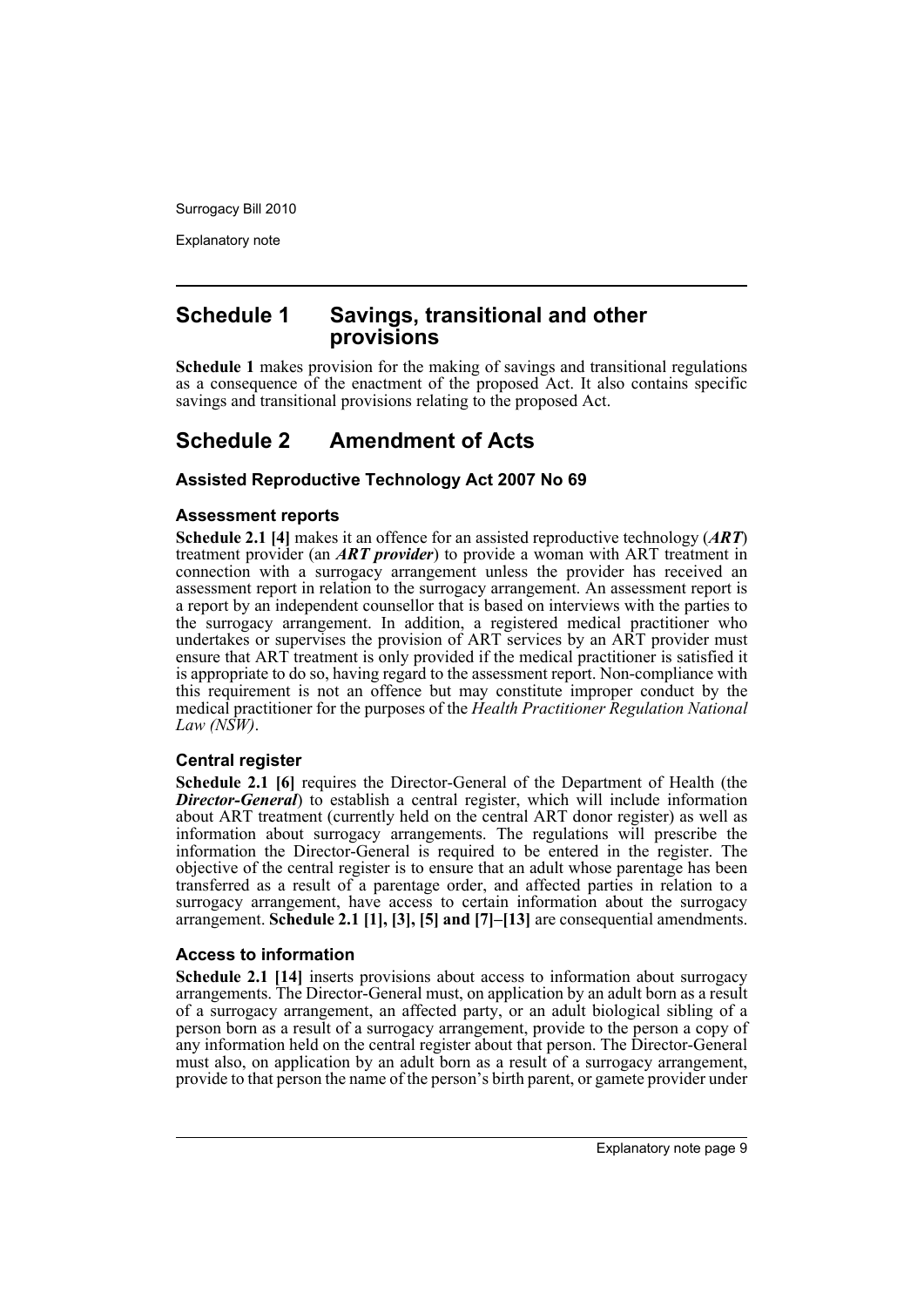Explanatory note

the surrogacy arrangement, and any other prescribed information about the parent or gamete provider held on the central register, as well as prescribed non-identifying information about the person's birth siblings or other information a birth sibling has consented to being disclosed. The Director-General must, on application by a person's birth parent or a gamete provider, provide non-identifying information about the person whose parentage has been transferred as a result of a parentage order, and other information that the person has consented to being disclosed, to the birth parent or gamete provider. The Director-General may only contact a person to seek the person's consent to disclose information about the person if the person is an adult and the Director-General is of the opinion that the contact is justified in order to promote the welfare and best interests of one or more persons concerned. The Director-General may on application by an affected party, or on the Director-General's own initiative, remove information from the central register if the surrogacy arrangement did not involve the provision of ART treatment and a parentage order has not been granted in relation to the surrogacy arrangement or has been discharged.

#### **Other provisions**

**Schedule 2.1 [16]** authorises an inspector under the *Assisted Reproductive Technology Act 2007* to exercise his or her functions under that Act relating to enforcement for the purpose of ascertaining whether or not a provision of the proposed Act or the regulations under the proposed Act have been contravened by an ART provider or in connection with the provision of ART services.

**Schedule 2.1 [18]** extends the grounds on which the Director-General may prohibit a person from carrying on a business that provides ART services to include if the person has contravened the proposed Act or regulations made under the proposed Act. **Schedule 2.1 [17]** is a consequential amendment.

**Schedule 2.1 [2]** inserts a definition of *surrogacy arrangement*. **Schedule 2.1 [15]** omits redundant provisions relating to surrogacy.

**Schedule 2.1 [19]** enables savings and transitional regulations to be made as a consequence of the enactment of the proposed Act. **Schedule 2.1 [20]** inserts savings and transitional provisions.

#### **Births, Deaths and Marriages Registration Act 1995 No 62**

**Schedule 2.2 [1]** inserts proposed Part 4A into the *Births, Deaths and Marriages Registration Act 1995*. Under the proposed Part, the Registrar of Births, Deaths and Marriages will be required to register parentage orders and orders for the discharge of a parentage order made in New South Wales and may register corresponding orders from other States and Territories. The Registrar will be required to issue a birth certificate for a person showing the information contained in the parentage order in place of the information recorded in relation to the person's birth before the parentage order was made. The birth certificate must not include any information that indicates that the person was the child of a surrogacy arrangement. **Schedule 2.2 [3]** authorises the Registrar of Births, Deaths and Marriages, if requested to do so by an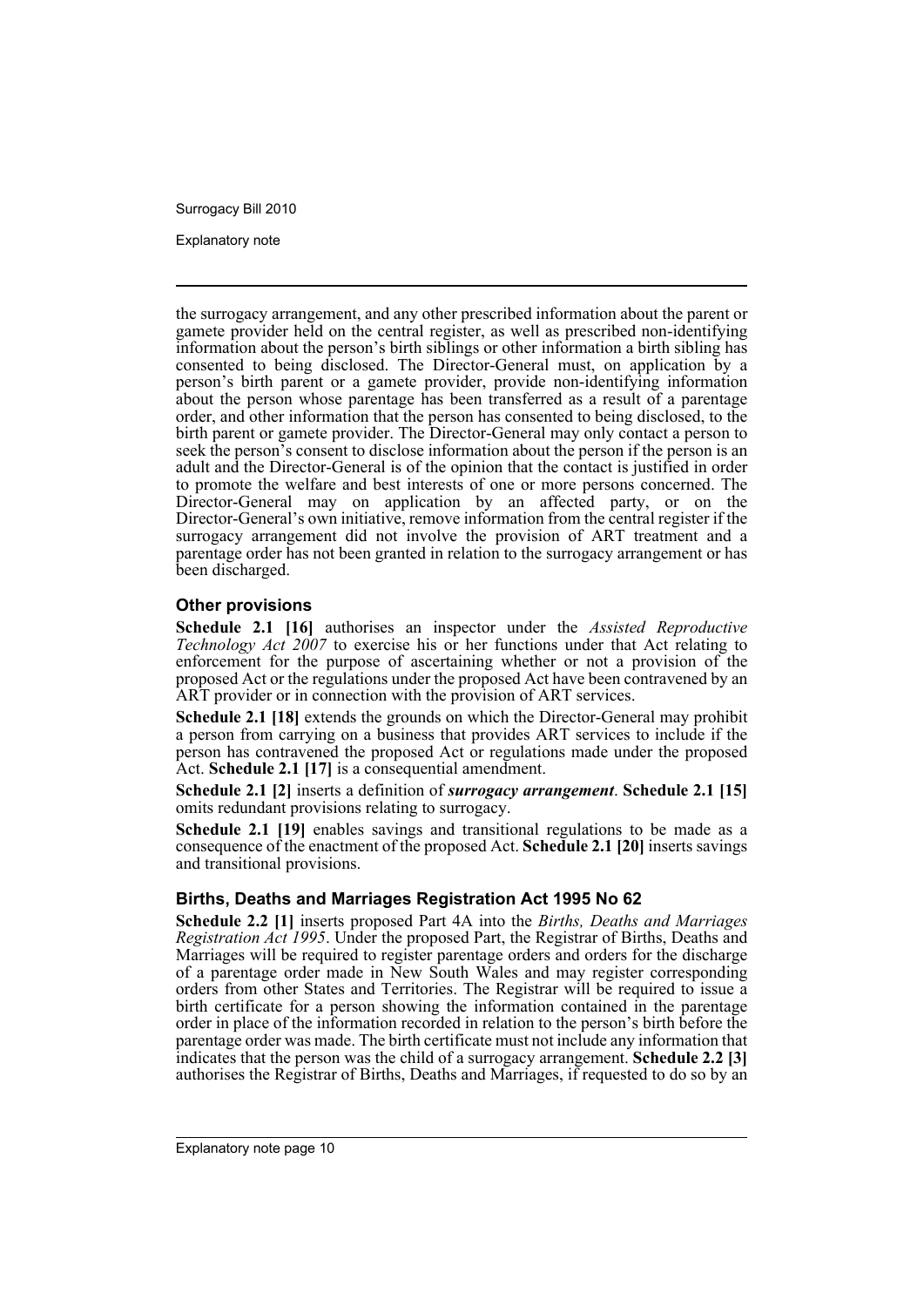Explanatory note

applicant, to issue a certificate in relation to a person in respect of whom a parentage order has been made and registered by the Registrar, which will show the particulars of the birth of the person and the particulars of the parentage order.

**Schedule 2.2 [2]** provides that a provision in the *Births, Deaths and Marriages Registration Act 1995* for exceptions to certain change of name restrictions does not limit or affect the operation of the proposed Act.

**Schedule 2.2 [4]** provides that the *Births, Deaths and Marriages Registration Act 1995* is subject to the proposed Act (as well as the *Adoption Act 2000*, as is currently the case). To the extent of any inconsistency with the proposed Act or the *Adoption Act 2000*, those Acts prevail.

Schedule 2.2 [5] enables savings and transitional regulations to be made as a consequence of the enactment of the proposed Act.

#### **Status of Children Act 1996 No 76**

**Schedule 2.7** provides that the *Status of Children Act 1996* does not affect the operation of Part 3 of the proposed Act, which deals with parentage orders.

#### **Amendments to other Acts**

**Schedule 2.3–2.6, 2.8 and 2.9** make consequential amendments to various Acts.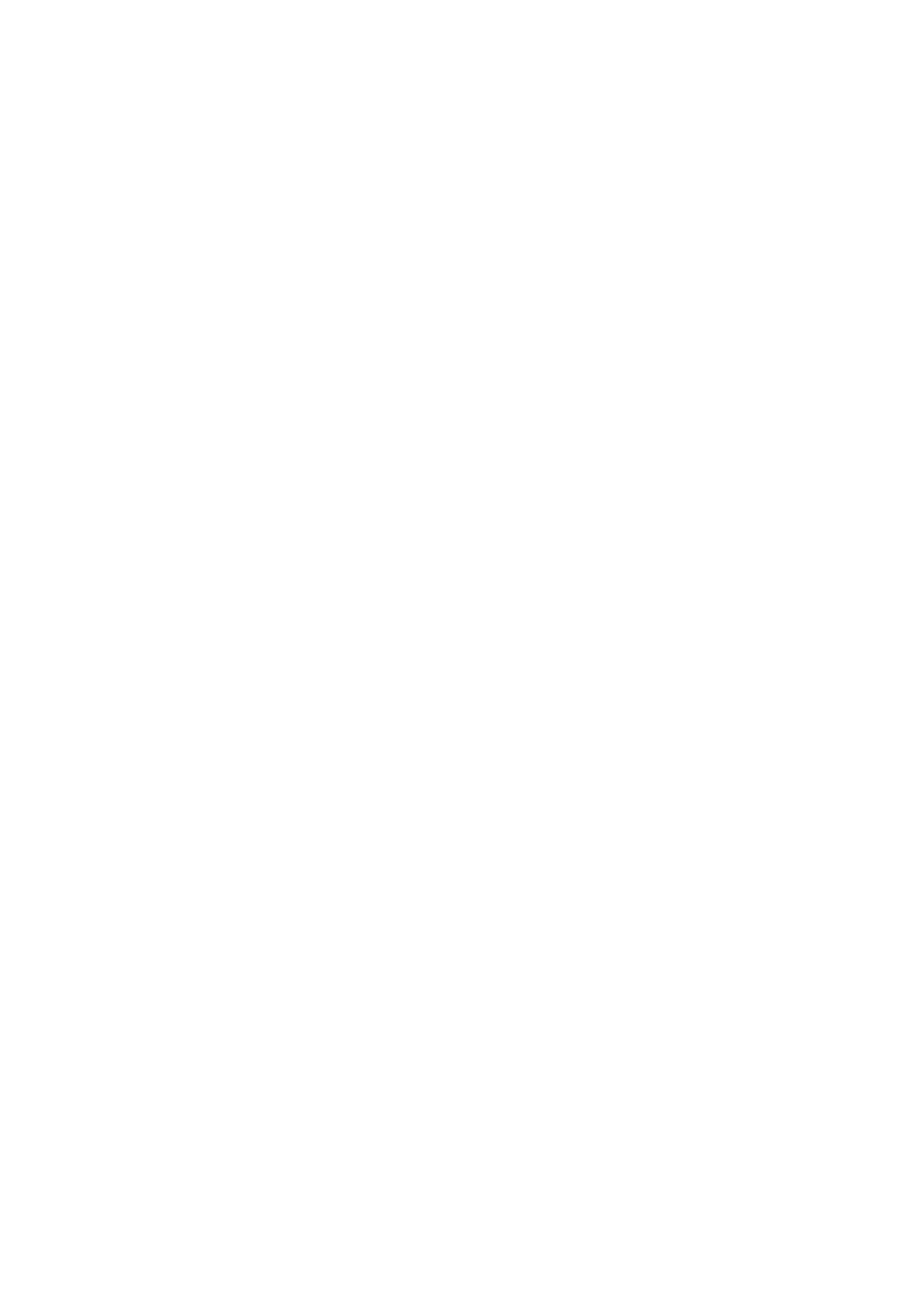First print



New South Wales

# **Surrogacy Bill 2010**

## **Contents**

|        |   |                    |                                                   | Page |
|--------|---|--------------------|---------------------------------------------------|------|
| Part 1 |   | <b>Preliminary</b> |                                                   |      |
|        | 1 | Name of Act        |                                                   | 2    |
|        | 2 |                    | Commencement                                      | 2    |
|        | 3 |                    | Guiding principle                                 | 2    |
|        | 4 | Definitions        |                                                   | 2    |
|        | 5 |                    | Surrogacy arrangement-meaning                     | 3    |
| Part 2 |   |                    | <b>Surrogacy arrangements</b>                     |      |
|        |   | <b>Division 1</b>  | <b>Enforcement of surrogacy arrangements</b>      |      |
|        | 6 | Enforcement        |                                                   | 5    |
|        | 7 |                    | Birth mother's surrogacy costs—meaning            | 5    |
|        |   | <b>Division 2</b>  | Offences in relation to surrogacy<br>arrangements |      |
|        | 8 |                    | Commercial surrogacy arrangements prohibited      | 6    |
|        |   |                    |                                                   |      |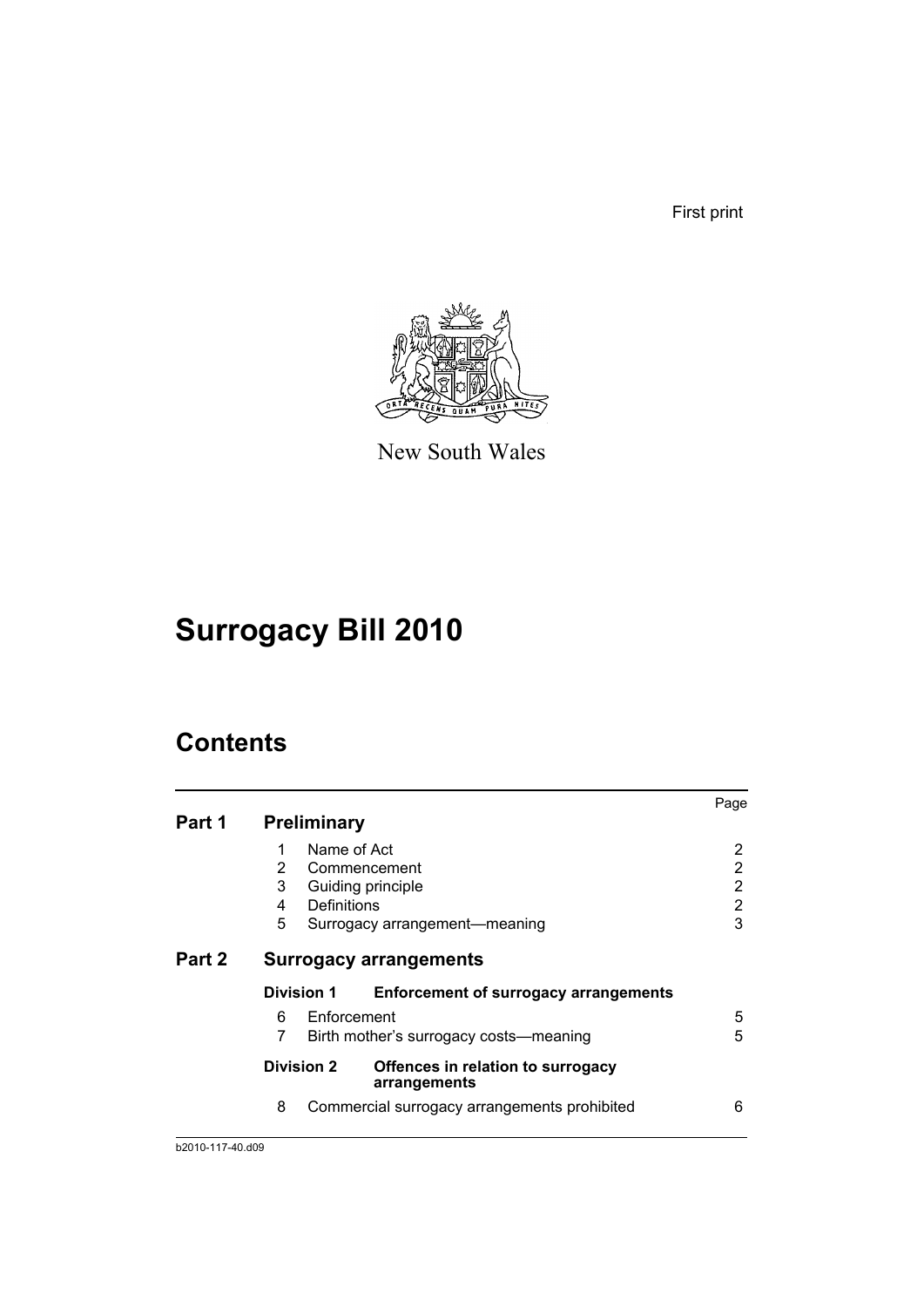Contents

|        |                         |                   |                                                                                                                                                   | Page                |
|--------|-------------------------|-------------------|---------------------------------------------------------------------------------------------------------------------------------------------------|---------------------|
|        | 9<br>10                 |                   | Commercial surrogacy arrangement-meaning<br>Advertising of surrogacy arrangements prohibited                                                      | 6<br>$\overline{7}$ |
| Part 3 |                         |                   | <b>Parentage orders</b>                                                                                                                           |                     |
|        |                         | <b>Division 1</b> | <b>Parentage orders</b>                                                                                                                           |                     |
|        | 11<br>$12 \overline{ }$ |                   | Parentage order<br>References to "child"                                                                                                          | 8<br>8              |
|        |                         | <b>Division 2</b> | Application for parentage order                                                                                                                   |                     |
|        | 13<br>14<br>15<br>16    |                   | Application for parentage order<br>Date of surrogacy arrangement<br>Time within which application must be made<br>Independent counsellor's report | 8<br>9<br>9<br>9    |
|        |                         | <b>Division 3</b> | Making of parentage order                                                                                                                         |                     |
|        | 17                      |                   | Making of parentage order by Court                                                                                                                | 10                  |
|        | 18<br>19                |                   | Ancillary orders<br>Birth siblings must be kept together                                                                                          | 11<br>11            |
|        |                         | <b>Division 4</b> | Preconditions to making of parentage order                                                                                                        |                     |
|        | 20                      |                   | Preconditions to making of parentage order                                                                                                        | 11                  |
|        | 21                      |                   | Best interests of child are paramount                                                                                                             | 11                  |
|        | 22                      |                   | Surrogacy arrangement must be altruistic                                                                                                          | 11                  |
|        | 23                      |                   | Surrogacy arrangement must be a pre-conception<br>surrogacy arrangement                                                                           | 12                  |
|        | 24                      | couple            | Intended parent must be single person or member of a                                                                                              | 12                  |
|        | 25                      |                   | Age and wishes of child must be considered                                                                                                        | 12                  |
|        | 26                      |                   | Age of birth mother                                                                                                                               | 12                  |
|        | 27                      |                   | Age of intended parents                                                                                                                           | 13                  |
|        | 28                      |                   | Medical or social need for surrogacy arrangement must                                                                                             |                     |
|        |                         |                   | be demonstrated                                                                                                                                   | 13                  |
|        | 29                      |                   | Affected parties must consent to order                                                                                                            | 14                  |
|        | 30                      |                   | Applicant or applicants must be resident in NSW                                                                                                   | 14                  |
|        | 31                      |                   | Child must be living with applicant or applicants                                                                                                 | 14<br>14            |
|        | 32<br>33                |                   | Surrogacy arrangement must be in writing<br>Counselling must have been obtained                                                                   | 14                  |
|        | 34                      |                   | Legal advice must have been obtained                                                                                                              | 15                  |
|        | 35                      |                   | Information must be provided for inclusion in central                                                                                             |                     |
|        |                         | register          |                                                                                                                                                   | 15                  |
|        | 36                      |                   | Birth of child must be registered                                                                                                                 | 15                  |
|        |                         | <b>Division 5</b> | <b>Effect of parentage order</b>                                                                                                                  |                     |
|        | 37                      |                   | General effect of order                                                                                                                           | 16                  |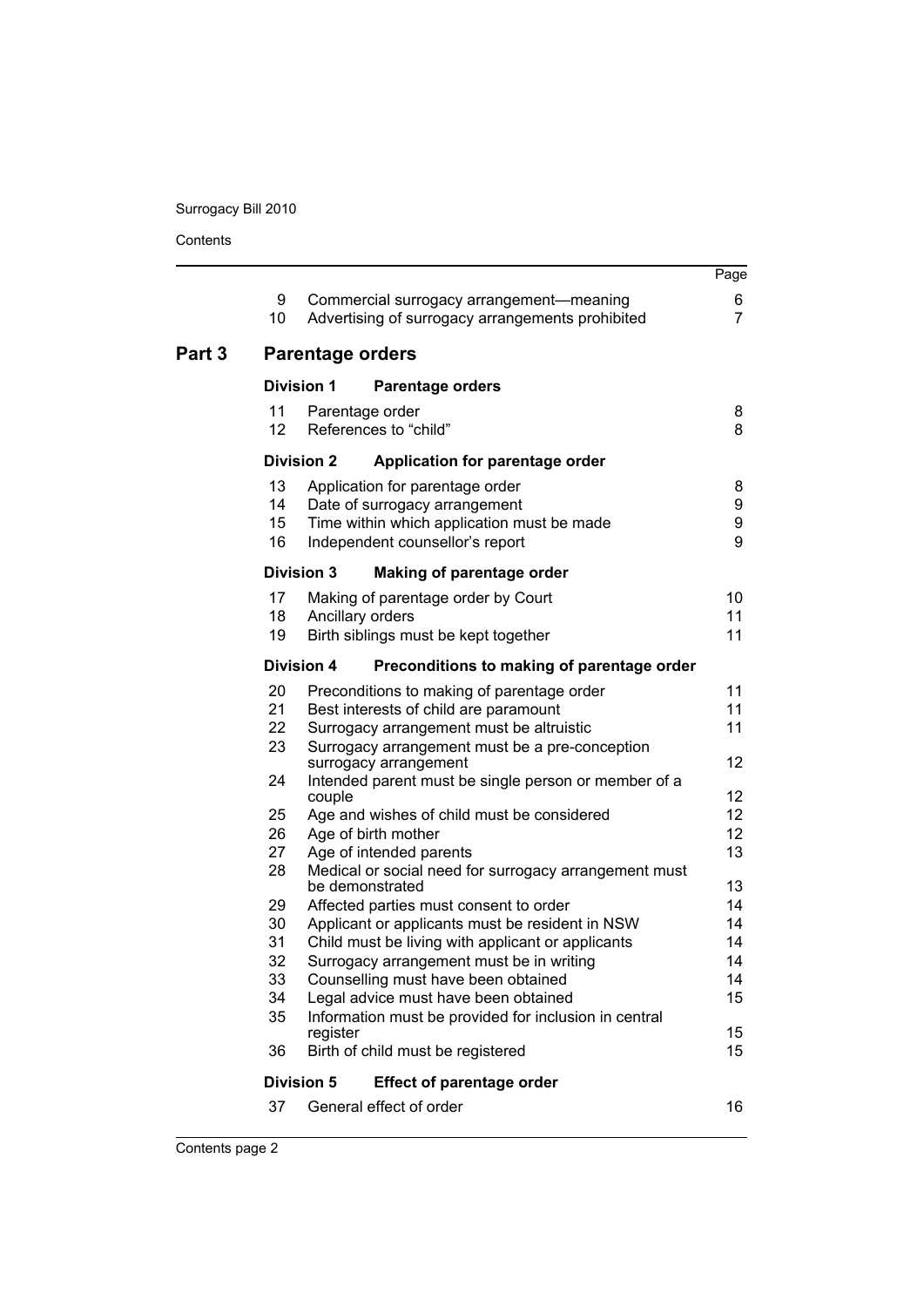|                   |          |                                                                                       | Page     |
|-------------------|----------|---------------------------------------------------------------------------------------|----------|
|                   | 38       | Effect on property                                                                    | 16       |
|                   | 39       | Liability of trustees and legal personal representatives in<br>relation to children   | 17       |
|                   | 40       | Name of child                                                                         | 17       |
|                   |          |                                                                                       |          |
|                   |          | <b>Division 6</b><br>Discharge of parentage order                                     |          |
|                   | 41       | Application for discharge of parentage order                                          | 18       |
|                   | 42<br>43 | Power of Court to discharge parentage order<br>Effect of discharge of parentage order | 18<br>18 |
|                   | 44       | Ancillary orders                                                                      | 19       |
|                   |          | <b>Division 7</b><br>Other provisions relating to parentage order                     |          |
|                   |          |                                                                                       |          |
|                   | 45<br>46 | Proceedings to be heard in closed court                                               | 19<br>19 |
|                   | 47       | Right of appeal<br>Registrar of Births, Deaths and Marriages to be notified of        |          |
|                   |          | order                                                                                 | 19       |
|                   | 48       | Notice to be given to other States                                                    | 20       |
|                   | 49       | Director-General of Department of Health to be notified of                            |          |
|                   |          | order                                                                                 | 20       |
| Part 4            |          | Protection of privacy of surrogacy arrangements                                       |          |
|                   | 50       | Prohibition on disclosure of information relating to                                  |          |
|                   |          | surrogacy arrangements                                                                | 21       |
|                   | 51       | Restricted access to court records                                                    | 21       |
| Part 5            |          | <b>Access to birth information</b>                                                    |          |
|                   | 52       | Definitions                                                                           | 23.      |
|                   | 53       | Child's right to registered birth information                                         | 23       |
|                   | 54       | Rights of other parties to registered birth information                               | 23       |
|                   | 55       | Application for supply of birth information                                           | 24       |
| Part 6            |          | <b>Miscellaneous</b>                                                                  |          |
|                   | 56       | Proceedings for offences                                                              | 25       |
|                   | 57       | Regulations                                                                           | 25       |
|                   | 58       | Review of Act                                                                         | 25       |
| <b>Schedule 1</b> |          | Savings, transitional and other provisions                                            | 26       |
| <b>Schedule 2</b> |          | <b>Amendment of Acts</b>                                                              | 27       |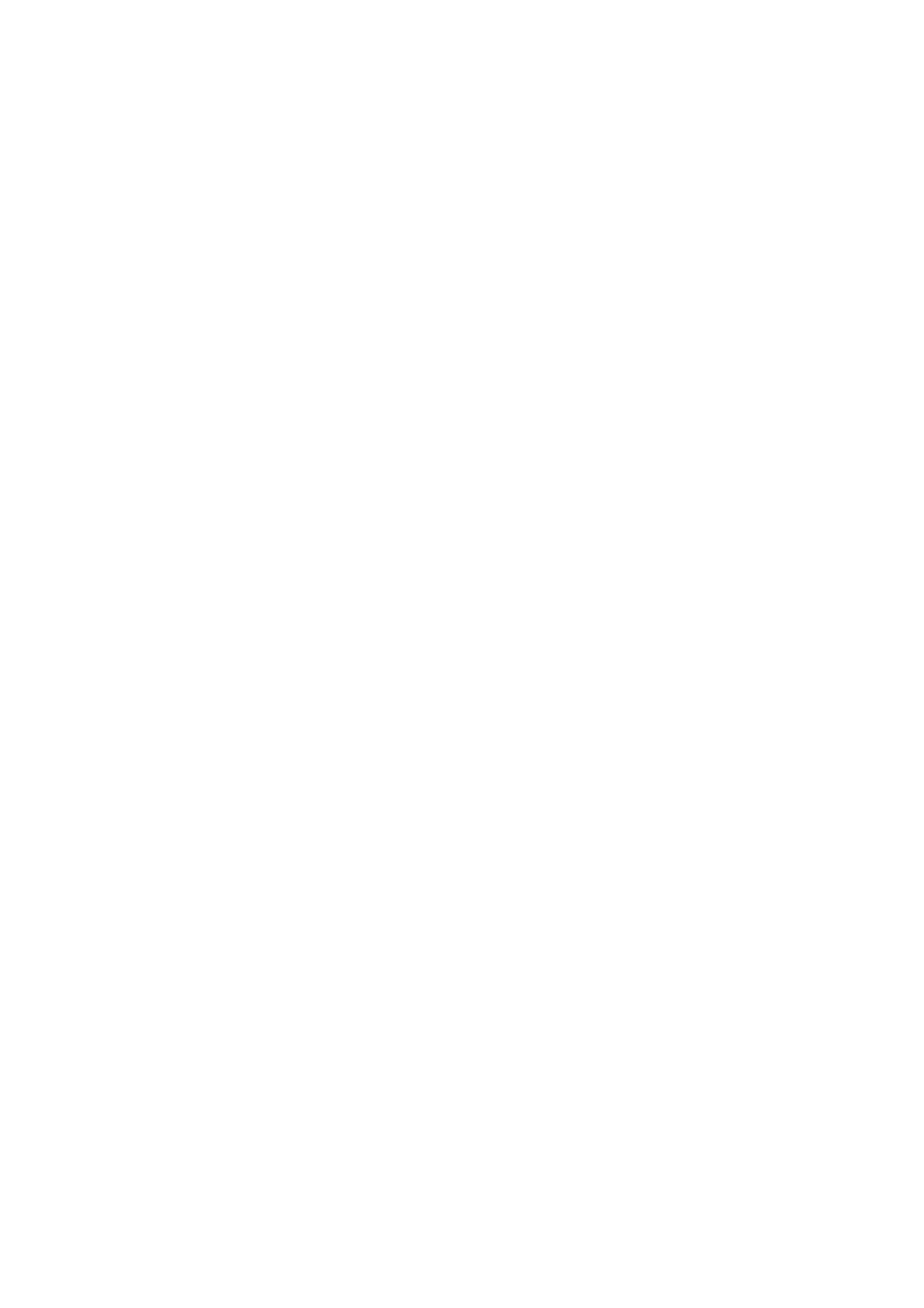

New South Wales

# **Surrogacy Bill 2010**

No , 2010

## **A Bill for**

An Act to recognise certain surrogacy arrangements, to prohibit commercial surrogacy arrangements and to provide for the status of children of surrogacy arrangements, and to make related amendments to other Acts.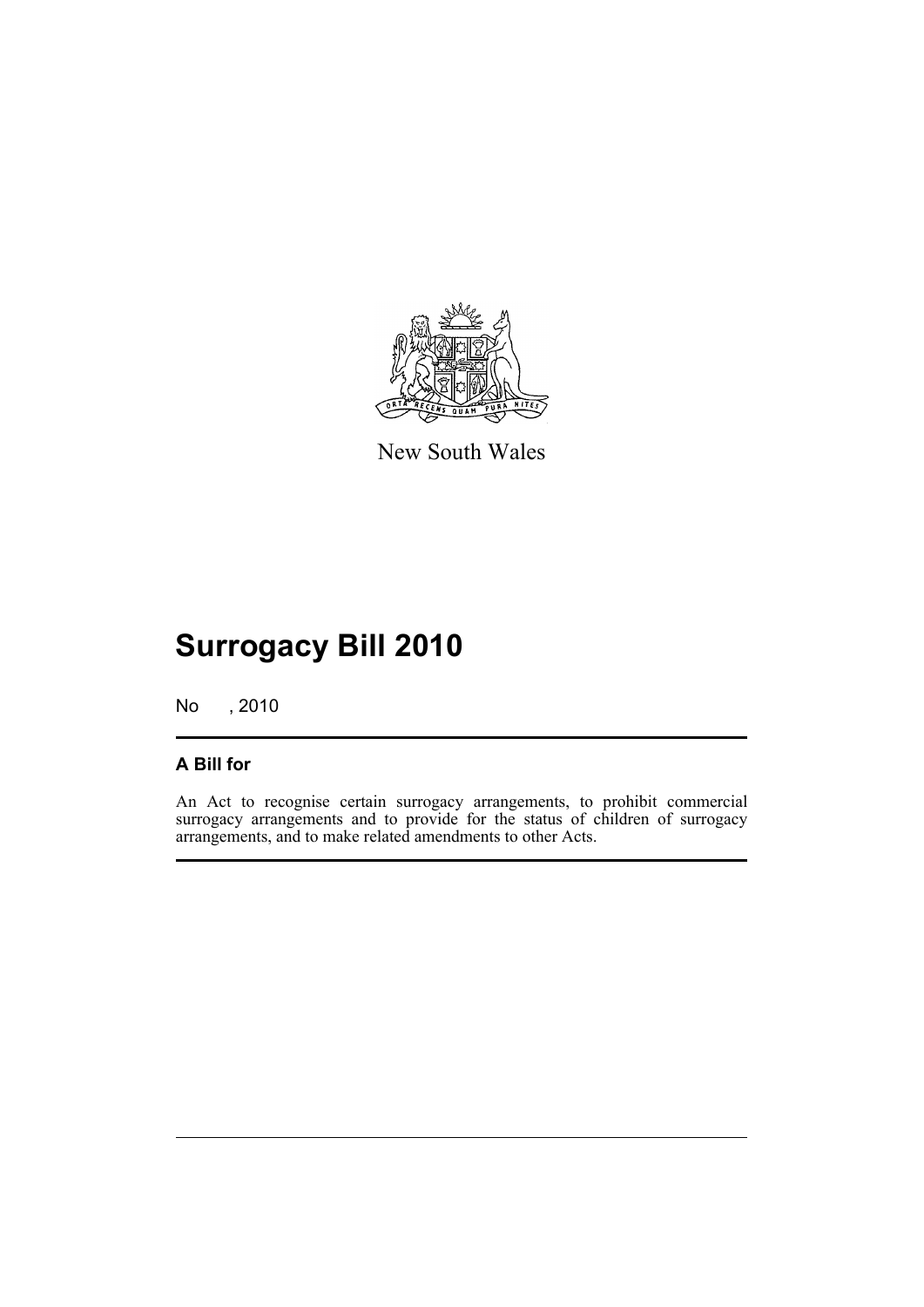Clause 1 Surrogacy Bill 2010

Part 1 Preliminary

<span id="page-17-4"></span><span id="page-17-3"></span><span id="page-17-2"></span><span id="page-17-1"></span><span id="page-17-0"></span>

|        |     | The Legislature of New South Wales enacts:                                                                                                                                                                                                                                                                                                                       | $\mathbf{1}$               |
|--------|-----|------------------------------------------------------------------------------------------------------------------------------------------------------------------------------------------------------------------------------------------------------------------------------------------------------------------------------------------------------------------|----------------------------|
| Part 1 |     | <b>Preliminary</b>                                                                                                                                                                                                                                                                                                                                               | $\overline{c}$             |
| 1      |     | Name of Act                                                                                                                                                                                                                                                                                                                                                      | 3                          |
|        |     | This Act is the <i>Surrogacy Act 2010</i> .                                                                                                                                                                                                                                                                                                                      | 4                          |
| 2      |     | <b>Commencement</b>                                                                                                                                                                                                                                                                                                                                              | 5                          |
|        |     | This Act commences on a day or days to be appointed by proclamation.                                                                                                                                                                                                                                                                                             | 6                          |
| 3      |     | <b>Guiding principle</b>                                                                                                                                                                                                                                                                                                                                         | $\overline{7}$             |
|        |     | This Act is to be administered by reference to the principle that, in<br>relation to any surrogacy arrangement, the best interests of the child of<br>the surrogacy arrangement are paramount.                                                                                                                                                                   | 8<br>9<br>10               |
| 4      |     | <b>Definitions</b>                                                                                                                                                                                                                                                                                                                                               | 11                         |
|        | (1) | In this Act:                                                                                                                                                                                                                                                                                                                                                     | 12                         |
|        |     | <i>affected party</i> , in relation to a surrogacy arrangement, means each of<br>the following persons:                                                                                                                                                                                                                                                          | 13<br>14                   |
|        |     | the birth mother,<br>(a)                                                                                                                                                                                                                                                                                                                                         | 15                         |
|        |     | (b)<br>a birth mother's partner (if any),                                                                                                                                                                                                                                                                                                                        | 16                         |
|        |     | another birth parent (if any),<br>(c)                                                                                                                                                                                                                                                                                                                            | 17                         |
|        |     | (d)<br>the intended parents.                                                                                                                                                                                                                                                                                                                                     | 18                         |
|        |     | <b>birth mother—see section 5.</b>                                                                                                                                                                                                                                                                                                                               | 19                         |
|        |     | <b>birth mother's partner</b> means a birth mother's spouse or de facto<br>partner at the time when the birth mother enters into a surrogacy<br>arrangement but, if more than one person would qualify as the birth<br>mother's partner, means only the last person to so qualify.<br>Note. Section 21C of the Interpretation Act 1987 defines de facto partner. | 20<br>21<br>22<br>23<br>24 |
|        |     | <b>birth mother's surrogacy costs—see section 7.</b>                                                                                                                                                                                                                                                                                                             | 25                         |
|        |     | <b>birth parent</b> , of a child, means a person (other than an intended parent)<br>who is recognised at law as being a parent of the child at the time when<br>the child is born.                                                                                                                                                                               | 26<br>27<br>28             |
|        |     | <i>commercial surrogacy arrangement</i> —see section 9.                                                                                                                                                                                                                                                                                                          | 29                         |
|        |     | <b><i>consent</i></b> means informed consent freely and voluntarily given by a<br>person with capacity to give the consent.                                                                                                                                                                                                                                      | 30<br>31                   |
|        |     | <b>Court</b> means the Supreme Court of New South Wales.                                                                                                                                                                                                                                                                                                         | 32                         |
|        |     | <i>intended parent</i> —see section 5.                                                                                                                                                                                                                                                                                                                           | 33                         |
|        |     | Interstate parentage order means an order under an Interstate<br>surrogacy law that corresponds to a parentage order and includes an                                                                                                                                                                                                                             | 34<br>35                   |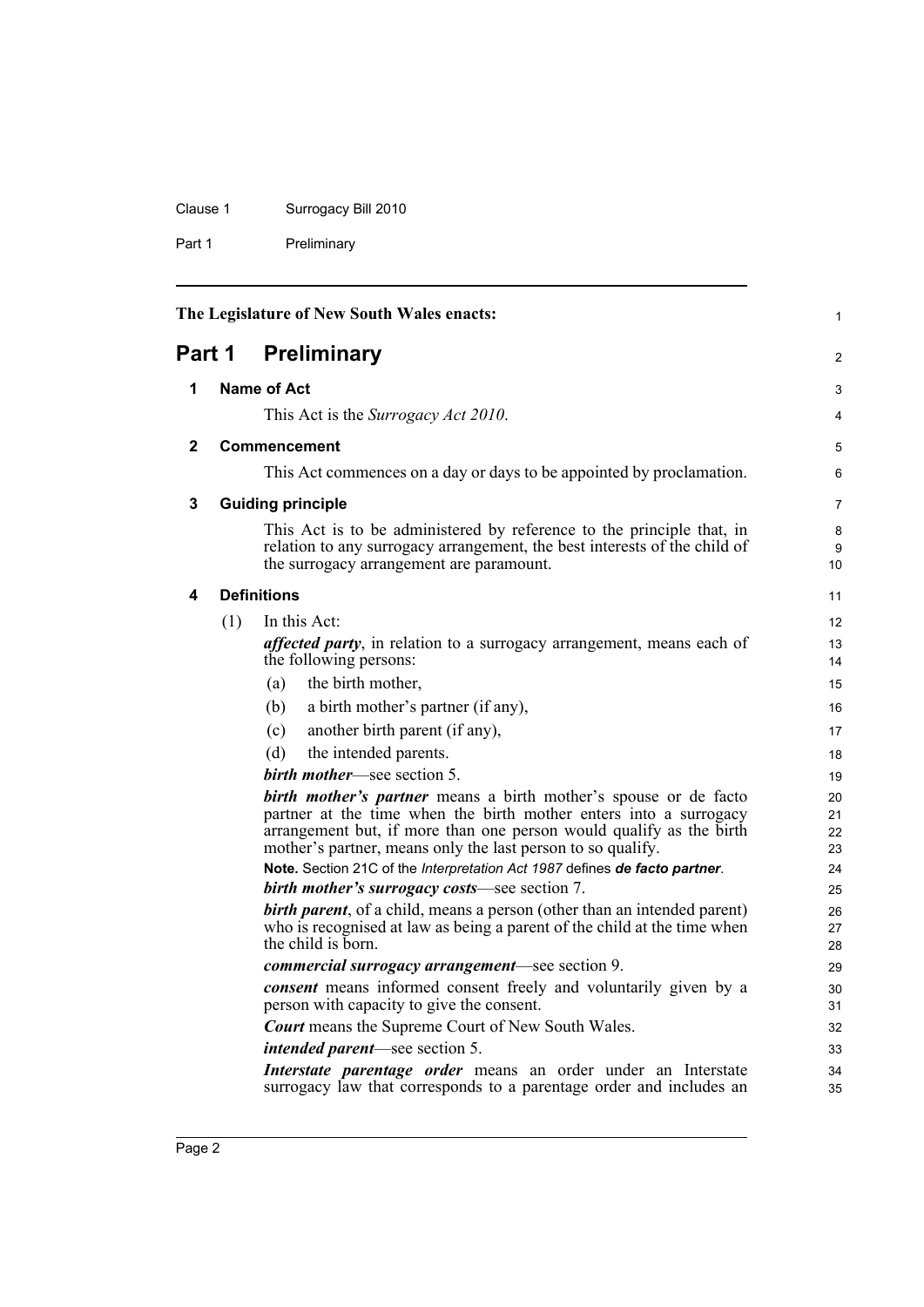Surrogacy Bill 2010 Clause 5

Preliminary **Part 1** 

<span id="page-18-0"></span>

|   |     | order | order of a kind declared by the regulations to be an Interstate parentage                                                                                                                                                                                                                      |
|---|-----|-------|------------------------------------------------------------------------------------------------------------------------------------------------------------------------------------------------------------------------------------------------------------------------------------------------|
|   |     |       | <i>Interstate surrogacy law</i> means a law of another State or a Territory<br>that corresponds to this Act, and includes any law declared by the<br>regulations to be an Interstate surrogacy law.                                                                                            |
|   |     |       | <i>parentage order</i> means an order made by the Court under this Act for<br>the transfer of the parentage of a child.                                                                                                                                                                        |
|   |     |       | <i>parental responsibility</i> , in relation to a child, means all the duties,<br>powers, responsibilities and authority which, by law, parents have in<br>relation to children.                                                                                                               |
|   |     |       | <i>post-conception surrogacy arrangement—see section 5.</i>                                                                                                                                                                                                                                    |
|   |     |       | pre-commencement surrogacy arrangement-see section 14.                                                                                                                                                                                                                                         |
|   |     |       | <i>pre-conception surrogacy arrangement—see section 5.</i>                                                                                                                                                                                                                                     |
|   |     |       | <i>qualified counsellor</i> means a person who has the experience or<br>qualifications (or both) of a kind required by the regulations to exercise<br>the functions of a counsellor under this Act.                                                                                            |
|   |     |       | surrogacy arrangement-see section 5.                                                                                                                                                                                                                                                           |
|   | (2) |       | In this Act, a reference to a child of a surrogacy arrangement is a<br>reference to a child born as a result of a surrogacy arrangement or who<br>is the subject of a surrogacy arrangement.                                                                                                   |
|   | (3) |       | Notes included in this Act do not form part of this Act.                                                                                                                                                                                                                                       |
| 5 |     |       | <b>Surrogacy arrangement-meaning</b>                                                                                                                                                                                                                                                           |
|   | (1) |       | For the purposes of this Act, a <i>surrogacy arrangement</i> means:                                                                                                                                                                                                                            |
|   |     | (a)   | an arrangement under which a woman agrees to become or to try<br>to become pregnant with a child, and that the parentage of the<br>child born as a result of the pregnancy is to be transferred to<br>another person or persons (a <i>pre-conception surrogacy</i><br><i>arrangement</i> ), or |
|   |     | (b)   | an arrangement under which a pregnant woman agrees that the<br>parentage of a child born as a result of the pregnancy is to be<br>transferred to another person or persons (a <i>post-conception</i><br>$surrogacy$ arrangement).                                                              |
|   | (2) |       | An agreement that the parentage of a child is to be transferred to another<br>person is an agreement to the following effect (however expressed):                                                                                                                                              |
|   |     | (a)   | an agreement to consent to a parentage order or an Interstate<br>parentage order being made in respect of the child so as to<br>transfer parentage of the child to another person,                                                                                                             |
|   |     | (b)   | an agreement that the child is to be treated as the child of another<br>person (and not of the woman who gives birth to the child),                                                                                                                                                            |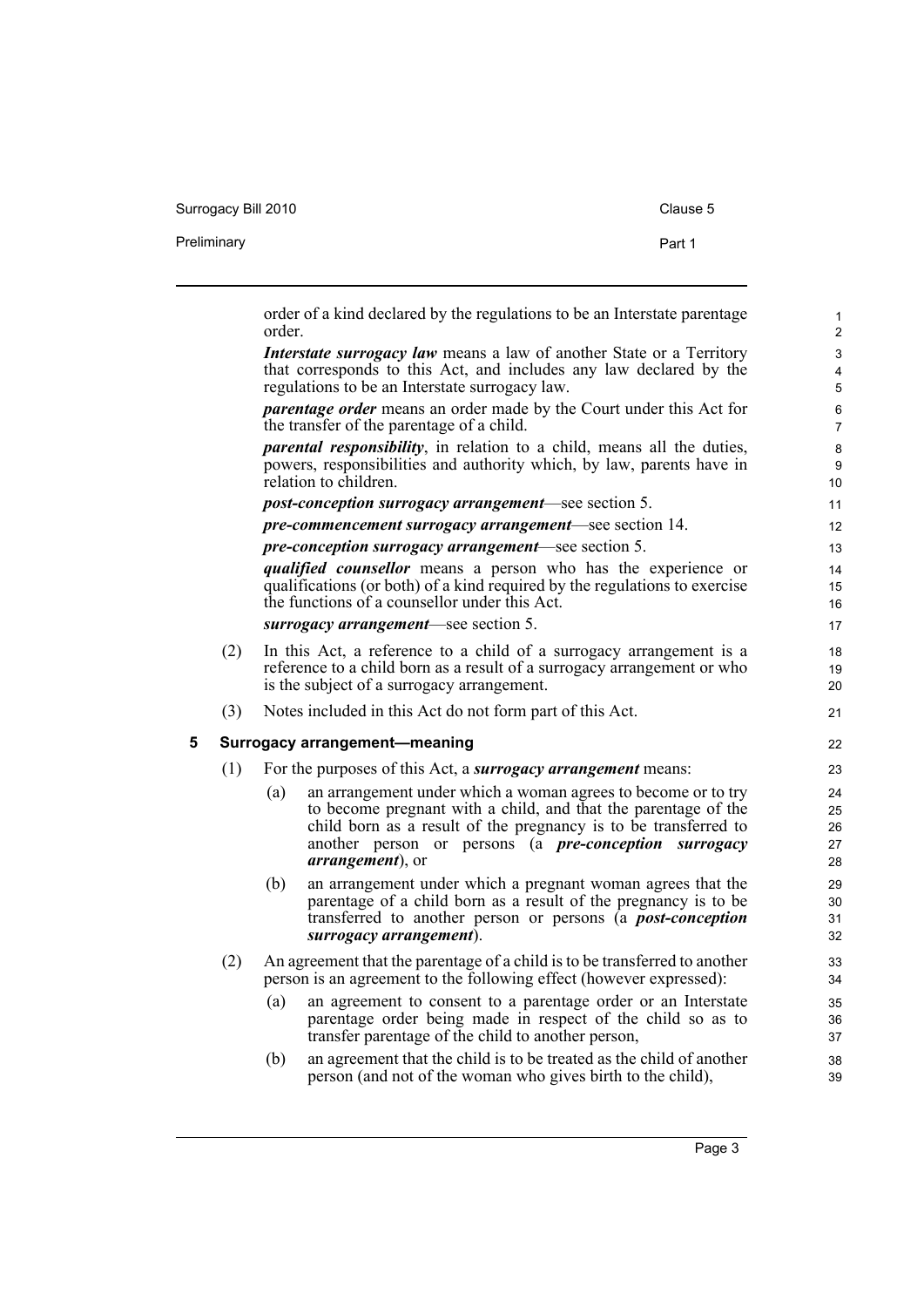#### Clause 5 Surrogacy Bill 2010

Part 1 Preliminary

(c) an agreement that the custody of, or parental responsibility for, a child is to be transferred to another person,

- (d) an agreement that the right to care for a child is to be permanently surrendered to another person.
- (3) Other matters may be dealt with in a surrogacy arrangement.
- (4) A variation to a pre-conception surrogacy arrangement that is made after a woman who agrees to become pregnant or to try to become pregnant under the arrangement becomes pregnant is considered to be a part of the pre-conception surrogacy arrangement. **Note.** A parentage order can be made under this Act in respect of a surrogacy arrangement only if the arrangement is a pre-conception surrogacy arrangement. There are additional preconditions to the making of a parentage order. These are set out in Part 3.
- (5) In this Act, a reference to the *birth mother*, in relation to a surrogacy arrangement, is a reference to the woman who agrees to become pregnant or to try to become pregnant with a child, or is pregnant with a child, under the surrogacy arrangement.
- (6) In this Act, a reference to an *intended parent* is a reference to a person to whom it is agreed the parentage of a child is to be transferred under a surrogacy arrangement.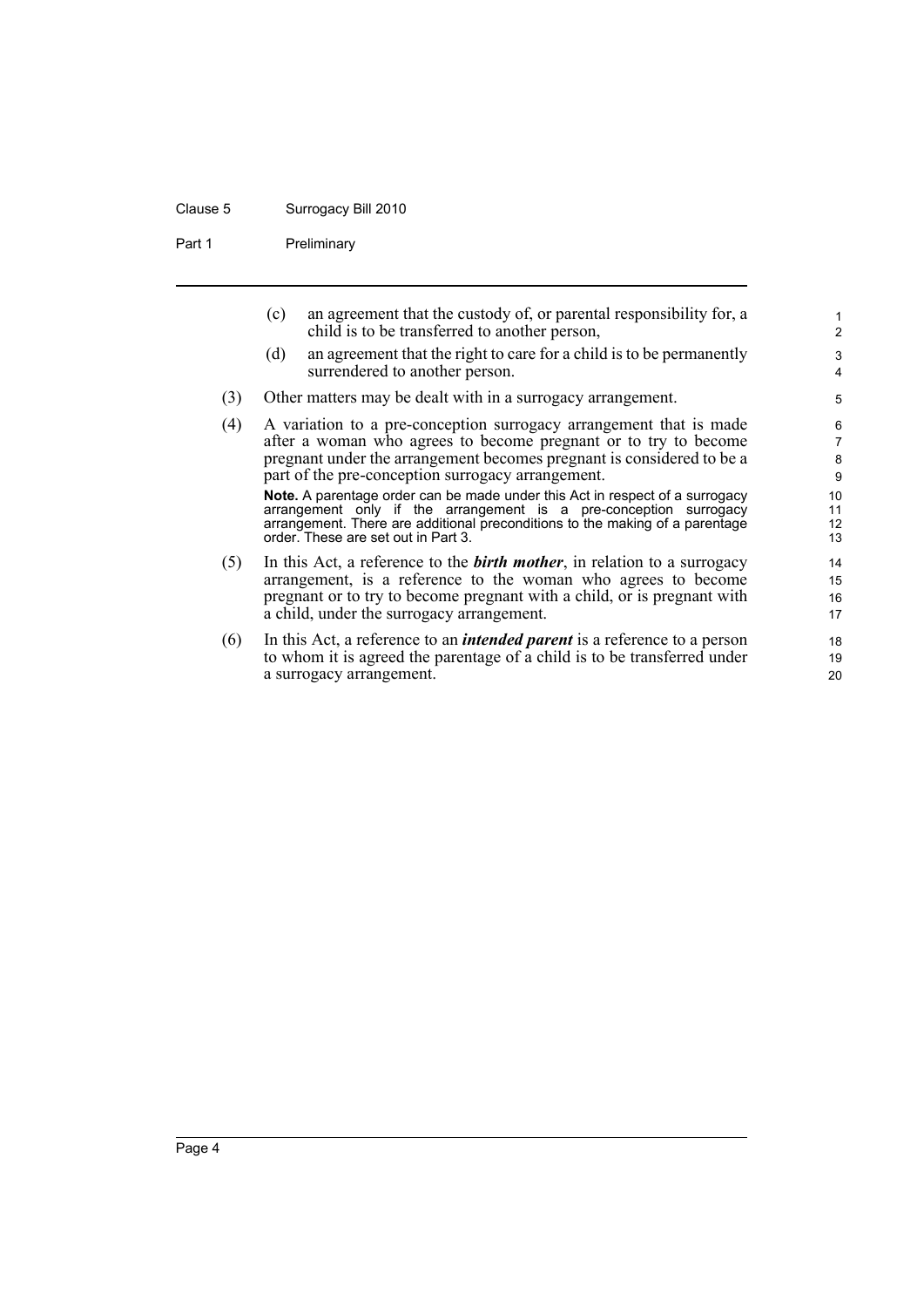| Surrogacy Bill 2010    | Clause 6 |
|------------------------|----------|
| Surrogacy arrangements | Part 2   |
|                        |          |

<span id="page-20-3"></span><span id="page-20-2"></span><span id="page-20-1"></span><span id="page-20-0"></span>

| Part 2 |                   | <b>Surrogacy arrangements</b>                                                                                                                                                                                      |                |
|--------|-------------------|--------------------------------------------------------------------------------------------------------------------------------------------------------------------------------------------------------------------|----------------|
|        | <b>Division 1</b> | <b>Enforcement of surrogacy arrangements</b>                                                                                                                                                                       | 2              |
| 6      |                   | <b>Enforcement</b>                                                                                                                                                                                                 | 3              |
|        | (1)               | A surrogacy arrangement is not enforceable.                                                                                                                                                                        | 4              |
|        | (2)               | However, an obligation under a surrogacy arrangement to pay or<br>reimburse the birth mother's surrogacy costs is enforceable, but only if<br>the surrogacy arrangement is a pre-conception surrogacy arrangement. | 5<br>6<br>7    |
| 7      |                   | Birth mother's surrogacy costs-meaning                                                                                                                                                                             | 8              |
|        | (1)               | For the purposes of this Act, a <b>birth mother's surrogacy costs</b> are the<br>birth mother's reasonable costs associated with any of the following<br>matters:                                                  | 9<br>10<br>11  |
|        |                   | (a)<br>becoming or trying to become pregnant,                                                                                                                                                                      | 12             |
|        |                   | (b)<br>a pregnancy or a birth,                                                                                                                                                                                     | 13             |
|        |                   | entering into and giving effect to a surrogacy arrangement.<br>(c)                                                                                                                                                 | 14             |
|        | (2)               | The reasonable costs associated with becoming or trying to become<br>pregnant include any reasonable medical, travel or accommodation<br>costs associated with becoming or trying to become pregnant.              | 15<br>16<br>17 |
|        | (3)               | The reasonable costs associated with a pregnancy or birth include the<br>following:                                                                                                                                | 18<br>19       |
|        |                   | (a)<br>any reasonable medical costs associated with the pregnancy or<br>birth (both pre-natal and post-natal),                                                                                                     | 20<br>21       |
|        |                   | any reasonable travel or accommodation costs associated with<br>(b)<br>the pregnancy or birth,                                                                                                                     | 22<br>23       |
|        |                   | any premium paid for health, disability or life insurance that<br>(c)<br>would not have been obtained by the birth mother, had the<br>surrogacy arrangement not been entered into,                                 | 24<br>25<br>26 |
|        |                   | any reasonable costs, including reasonable medical costs,<br>(d)<br>incurred in respect of a child (being the child of the surrogacy<br>arrangement),                                                              | 27<br>28<br>29 |
|        |                   | the cost of reimbursing the birth mother for a loss of earnings as<br>(e)<br>a result of unpaid leave taken by her, but only for the following<br>periods:                                                         | 30<br>31<br>32 |
|        |                   | (i)<br>a period of not more than 2 months during which the birth<br>happened or was expected to happen,                                                                                                            | 33<br>34       |
|        |                   | any other period during the pregnancy when the birth<br>(ii)<br>mother was unable to work on medical grounds related to<br>pregnancy or birth.                                                                     | 35<br>36<br>37 |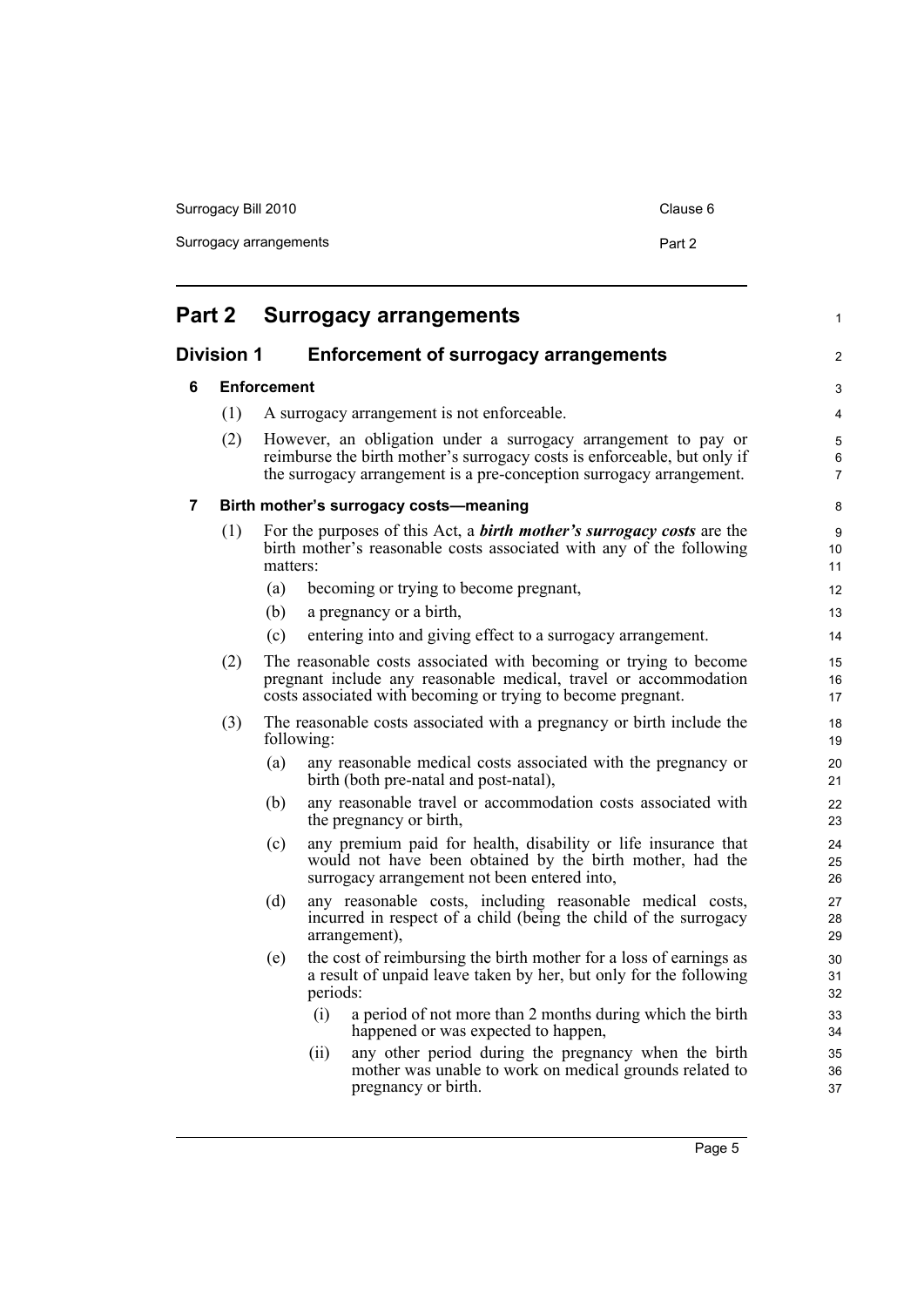## Clause 8 Surrogacy Bill 2010

Part 2 Surrogacy arrangements

<span id="page-21-2"></span><span id="page-21-1"></span><span id="page-21-0"></span>

|   | (4)               |       | The reasonable costs associated with entering into and giving effect to<br>a surrogacy arrangement include the following:         | 1<br>$\overline{2}$ |
|---|-------------------|-------|-----------------------------------------------------------------------------------------------------------------------------------|---------------------|
|   |                   | (a)   | the reasonable costs associated with the birth mother and the birth                                                               | 3                   |
|   |                   |       | mother's partner (if any) receiving counselling in relation to the                                                                | 4                   |
|   |                   |       | surrogacy arrangement (whether before or after entry into the                                                                     | 5                   |
|   |                   |       | arrangement),                                                                                                                     | 6                   |
|   |                   | (b)   | the reasonable costs associated with the birth mother and the birth                                                               | $\overline{7}$      |
|   |                   |       | mother's partner (if any) receiving legal advice in relation to the<br>surrogacy arrangement or a parentage order relating to the | 8<br>9              |
|   |                   |       | surrogacy arrangement,                                                                                                            | 10                  |
|   |                   | (c)   | the reasonable costs associated with the birth mother and the birth                                                               | 11                  |
|   |                   |       | mother's partner (if any) being a party to proceedings in relation                                                                | 12                  |
|   |                   |       | to such a parentage order, including reasonable travel and                                                                        | 13                  |
|   |                   |       | accommodation costs.                                                                                                              | 14                  |
|   | (5)               |       | A cost is reasonable only if:                                                                                                     | 15                  |
|   |                   | (a)   | the cost is actually incurred, and                                                                                                | 16                  |
|   |                   | (b)   | the amount of the cost can be verified by receipts or other                                                                       | 17                  |
|   |                   |       | documentation.                                                                                                                    | 18                  |
|   | (6)               |       | In this section:                                                                                                                  | 19                  |
|   |                   |       | <i>medical costs</i> does not include any costs that are recoverable under                                                        | 20                  |
|   |                   |       | Medicare or any health insurance or other scheme.                                                                                 | 21                  |
|   | <b>Division 2</b> |       | Offences in relation to surrogacy arrangements                                                                                    | 22                  |
| 8 |                   |       | <b>Commercial surrogacy arrangements prohibited</b>                                                                               | 23                  |
|   |                   |       | A person must not enter into, or offer to enter into, a commercial<br>surrogacy arrangement.                                      | 24<br>25            |
|   |                   |       | Maximum penalty: 2,500 penalty units, in the case of a corporation, or                                                            | 26                  |
|   |                   |       | 1,000 penalty units or imprisonment for 2 years (or both), in any other                                                           | 27                  |
|   |                   | case. |                                                                                                                                   | 28                  |
| 9 |                   |       | Commercial surrogacy arrangement-meaning                                                                                          | 29                  |
|   | (1)               |       | For the purposes of this Act, a surrogacy arrangement is a <i>commercial</i>                                                      | 30                  |
|   |                   |       | surrogacy arrangement if the arrangement involves the provision of a                                                              | 31                  |
|   |                   |       | fee, reward or other material benefit or advantage to a person for the<br>person or another person:                               | 32                  |
|   |                   |       |                                                                                                                                   | 33                  |
|   |                   | (a)   | agreeing to enter into or entering into the surrogacy arrangement,<br>or                                                          | 34<br>35            |
|   |                   | (b)   | giving up a child of the surrogacy arrangement to be raised by the                                                                |                     |
|   |                   |       | intended parent or intended parents, or                                                                                           | 36<br>37            |
|   |                   |       |                                                                                                                                   |                     |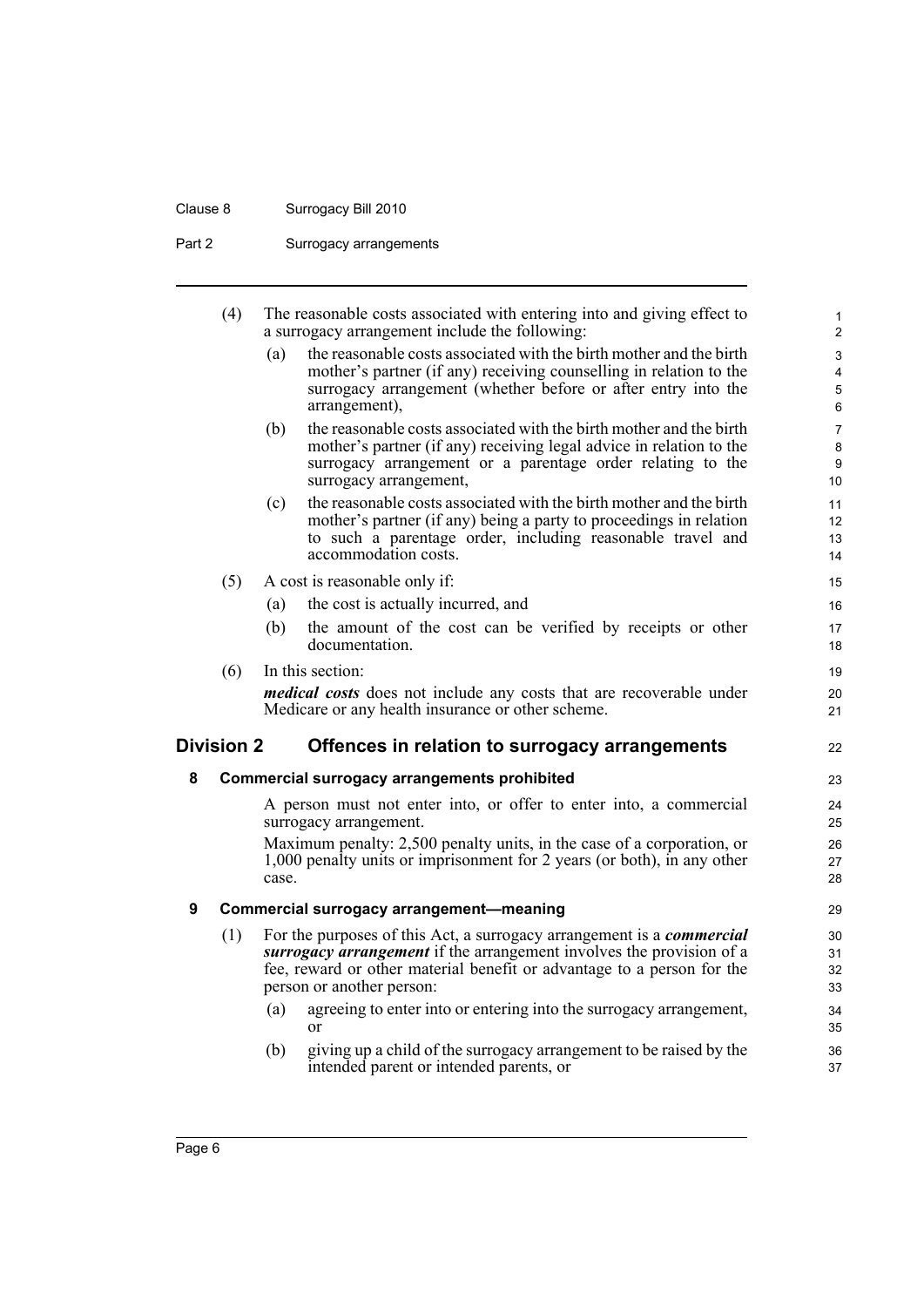| Surrogacy Bill 2010    | Clause 10 |
|------------------------|-----------|
| Surrogacy arrangements | Part 2    |
|                        |           |

- (c) consenting to the making of a parentage order in relation to a child of the surrogacy arrangement.
- (2) However, a surrogacy arrangement is not a commercial surrogacy arrangement if the only fee, reward or other material benefit or advantage provided for is the reimbursement of a birth mother's surrogacy costs.

#### <span id="page-22-0"></span>**10 Advertising of surrogacy arrangements prohibited**

- (1) A person must not publish any advertisement, statement, notice or other material that:
	- (a) states or implies that a person is willing to enter into, or arrange, a surrogacy arrangement, or
	- (b) seeks a person willing to act as a birth mother under a surrogacy arrangement, or
	- (c) states or implies that a person is willing to act as a birth mother under a surrogacy arrangement, or
	- (d) is intended, or is likely, to induce a person to act as a birth mother under a surrogacy arrangement.

Maximum penalty:

- (a) in the case of a commercial surrogacy arrangement— 2,500 penalty units in the case of a corporation or 1,000 penalty units or imprisonment for 2 years (or both) in any other case, or
- (b) in any other case—200 penalty units in the case of a corporation or 100 penalty units in any other case.
- (2) This section does not apply if:
	- (a) the surrogacy arrangement is not a commercial surrogacy arrangement, and
	- (b) no fee has been paid for the advertisement, statement, notice or other material.
- (3) In this section, *publish* means disseminate or provide access, by any means, to the public or a section of the public.

**Note.** See also the *Assisted Reproductive Technology Act 2007* which requires providers of assisted reproductive technology treatment to ensure that an assessment report is obtained and considered before a person is provided with treatment in connection with a surrogacy arrangement.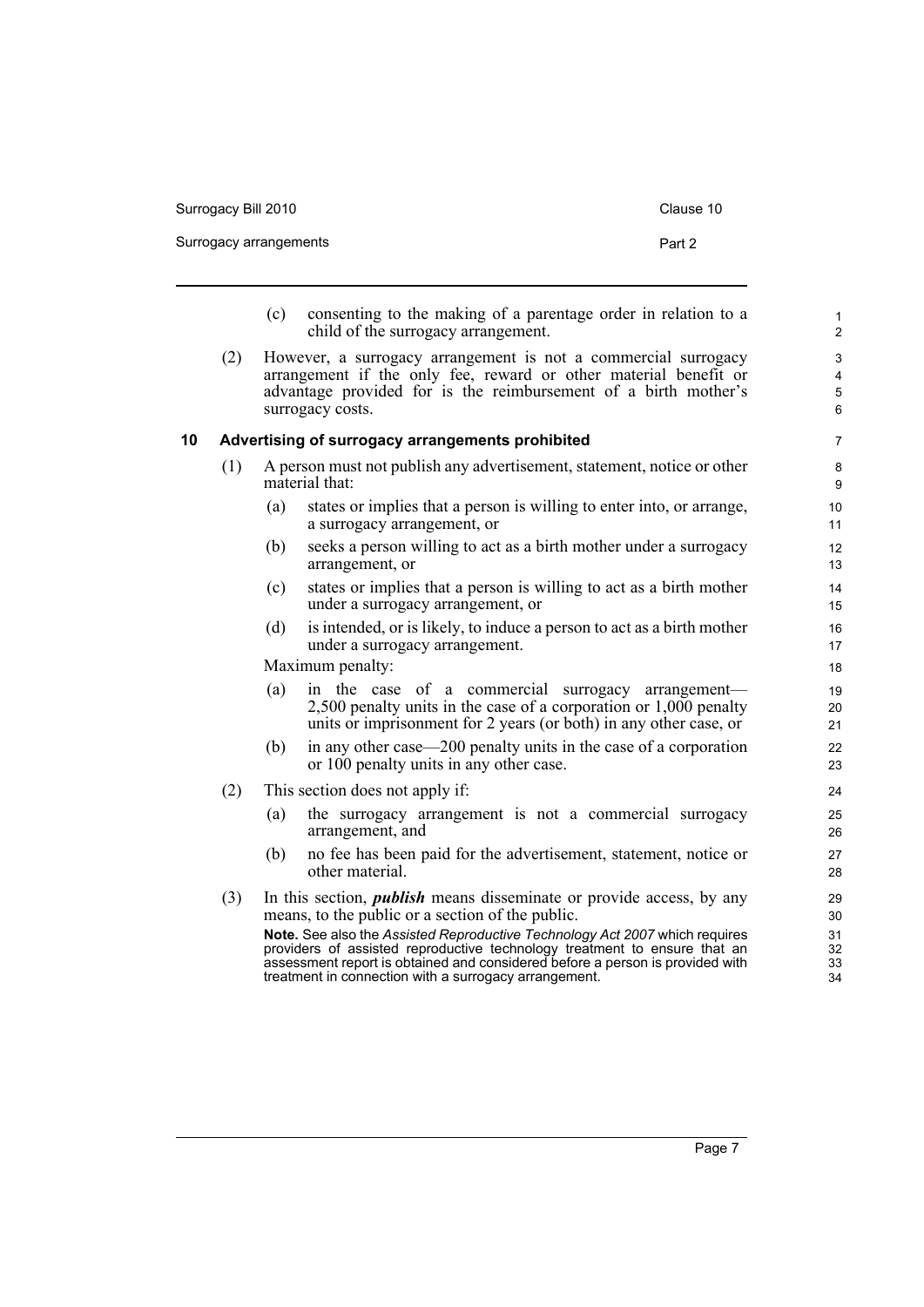|  | Clause 11 | Surrogacy Bill 2010 |
|--|-----------|---------------------|
|--|-----------|---------------------|

Part 3 Parentage orders

<span id="page-23-5"></span><span id="page-23-4"></span><span id="page-23-3"></span><span id="page-23-2"></span><span id="page-23-1"></span><span id="page-23-0"></span>

|    | <b>Part 3</b>     |     | <b>Parentage orders</b>                                                                                                                                                                                                                       | 1                    |
|----|-------------------|-----|-----------------------------------------------------------------------------------------------------------------------------------------------------------------------------------------------------------------------------------------------|----------------------|
|    | <b>Division 1</b> |     | <b>Parentage orders</b>                                                                                                                                                                                                                       | $\overline{2}$       |
| 11 |                   |     | Parentage order                                                                                                                                                                                                                               | 3                    |
|    | (1)               |     | The Court may, on application under this Part, make a parentage order<br>in relation to a child of a surrogacy arrangement.                                                                                                                   | 4<br>5               |
|    | (2)               |     | The purpose of a parentage order is to transfer the parentage of a child<br>of a surrogacy arrangement.                                                                                                                                       | 6<br>$\overline{7}$  |
| 12 |                   |     | References to "child"                                                                                                                                                                                                                         | 8                    |
|    |                   |     | In this Part, a reference to a child is a reference to a child of a surrogacy<br>arrangement.                                                                                                                                                 | 9<br>10              |
|    | <b>Division 2</b> |     | Application for parentage order                                                                                                                                                                                                               | 11                   |
| 13 |                   |     | Application for parentage order                                                                                                                                                                                                               | 12                   |
|    | (1)               |     | An application for a parentage order may be made by one intended<br>parent or by 2 intended parents jointly.                                                                                                                                  | 13<br>14             |
|    | (2)               |     | If there are 2 intended parents under the surrogacy arrangement, the<br>application must be made jointly by the intended parents, unless the<br>Court grants leave to an intended parent to make a sole application for<br>a parentage order. | 15<br>16<br>17<br>18 |
|    | (3)               |     | The Court may grant leave to an intended parent to make a sole<br>application for a parentage order if:                                                                                                                                       | 19<br>20             |
|    |                   | (a) | the other intended parent has died or lost capacity to make<br>decisions, or                                                                                                                                                                  | 21<br>22             |
|    |                   | (b) | the other intended parent cannot be located after reasonable<br>endeavours have been made to locate him or her, or                                                                                                                            | 23<br>24             |
|    |                   | (c) | the intended parents have separated, or                                                                                                                                                                                                       | 25                   |
|    |                   | (d) | other exceptional circumstances justify that action.                                                                                                                                                                                          | 26                   |
|    | (4)               |     | The Court may, before giving leave to an intended parent to make a sole<br>application, require the intended parent to provide evidence to the<br>satisfaction of the Court that:                                                             | 27<br>28<br>29       |
|    |                   | (a) | the other intended parent has been given notice of the application,<br>and                                                                                                                                                                    | 30<br>31             |
|    |                   | (b) | the other intended parent does not wish to join the application for<br>a parentage order.                                                                                                                                                     | 32<br>33             |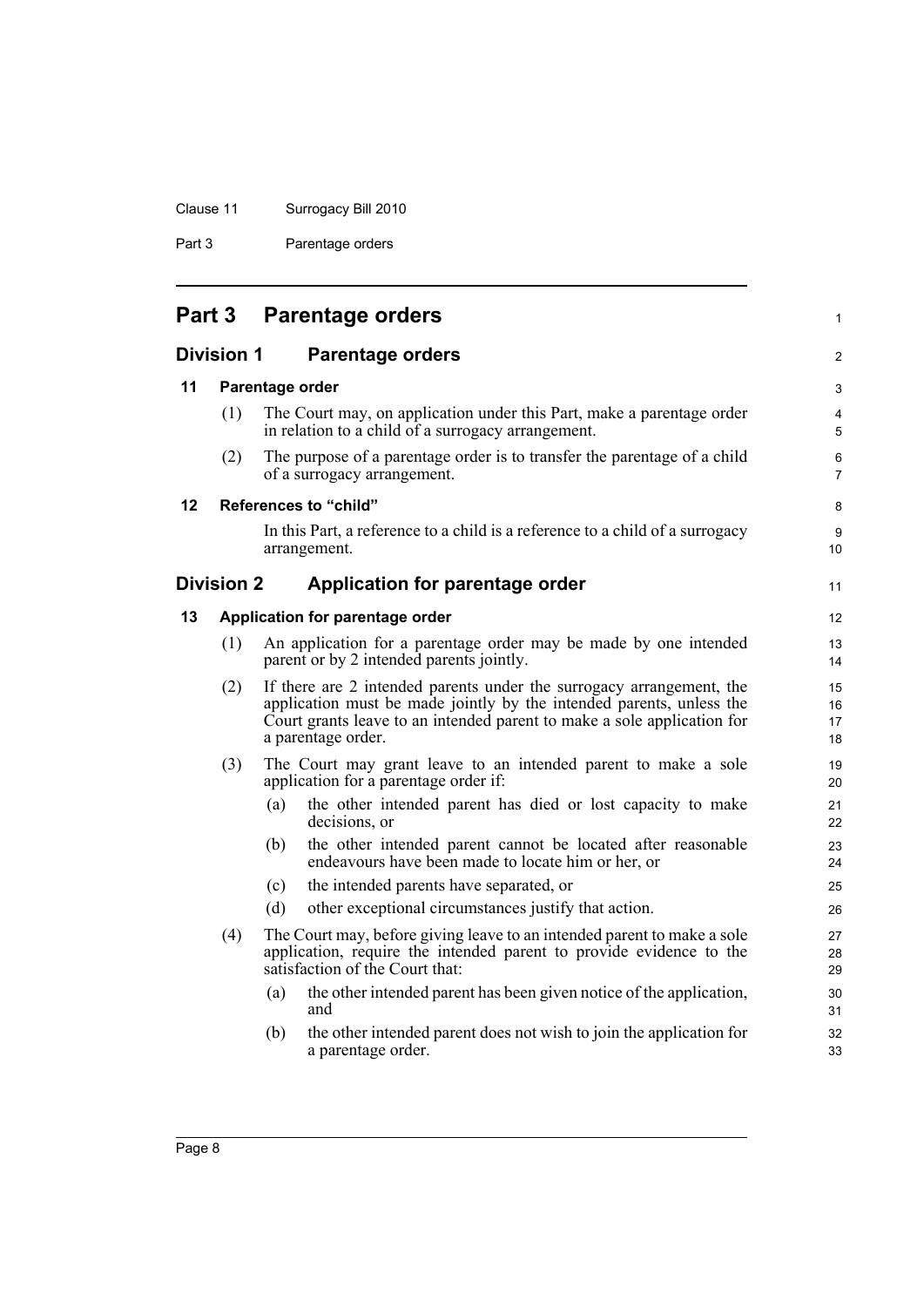<span id="page-24-2"></span><span id="page-24-1"></span><span id="page-24-0"></span>Parentage orders **Part 3** (5) The fact that intended parents have separated does not prevent them from making a joint application for a parentage order. **14 Date of surrogacy arrangement** (1) An application for a parentage order may be made in relation to a surrogacy arrangement whether it was entered into before or after the commencement of this Part. (2) A surrogacy arrangement entered into before the commencement of this Part is a *pre-commencement surrogacy arrangement*. (3) A parentage order may be made in respect of a pre-commencement surrogacy arrangement even if it was rendered void by a law in force before the commencement of this section (as if it had not been rendered void). **15 Time within which application must be made** (1) An application for a parentage order in relation to a child may be made not less than 30 days and not more than 6 months after the child's birth, subject to this section. (2) For a pre-commencement surrogacy arrangement, an application for a parentage order may be made not more than 2 years after the commencement of this section. (3) The Court may hear and determine an application for a parentage order that is made after the time limit for making an application under this section if the Court is satisfied that exceptional circumstances justify that action. **16 Independent counsellor's report** (1) An application for a parentage order must be supported by a report about the application prepared by an independent counsellor. (2) The report must contain the independent counsellor's opinion as to whether the proposed parentage order is in the best interests of the child and the reasons for that opinion. (3) The report is to include the counsellor's assessment of the following matters: (a) each affected party's understanding of the social and psychological implications of the making of a parentage order (both in relation to the child and the affected parties), (b) each affected party's understanding of the principle that openness and honesty about a child's birth parentage is in the best interests of the child, 1  $\overline{2}$ 3 4 5 6 7 8 9 10 11 12 13 14 15 16 17 18 19  $20$ 21 22 23 24 25 26 27 28 29 30 31 32 33 34 35 36 37

Surrogacy Bill 2010 Clause 14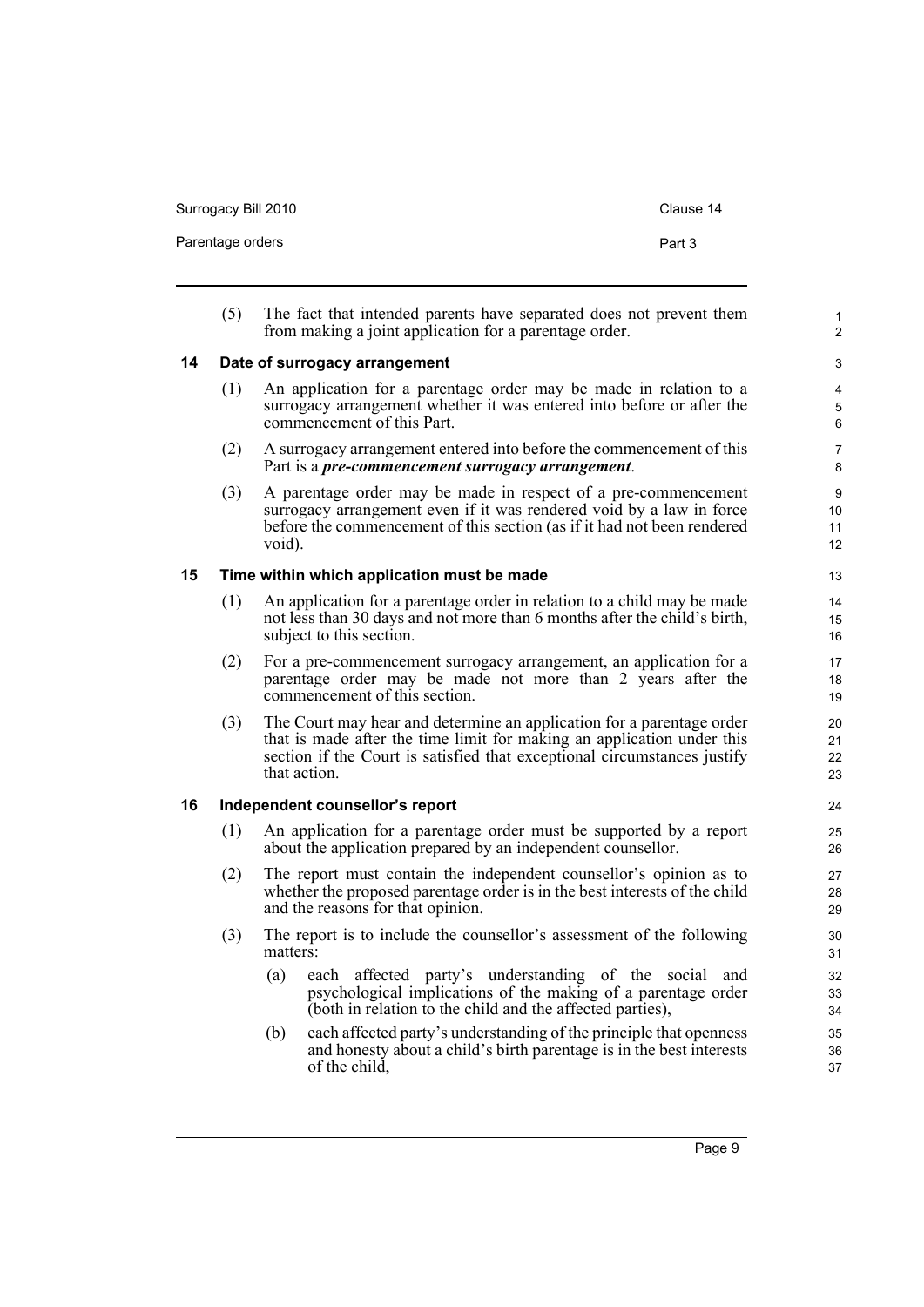## Clause 17 Surrogacy Bill 2010

Part 3 Parentage orders

<span id="page-25-1"></span><span id="page-25-0"></span>

|    |                   | (c) | the care arrangements proposed by the applicant or applicants in<br>relation to the child,                                                                                                                                | $\mathbf{1}$<br>$\overline{c}$ |
|----|-------------------|-----|---------------------------------------------------------------------------------------------------------------------------------------------------------------------------------------------------------------------------|--------------------------------|
|    |                   | (d) | any contact arrangements proposed in relation to the child and his<br>or her birth parent or parents or biological parent or parents,                                                                                     | 3<br>$\overline{4}$            |
|    |                   | (e) | the parenting capacity of the applicant or applicants,                                                                                                                                                                    | 5                              |
|    |                   | (f) | whether any consent given by the birth parent or parents to the<br>parentage order is informed consent, freely and voluntarily given,                                                                                     | 6<br>$\overline{7}$            |
|    |                   | (g) | the wishes of the child, if the counsellor is of the opinion that the<br>child is of sufficient maturity to express his or her wishes.                                                                                    | 8<br>9                         |
|    | (4)               |     | The report may address any other relevant matters.                                                                                                                                                                        | 10                             |
|    | (5)               |     | The report must:                                                                                                                                                                                                          | 11                             |
|    |                   | (a) | indicate the persons who were interviewed for the purposes of the<br>report, and the date or dates on which the interviews were<br>conducted, and                                                                         | 12<br>13<br>14                 |
|    |                   | (b) | set out the basis on which the person making the report claims to<br>be an independent counsellor.                                                                                                                        | 15<br>16                       |
|    | (6)               |     | The provisions of any law or rules of court relating to the adducing of<br>opinion evidence apply in relation to the independent counsellor's<br>report, unless inconsistent with this section.                           | 17<br>18<br>19                 |
|    | (7)               |     | For the purposes of this section, an <i>independent counsellor</i> is a<br>qualified counsellor who:                                                                                                                      | 20<br>21                       |
|    |                   | (a) | is not the counsellor who counselled the birth mother, the birth<br>mother's partner (if any) or an intended parent about the<br>surrogacy arrangement, to meet a precondition to the making of<br>a parentage order, and | 22<br>23<br>24<br>25           |
|    |                   | (b) | is not, and is not connected with, a medical practitioner who<br>carried out a procedure that resulted in the conception or birth of<br>the child.                                                                        | 26<br>27<br>28                 |
|    | <b>Division 3</b> |     | Making of parentage order                                                                                                                                                                                                 | 29                             |
| 17 |                   |     | Making of parentage order by Court                                                                                                                                                                                        | 30                             |
|    | (1)               |     | The Court may make a parentage order only if satisfied that the<br>preconditions to the making of a parentage order have been met.                                                                                        | 31<br>32                       |
|    | (2)               |     | However, the Court may make a parentage order, despite not being<br>satisfied that a precondition to the making of the order has been met, if:                                                                            | 33<br>34                       |
|    |                   | (a) | the precondition is not a mandatory precondition to the making of<br>a parentage order, and                                                                                                                               | 35<br>36                       |
|    |                   |     |                                                                                                                                                                                                                           |                                |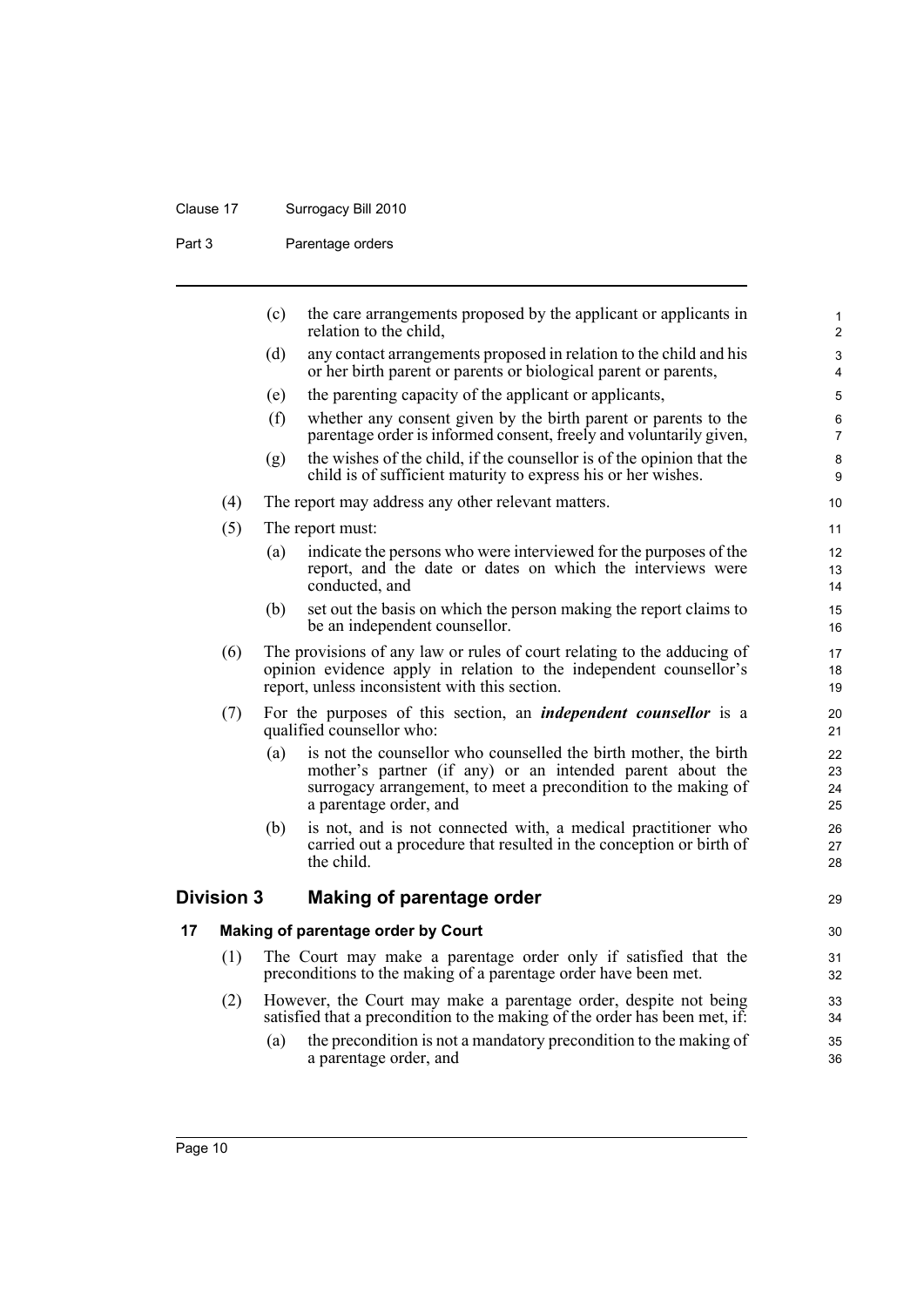<span id="page-26-5"></span><span id="page-26-4"></span><span id="page-26-3"></span><span id="page-26-2"></span><span id="page-26-1"></span><span id="page-26-0"></span>

|    | Parentage orders  |                                                                                                                                                                                                                                                                                                                                             | Part 3 |
|----|-------------------|---------------------------------------------------------------------------------------------------------------------------------------------------------------------------------------------------------------------------------------------------------------------------------------------------------------------------------------------|--------|
|    |                   | the Court is satisfied that exceptional circumstances justify the<br>(b)<br>making of the parentage order, despite the precondition not<br>having been met.                                                                                                                                                                                 |        |
|    | (3)               | In deciding whether to make the parentage order, the Court may also<br>have regard to any other matter it considers relevant.                                                                                                                                                                                                               |        |
| 18 |                   | <b>Ancillary orders</b>                                                                                                                                                                                                                                                                                                                     |        |
|    |                   | On making a parentage order, the Court may make such other orders in<br>relation to the child as it considers appropriate.                                                                                                                                                                                                                  |        |
| 19 |                   | Birth siblings must be kept together                                                                                                                                                                                                                                                                                                        |        |
|    | (1)               | If a child has any living birth siblings, the Court is to make a parentage<br>order in relation to the child only if the Court also makes or proposes to<br>make a parentage order in relation to each birth sibling, so that the child<br>and all his or her living birth siblings become children of the same<br>applicant or applicants. |        |
|    | (2)               | A <b>birth sibling</b> of a child is any brother or sister of the child who is born<br>as a result of the same pregnancy as the child.                                                                                                                                                                                                      |        |
|    | (3)               | However, the Court may make a parentage order, despite<br>non-compliance with subsection (1), if the Court considers it in the best<br>interests of the child to make an order even if the parentage of his or her<br>birth sibling is not transferred to the same applicant or applicants.                                                 |        |
|    | <b>Division 4</b> | Preconditions to making of parentage order                                                                                                                                                                                                                                                                                                  |        |
| 20 |                   | Preconditions to making of parentage order                                                                                                                                                                                                                                                                                                  |        |
|    |                   | This Division sets out the preconditions to the making of a parentage<br>order.<br>Note. Mandatory preconditions to the making of a parentage order cannot be<br>waived by the Court. Other preconditions can only be waived in exceptional<br>circumstances. See section 17.                                                               |        |
| 21 |                   | Best interests of child are paramount                                                                                                                                                                                                                                                                                                       |        |
|    | (1)               | The Court must be satisfied that the making of the parentage order is in<br>the best interests of the child.                                                                                                                                                                                                                                |        |
|    | (2)               | This precondition is a mandatory precondition to the making of a                                                                                                                                                                                                                                                                            |        |
|    |                   | parentage order.                                                                                                                                                                                                                                                                                                                            |        |
| 22 |                   | Surrogacy arrangement must be altruistic                                                                                                                                                                                                                                                                                                    |        |

Surrogacy Bill 2010 Clause 18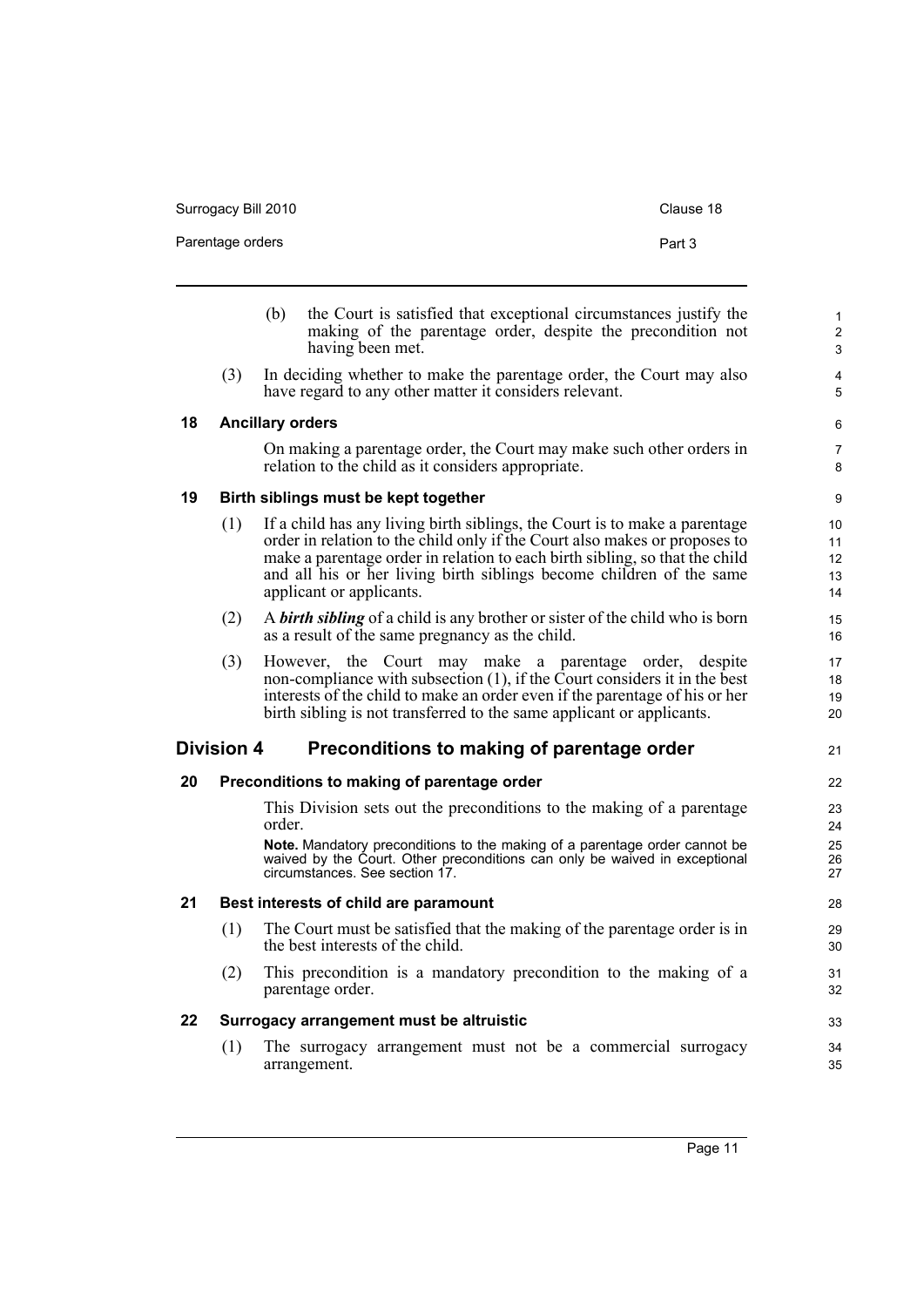## Clause 23 Surrogacy Bill 2010

Part 3 Parentage orders

<span id="page-27-3"></span><span id="page-27-2"></span><span id="page-27-1"></span><span id="page-27-0"></span>

|    | (2) | This precondition is a mandatory precondition to the making of a<br>parentage order.                                                                                                                       | $\mathbf{1}$<br>$\overline{2}$ |
|----|-----|------------------------------------------------------------------------------------------------------------------------------------------------------------------------------------------------------------|--------------------------------|
| 23 |     | Surrogacy arrangement must be a pre-conception surrogacy<br>arrangement                                                                                                                                    | 3<br>4                         |
|    | (1) | The surrogacy arrangement must be a pre-conception surrogacy<br>arrangement.                                                                                                                               | $\mathbf 5$<br>6               |
|    | (2) | This precondition is a mandatory precondition to the making of a<br>parentage order.                                                                                                                       | $\overline{7}$<br>8            |
| 24 |     | Intended parent must be single person or member of a couple                                                                                                                                                | 9                              |
|    | (1) | The surrogacy arrangement must be an arrangement under which:                                                                                                                                              | 10                             |
|    |     | there are 2 intended parents who, at the time of entering into the<br>(a)<br>arrangement, are a couple, or                                                                                                 | 11<br>$12 \overline{ }$        |
|    |     | there is only one intended parent.<br>(b)                                                                                                                                                                  | 13                             |
|    | (2) | A <i>couple</i> consists of a person and the person's spouse or de facto<br>partner.                                                                                                                       | 14<br>15                       |
|    | (3) | This precondition is a mandatory precondition to the making of a<br>parentage order.                                                                                                                       | 16<br>17                       |
| 25 |     | Age and wishes of child must be considered                                                                                                                                                                 | 18                             |
|    | (1) | The child must be under 18 years of age at the time the application is<br>made.                                                                                                                            | 19<br>20                       |
|    | (2) | The Court must have regard to the wishes of the child, if the child is of<br>sufficient maturity to express his or her wishes and the Court considers<br>it appropriate to take those wishes into account. | 21<br>22<br>23                 |
|    | (3) | These preconditions are mandatory preconditions to the making of a<br>parentage order.                                                                                                                     | 24<br>25                       |
|    |     | Note. The above preconditions will generally be of relevance only to<br>pre-commencement surrogacy arrangements, which may have been entered<br>into some years before the commencement of this Act.       | 26<br>27<br>28                 |
| 26 |     | Age of birth mother                                                                                                                                                                                        | 29                             |
|    | (1) | The birth mother must have been at least 25 years old when she entered<br>into the surrogacy arrangement.                                                                                                  | 30<br>31                       |
|    | (2) | For a pre-commencement surrogacy arrangement, it is sufficient that the<br>birth mother was at least 18 years old when she entered into the<br>surrogacy arrangement.                                      | 32<br>33<br>34                 |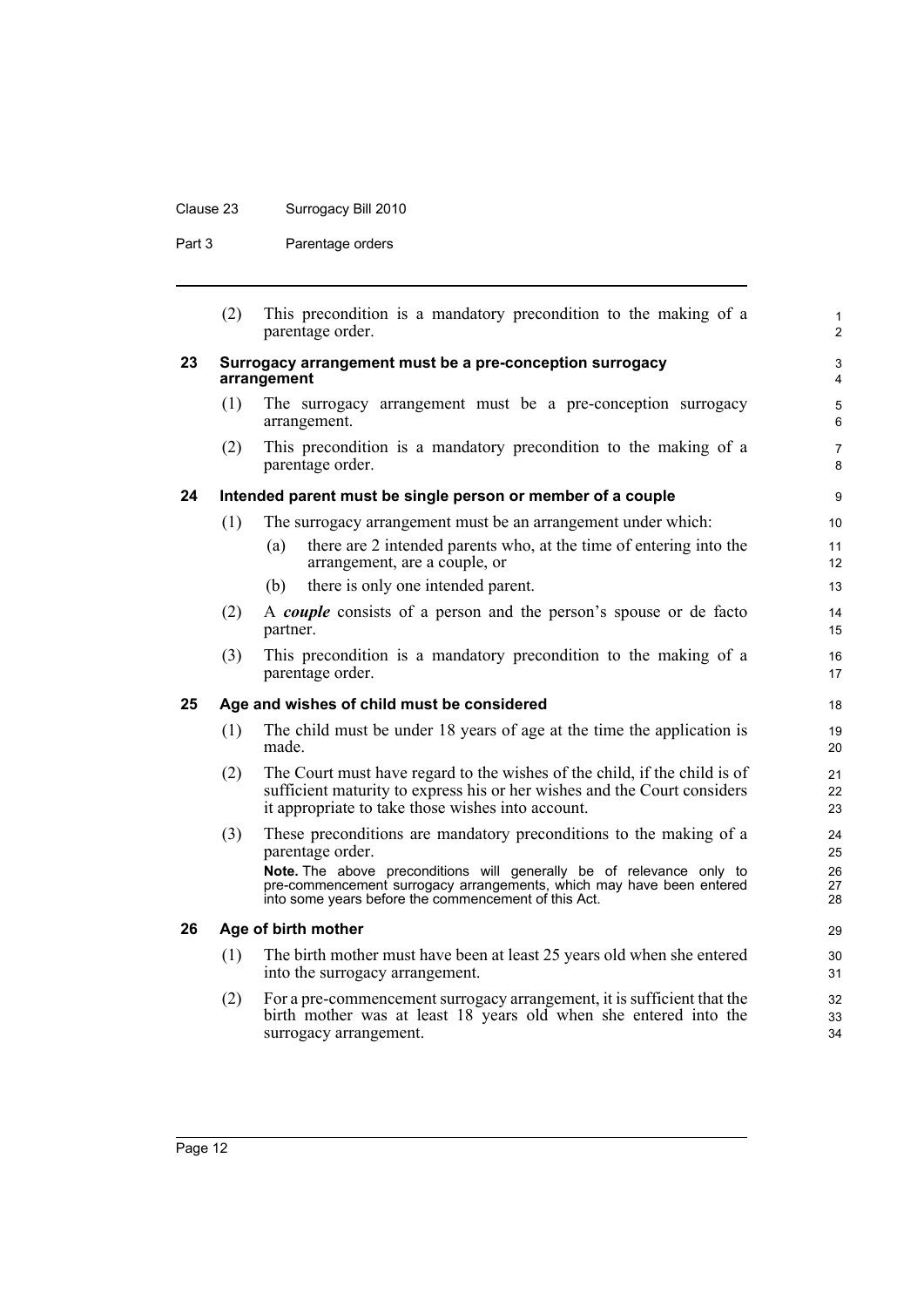<span id="page-28-1"></span><span id="page-28-0"></span>

|    | Parentage orders |              | Part 3                                                                                                                                                                                 |                                   |
|----|------------------|--------------|----------------------------------------------------------------------------------------------------------------------------------------------------------------------------------------|-----------------------------------|
|    | (3)              |              | In all cases, it is a mandatory precondition to the making of a parentage<br>order that the birth mother was at least 18 years old when she entered<br>into the surrogacy arrangement. | 1<br>$\overline{\mathbf{c}}$<br>3 |
| 27 |                  |              | Age of intended parents                                                                                                                                                                | 4                                 |
|    | (1)              |              | Each intended parent must have been at least 18 years old when he or<br>she entered into the surrogacy arrangement.                                                                    | 5<br>6                            |
|    | (2)              |              | This precondition is a mandatory precondition to the making of a<br>parentage order.                                                                                                   | 7<br>8                            |
| 28 |                  | demonstrated | Medical or social need for surrogacy arrangement must be                                                                                                                               | 9<br>10                           |
|    | (1)              |              | The Court must be satisfied that there is a medical or social need for the<br>surrogacy arrangement.                                                                                   | 11<br>12                          |
|    | (2)              |              | There is a medical or social need for a surrogacy arrangement if:                                                                                                                      | 13                                |
|    |                  | (a)          | there is only one intended parent under the surrogacy<br>arrangement and the intended parent is a man or an eligible<br>woman, or                                                      | 14<br>15<br>16                    |
|    |                  | (b)          | there are 2 intended parents under the surrogacy arrangement and<br>the intended parents are:                                                                                          | 17<br>18                          |
|    |                  |              | a man and an eligible woman, or<br>(i)                                                                                                                                                 | 19                                |
|    |                  |              | (ii)<br>2 men, or                                                                                                                                                                      | 20                                |
|    |                  |              | 2 eligible women.<br>(iii)                                                                                                                                                             | 21                                |
|    | (3)              |              | An <i>eligible woman</i> is a woman who:                                                                                                                                               | 22                                |
|    |                  | (a)          | is unable to conceive a child on medical grounds, or                                                                                                                                   | 23                                |
|    |                  | (b)          | is likely to be unable, on medical grounds, to carry a pregnancy<br>or to give birth, or                                                                                               | 24<br>25                          |
|    |                  | (c)          | is unlikely to survive a pregnancy or birth, or is likely to have her<br>health significantly affected by a pregnancy or birth, or                                                     | 26<br>27                          |
|    |                  | (d)          | if she were to conceive a child:                                                                                                                                                       | 28                                |
|    |                  |              | is likely to conceive a child affected by a genetic condition<br>(i)<br>or disorder, the cause of which is attributable to the<br>woman, or                                            | 29<br>30<br>31                    |
|    |                  |              | is likely to conceive a child who is unlikely to survive the<br>(i)<br>pregnancy or birth, or whose health would be significantly<br>affected by the pregnancy or birth.               | 32<br>33<br>34                    |
|    | (4)              |              | This precondition does not apply to a pre-commencement surrogacy<br>arrangement.                                                                                                       | 35<br>36                          |

Surrogacy Bill 2010 Clause 27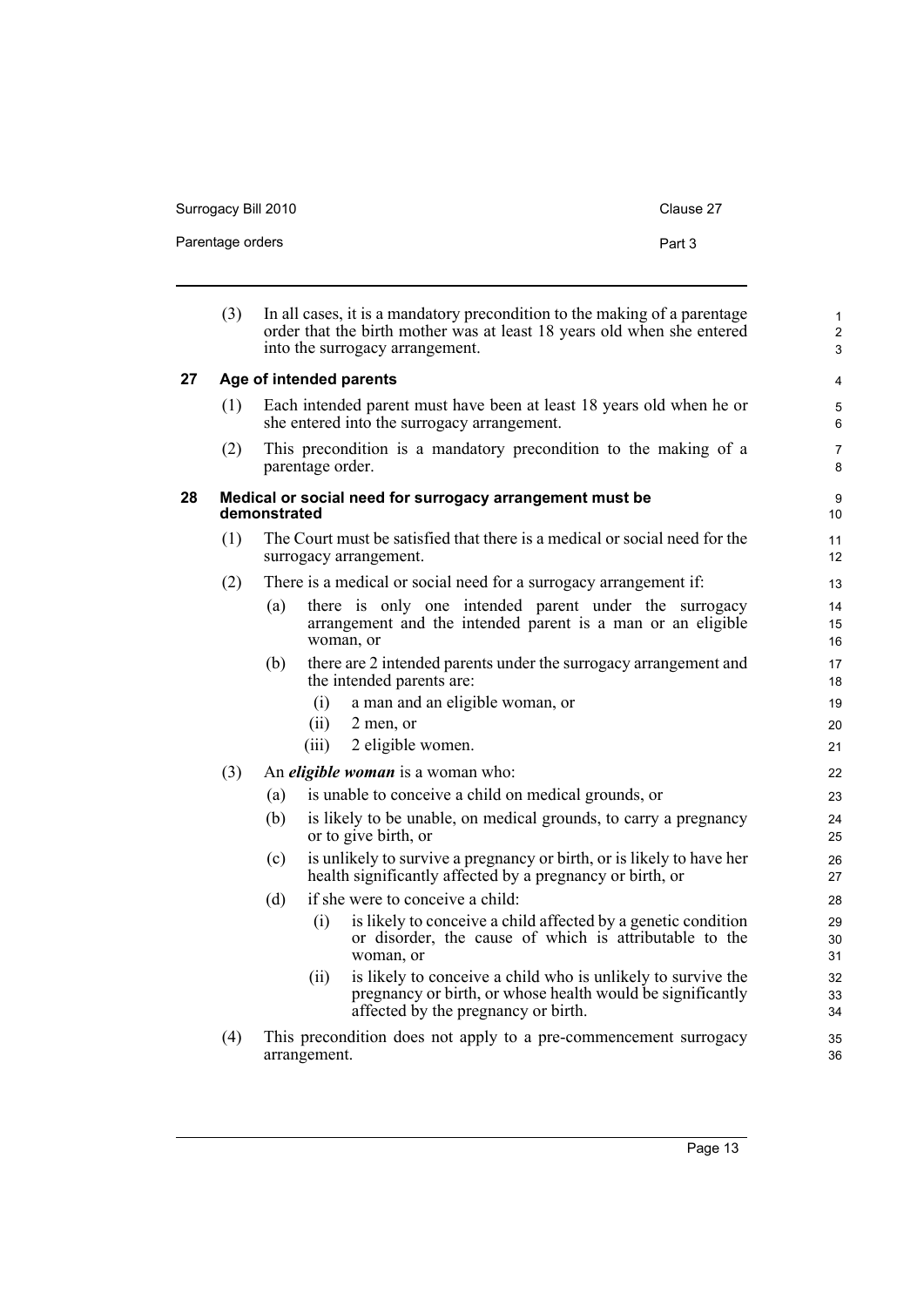## Clause 29 Surrogacy Bill 2010

Part 3 Parentage orders

<span id="page-29-0"></span>

| 29 | Affected parties must consent to order |  |  |  |  |
|----|----------------------------------------|--|--|--|--|
|----|----------------------------------------|--|--|--|--|

<span id="page-29-4"></span><span id="page-29-3"></span><span id="page-29-2"></span><span id="page-29-1"></span>

|    | (1) | Each of the affected parties must consent to the making of the parentage<br>order.                                                                                                                                                                                                                         | $\boldsymbol{2}$<br>3        |
|----|-----|------------------------------------------------------------------------------------------------------------------------------------------------------------------------------------------------------------------------------------------------------------------------------------------------------------|------------------------------|
|    |     | Note. Consent is defined to mean informed consent freely and voluntarily given<br>by a person with capacity to give the consent.                                                                                                                                                                           | $\overline{\mathbf{4}}$<br>5 |
|    | (2) | The consent of a birth parent to the making of the parentage order is a<br>mandatory precondition to the making of a parentage order unless the<br>Court is satisfied that:                                                                                                                                | 6<br>$\overline{7}$<br>8     |
|    |     | the birth parent has died or lost capacity to give consent, or<br>(a)                                                                                                                                                                                                                                      | $\boldsymbol{9}$             |
|    |     | the birth parent cannot be located after reasonable endeavours<br>(b)<br>have been made to locate him or her.                                                                                                                                                                                              | 10<br>11                     |
|    | (3) | If the Court grants leave to an intended parent to make a sole application<br>in respect of a surrogacy arrangement that involves 2 intended parents,<br>it is not necessary to establish that the intended parent who is not a party<br>to the application consents to the making of the parentage order. | 12<br>13<br>14<br>15         |
| 30 |     | Applicant or applicants must be resident in NSW                                                                                                                                                                                                                                                            | 16                           |
|    |     | The applicant or applicants must be resident in New South Wales at the<br>time of the hearing of the application.                                                                                                                                                                                          | 17<br>18                     |
| 31 |     | Child must be living with applicant or applicants                                                                                                                                                                                                                                                          | 19                           |
|    |     | The child must be living with the applicant or applicants at the time of<br>the hearing of the application.                                                                                                                                                                                                | 20<br>21                     |
| 32 |     | Surrogacy arrangement must be in writing                                                                                                                                                                                                                                                                   | 22                           |
|    | (1) | The surrogacy arrangement must be in the form of an agreement in<br>writing, signed by the birth mother, the birth mother's partner (if any)<br>and the applicant or applicants.                                                                                                                           | 23<br>24<br>25               |
|    | (2) | This precondition does not apply to a pre-commencement surrogacy<br>arrangement.                                                                                                                                                                                                                           | 26<br>27                     |
| 33 |     | Counselling must have been obtained                                                                                                                                                                                                                                                                        | 28                           |
|    | (1) | Each of the affected parties must have received counselling from a<br>qualified counsellor about the surrogacy arrangement and its social and<br>psychological implications before entering into the surrogacy<br>arrangement.                                                                             | 29<br>30<br>31<br>32         |
|    | (2) | The birth mother and the birth mother's partner (if any) must have<br>received further counselling from a qualified counsellor about the<br>surrogacy arrangement and its social and psychological implications<br>after the birth of the child and before consenting to the parentage order.              | 33<br>34<br>35<br>36         |
|    |     |                                                                                                                                                                                                                                                                                                            |                              |

1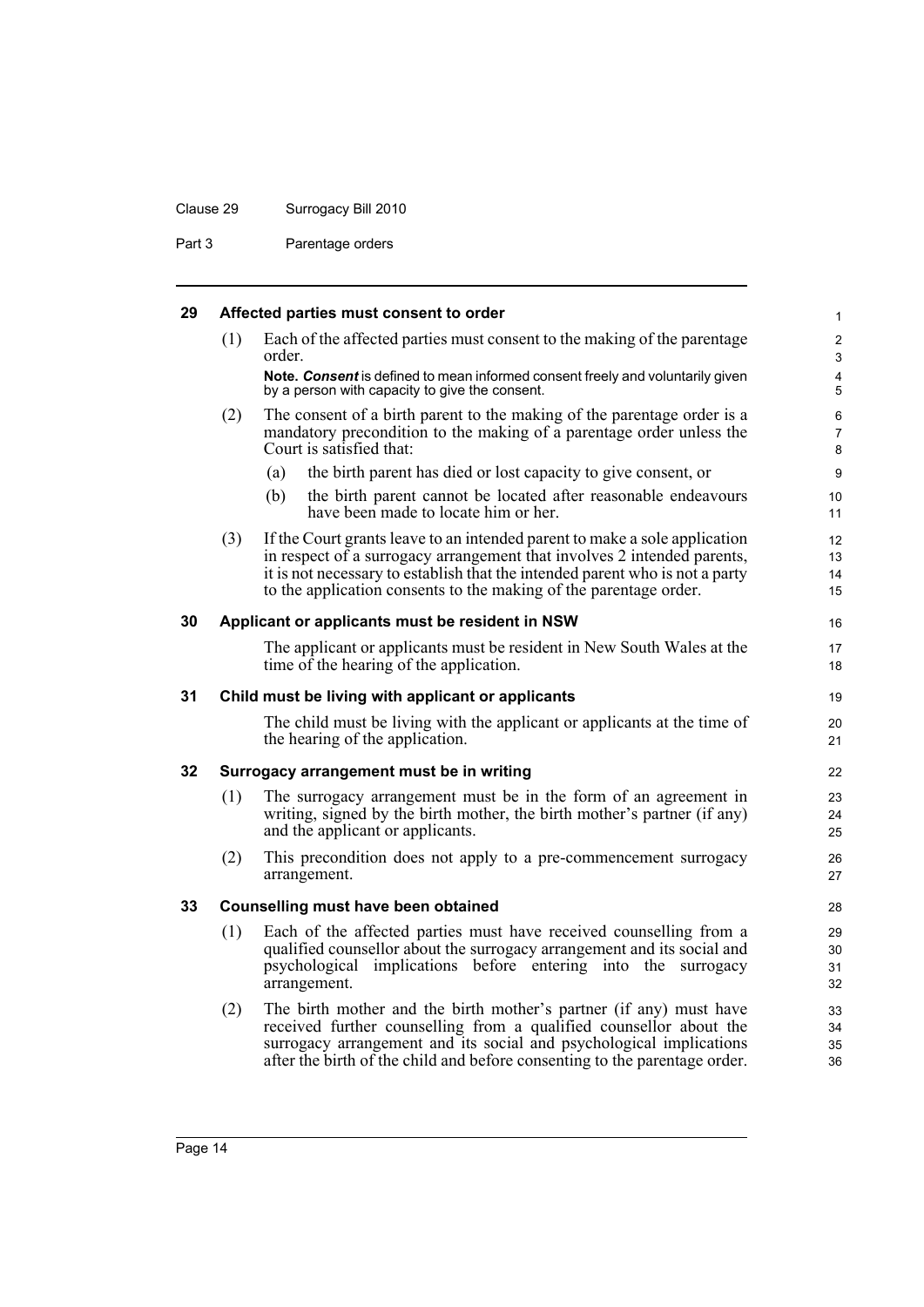Surrogacy Bill 2010 Clause 34

- 
- (3) This precondition does not apply to a pre-commencement surrogacy arrangement.
- (4) If the Court grants leave to an intended parent to make a sole application in respect of a surrogacy arrangement that involves 2 intended parents, it is not necessary to establish that the intended parent who is not a party to the application received counselling about the surrogacy arrangement.

#### <span id="page-30-0"></span>**34 Legal advice must have been obtained**

- (1) Each of the affected parties must have received legal advice from an Australian legal practitioner about the surrogacy arrangement and its implications before entering into the surrogacy arrangement.
- (2) The legal advice obtained by the birth mother and the birth mother's partner (if any) must have been obtained from an Australian legal practitioner who is independent of the Australian legal practitioner who provided legal advice about the surrogacy arrangement to the applicant or applicants.
- (3) This precondition does not apply to a pre-commencement surrogacy arrangement.
- (4) If the Court grants leave to an intended parent to make a sole application in respect of a surrogacy arrangement that involves 2 intended parents, it is not necessary to establish that the intended parent who is not a party to the application received legal advice about the surrogacy arrangement.

#### <span id="page-30-1"></span>**35 Information must be provided for inclusion in central register**

- (1) All information about the surrogacy arrangement that is registrable information under Division 3 of Part 3 of the *Assisted Reproductive Technology Act 2007* must have been provided to the Director-General of the Department of Health, for entry in the central register kept under that Act.
- (2) The Court may waive compliance with this precondition in relation to any information that is not known to an affected party and cannot reasonably be ascertained by the affected party.

#### <span id="page-30-2"></span>**36 Birth of child must be registered**

- (1) The birth of the child must have been notified or registered in accordance with the requirements of the *Births, Deaths and Marriages Registration Act 1995* or a corresponding interstate law.
- (2) If the child was born outside the Commonwealth and registration of the birth is not permitted under the *Births, Deaths and Marriages Registration Act 1995* or a corresponding interstate law, the birth of the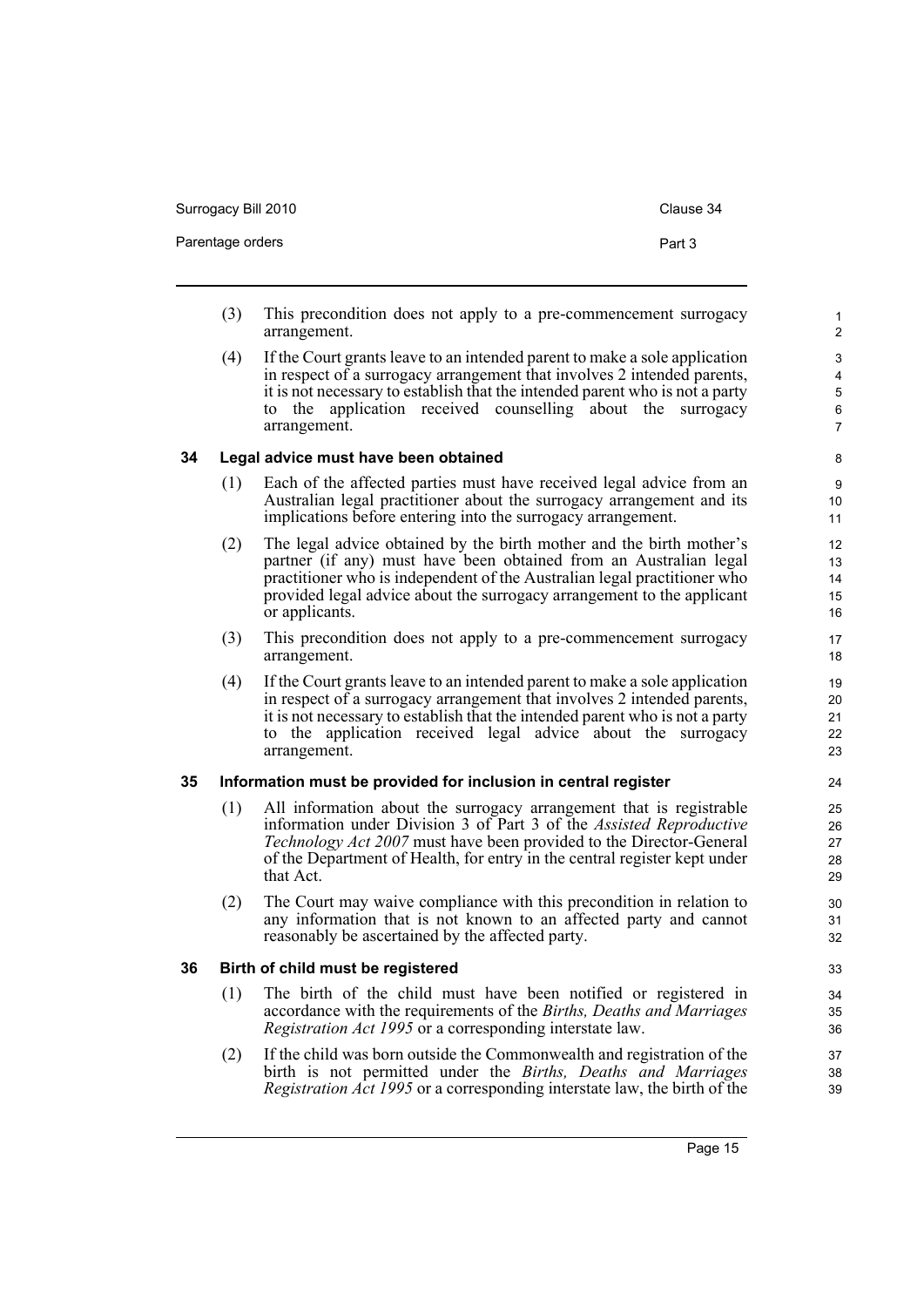#### Clause 37 Surrogacy Bill 2010

Part 3 **Parentage orders** 

child must have been notified or registered in accordance with the requirements (if any) of the law of the jurisdiction in which the child was born.

7

(3) In this section, a *corresponding interstate law* means a law of another State, or of a Territory, that provides for the registration of births, deaths and marriages.

#### <span id="page-31-0"></span>**Division 5 Effect of parentage order**

#### <span id="page-31-1"></span>**37 General effect of order**

- (1) On the making of the parentage order in relation to a child:
	- (a) the child becomes a child of the intended parent or parents named in the order and they become the parents of the child, and
	- (b) the child stops being a child of a birth parent and a birth parent stops being a parent of the child.
- (2) Accordingly:
	- (a) the child of the surrogacy arrangement has the same rights in relation to the intended parent or parents named in the order as a child born to the parent or parents, and
	- (b) the intended parent or parents named in the order have the same parental responsibility as the birth parent had before the making of the order.

**Note.** For example, for the purposes of a distribution on intestacy, a child of a surrogacy arrangement is regarded as a child of the intended parent or parents named in the order and the child's family relationships are determined accordingly. See section 109A of the *Succession Act 2006*.

- (3) Other relationships are determined in accordance with subsection (1).
- (4) However, for the purposes of any law of New South Wales relating to a sexual offence (being a law for which the relationship between persons is relevant), any relationship that would have existed if a parentage order had not been made continues to exist for the purposes of that law in addition to any relationship that exists under this section by virtue of the order.

#### <span id="page-31-2"></span>**38 Effect on property**

- (1) A parentage order does not have effect so as to deprive a child of a surrogacy arrangement of any vested or contingent property right acquired by the child before the making of the parentage order.
- (2) Subject to subsection (1), a parentage order has effect in relation to a disposition of property, whether by will or otherwise, and whether made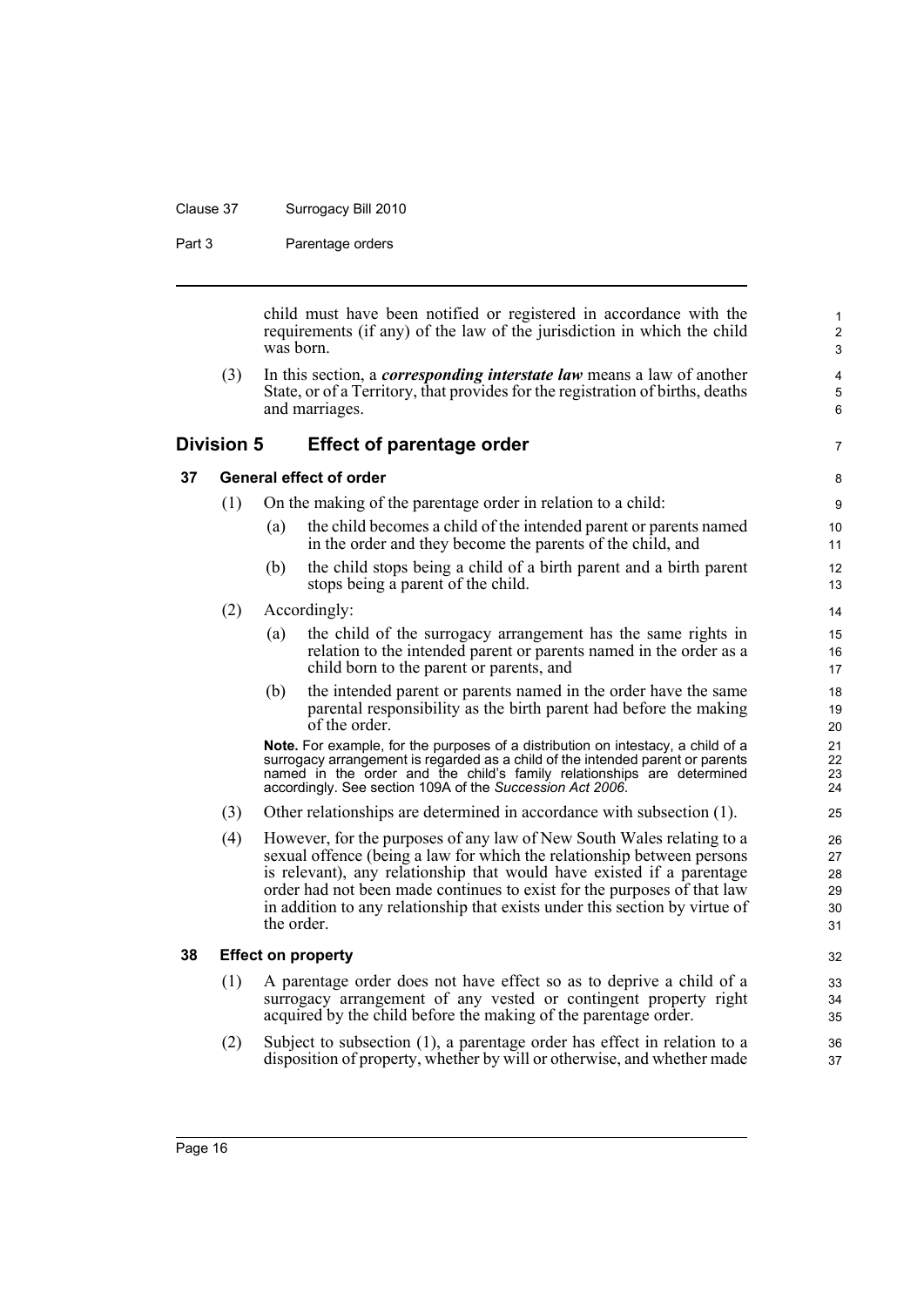| Surrogacy Bill 2010 | Clause 39 |
|---------------------|-----------|
| Parentage orders    | Part 3    |

before or after the commencement of this section, and to a devolution of property in relation to which a person dies intestate.

#### <span id="page-32-0"></span>**39 Liability of trustees and legal personal representatives in relation to children**

- (1) If, before conveying, transferring or distributing any property among the persons appearing to be entitled to the property, a trustee or legal personal representative gives a claims notice and the time fixed by the notice has expired, the trustee or legal personal representative is not liable to any person:
	- (a) who claims directly or indirectly an interest in the property by virtue of a parentage order, and
	- (b) of whose claim the trustee or legal personal representative does not have notice at the time of the conveyance, transfer or distribution.
- (2) Nothing in this section prejudices the right of a person to follow property into the hands of a person, other than a bona fide purchaser for value, who has received it.
- (3) In this section:

*claims notice* means notice referred to in section 60 of the *Trustee Act 1925*, section 92 of the *Probate and Administration Act 1898* or section 93 of the *Succession Act 2006*.

#### <span id="page-32-1"></span>**40 Name of child**

- (1) On the making of a parentage order in relation to a child, the child is to have as his or her surname and given name or names such name or names as the Court, in the parentage order, approves on the application of the intended parent or parents.
- (2) Before changing the surname or given name or names of a child, the Court must have regard to the wishes of the child, if the child is of sufficient maturity to express his or her wishes and the Court considers it appropriate to take those wishes into account.
- (3) The Court must not approve a name that would be a prohibited name under the *Births, Deaths and Marriages Registration Act 1995*.
- (4) Nothing in this section prevents the changing of any name of a child, after the making of a parentage order, under the law of New South Wales.

**Note.** Part 4A of the *Births, Deaths and Marriages Registration Act 1995* provides for the registration of a parentage order. After a parentage order is registered, a birth certificate issued in respect of the child must show the new name and parentage details of the child.

1  $\overline{2}$ 

3 4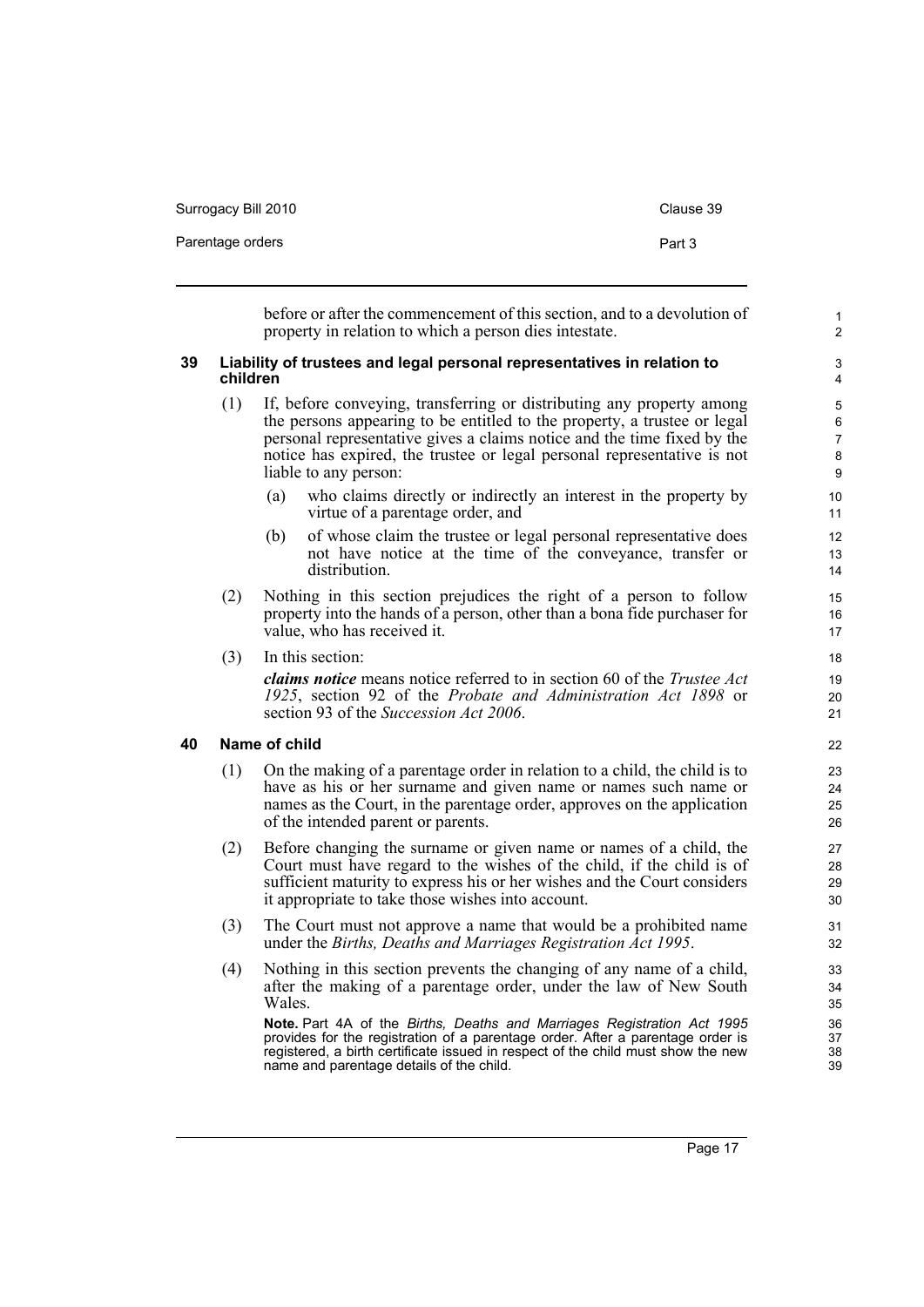## Clause 41 Surrogacy Bill 2010

Part 3 Parentage orders

<span id="page-33-3"></span><span id="page-33-2"></span><span id="page-33-1"></span><span id="page-33-0"></span>

| <b>Division 6</b> |     |     | Discharge of parentage order                                                                                                                                                                                                                                                                  | 1                    |
|-------------------|-----|-----|-----------------------------------------------------------------------------------------------------------------------------------------------------------------------------------------------------------------------------------------------------------------------------------------------|----------------------|
| 41                |     |     | Application for discharge of parentage order                                                                                                                                                                                                                                                  | $\overline{c}$       |
|                   | (1) |     | An interested person may apply to the Court for the discharge of a<br>parentage order in relation to a child whose parentage was transferred<br>by the order.                                                                                                                                 | 3<br>4<br>5          |
|                   | (2) |     | An <i>interested person</i> means:                                                                                                                                                                                                                                                            | 6                    |
|                   |     | (a) | a child whose parentage was transferred by the order, if 18 years<br>of age or older, or                                                                                                                                                                                                      | 7<br>8               |
|                   |     | (b) | each of the child's birth parents and intended parents, or                                                                                                                                                                                                                                    | $\boldsymbol{9}$     |
|                   |     | (c) | the Attorney General.                                                                                                                                                                                                                                                                         | 10                   |
| 42                |     |     | Power of Court to discharge parentage order                                                                                                                                                                                                                                                   | 11                   |
|                   | (1) |     | On an application under this Part, the Court may make an order<br>discharging a parentage order in relation to a child.                                                                                                                                                                       | 12<br>13             |
|                   | (2) |     | However, the Court may make the order only if it is satisfied of one of<br>the following:                                                                                                                                                                                                     | 14<br>15             |
|                   |     | (a) | the parentage order was obtained by fraud, duress or other<br>improper means,                                                                                                                                                                                                                 | 16<br>17             |
|                   |     | (b) | a consent the Court making the parentage order considered had<br>been given to the making of the parentage order was, in fact, not<br>given or was given for payment, reward or other material benefit<br>or advantage (other than the birth mother's surrogacy costs),                       | 18<br>19<br>20<br>21 |
|                   |     | (c) | there is an exceptional reason why the parentage order should be<br>discharged.                                                                                                                                                                                                               | 22<br>23             |
| 43                |     |     | Effect of discharge of parentage order                                                                                                                                                                                                                                                        | 24                   |
|                   | (1) |     | On the discharge of a parentage order, the rights, privileges, duties,<br>liabilities and relationships of the child and all other persons are the<br>same as if the parentage order had not been made.                                                                                       | 25<br>26<br>27       |
|                   | (2) |     | However, the discharge of a parentage order does not affect:                                                                                                                                                                                                                                  | 28                   |
|                   |     | (a) | anything lawfully done, or the consequences of anything lawfully<br>done, while the parentage order was in force, or                                                                                                                                                                          | 29<br>30             |
|                   |     | (b) | a right, privilege or liability acquired, accrued or incurred while<br>the parentage order was in force.                                                                                                                                                                                      | 31<br>32             |
|                   | (3) |     | For the purposes of any law of New South Wales relating to a sexual<br>offence (being a law for which the relationship between persons is<br>relevant), any relationship that would have existed if a discharge order<br>had not been made continues to exist for the purposes of that law in | 33<br>34<br>35<br>36 |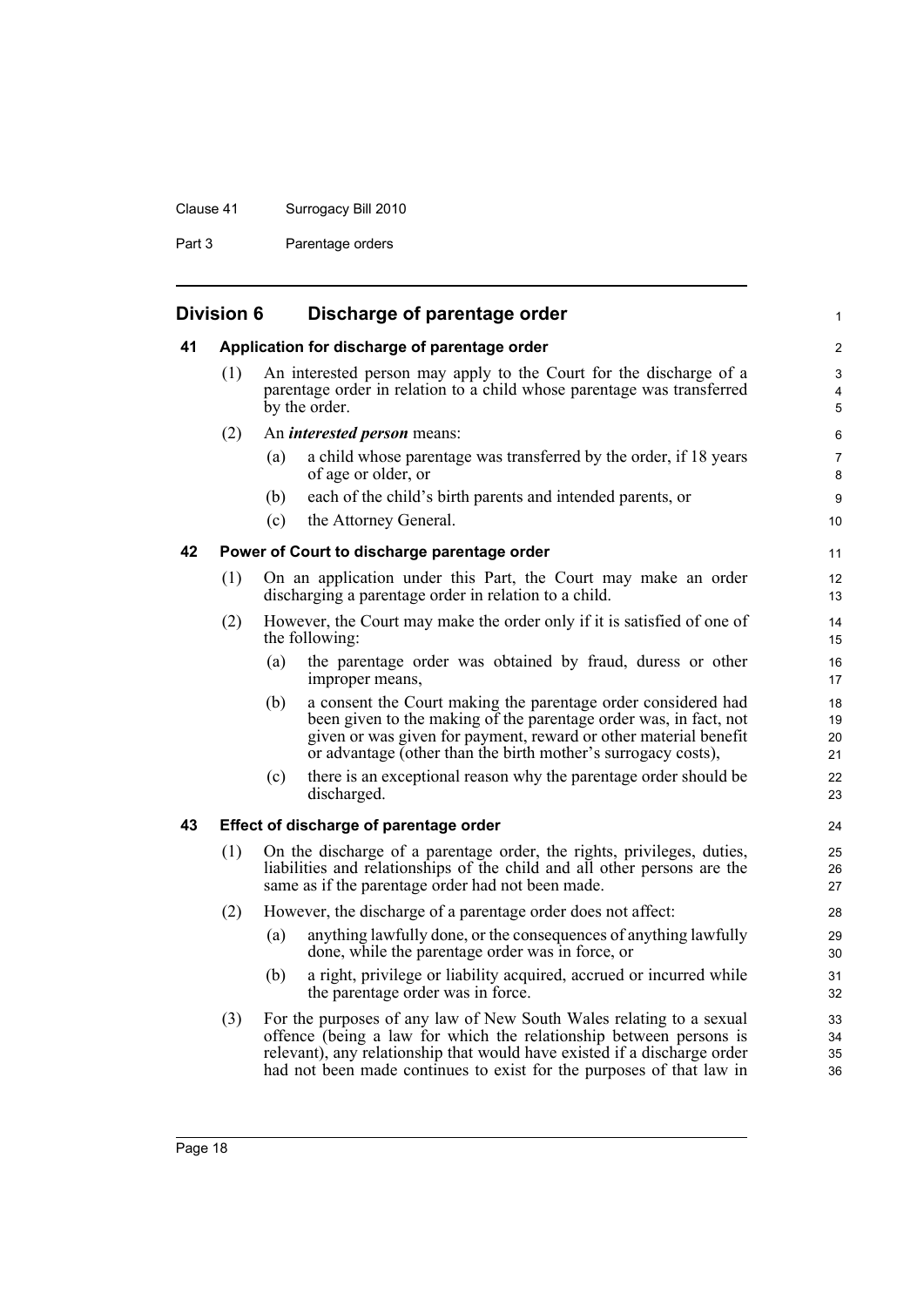| Surrogacy Bill 2010 | Clause 44 |
|---------------------|-----------|
| Parentage orders    | Part 3    |

<span id="page-34-4"></span><span id="page-34-3"></span><span id="page-34-2"></span><span id="page-34-1"></span><span id="page-34-0"></span>

|    |                   | order.                 | addition to any relationship that exists under this section by virtue of the                                                                                                       | $\mathbf{1}$<br>2      |
|----|-------------------|------------------------|------------------------------------------------------------------------------------------------------------------------------------------------------------------------------------|------------------------|
|    | (4)               |                        | This section applies except to the extent the Court otherwise orders.                                                                                                              | $\mathfrak{S}$         |
| 44 |                   |                        | <b>Ancillary orders</b>                                                                                                                                                            | 4                      |
|    |                   |                        | On the discharge of a parentage order, the Court may make such other<br>orders in relation to the child as it considers appropriate.                                               | $\mathbf 5$<br>6       |
|    | <b>Division 7</b> |                        | Other provisions relating to parentage order                                                                                                                                       | $\overline{7}$         |
| 45 |                   |                        | Proceedings to be heard in closed court                                                                                                                                            | $\bf 8$                |
|    |                   |                        | Proceedings in respect of a parentage order are to be heard in closed<br>court, unless the Court otherwise directs.                                                                | $\boldsymbol{9}$<br>10 |
| 46 |                   | <b>Right of appeal</b> |                                                                                                                                                                                    | 11                     |
|    | (1)               |                        | Any of the birth parents or intended parents may appeal to the Court of<br>Appeal against a decision refusing an application for a parentage order.                                | 12<br>13               |
|    | (2)               |                        | Any of the following persons may appeal to the Court of Appeal against<br>a decision granting or refusing an application for discharge of a<br>parentage order:                    | 14<br>15<br>16         |
|    |                   | (a)                    | the child of a surrogacy arrangement, if 18 years of age or older,                                                                                                                 | 17                     |
|    |                   | (b)                    | the birth parents,                                                                                                                                                                 | 18                     |
|    |                   | (c)                    | the intended parents,                                                                                                                                                              | 19                     |
|    |                   | (d)                    | if the Attorney General made the application—the Attorney<br>General,                                                                                                              | 20<br>21               |
|    |                   | (e)                    | another person who was served with the application.                                                                                                                                | 22                     |
|    | (3)               |                        | An appeal lies as of right.                                                                                                                                                        | 23                     |
|    | (4)               |                        | Fresh evidence or evidence in addition to, or in substitution for, the<br>evidence given in the proceedings in relation to which the appeal is<br>made may be given on the appeal. | 24<br>25<br>26         |
| 47 |                   |                        | Registrar of Births, Deaths and Marriages to be notified of order                                                                                                                  | 27                     |
|    | (1)               |                        | The registrar of the Court is to give notice of a parentage order, or a<br>discharge of a parentage order, made by the Court to the Registrar of<br>Births, Deaths and Marriages.  | 28<br>29<br>30         |
|    | (2)               |                        | The regulations may make provision for the form in which the notice is<br>to be given and the information required to be included in the notice.                                   | 31<br>32               |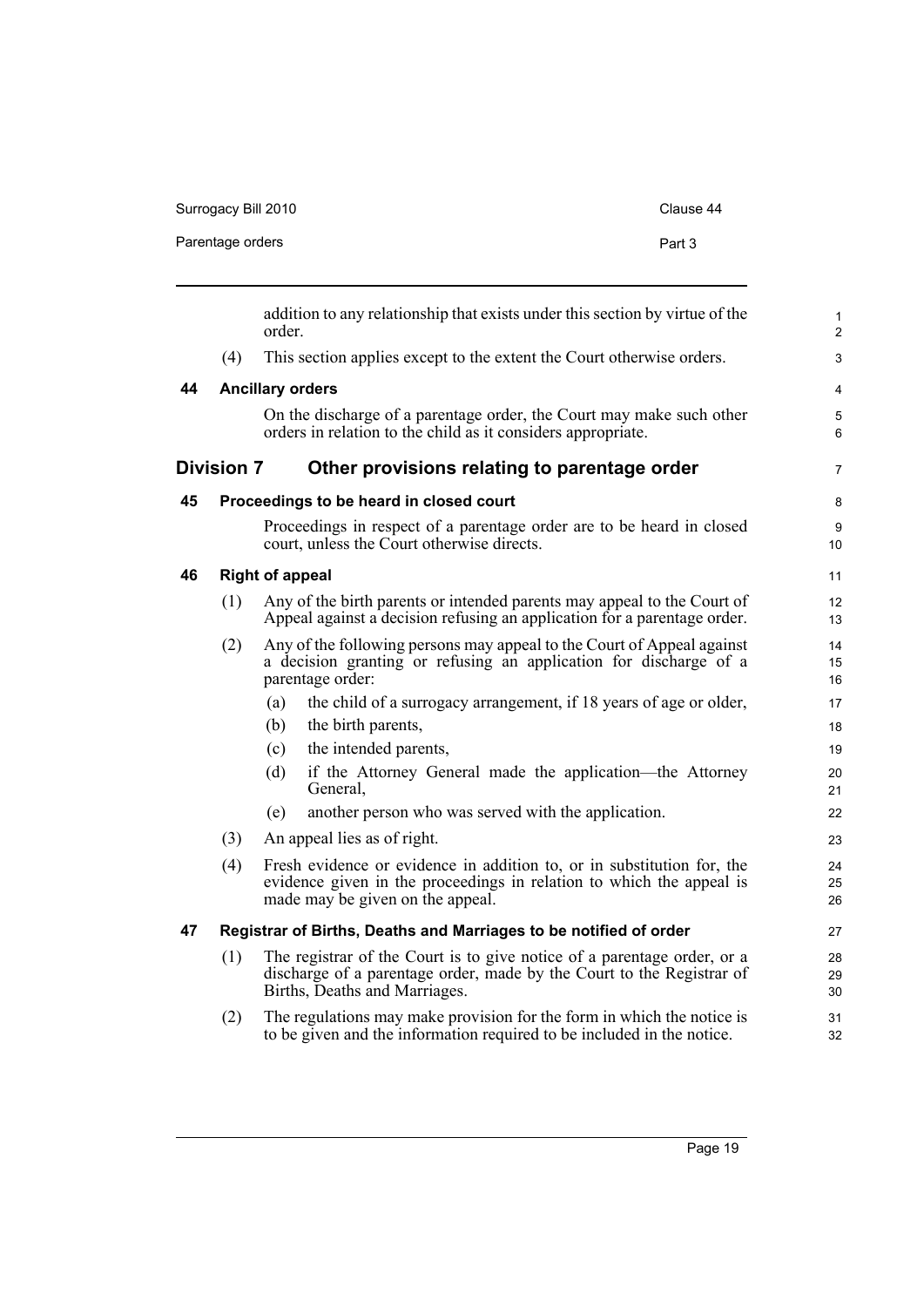#### Clause 48 Surrogacy Bill 2010

Part 3 **Parentage orders** 

#### <span id="page-35-0"></span>**48 Notice to be given to other States**

| (1) | The registrar of the Court is to give notice of a parentage order, or a      |
|-----|------------------------------------------------------------------------------|
|     | discharge of a parentage order, made by the Court in relation to a child     |
|     | whose birth the registrar has reason to believe is registered in another     |
|     | State or a Territory to the registering authority of the State or Territory. |
|     |                                                                              |

(2) The regulations may make provision for the form in which the notice is to be given and the information required to be included in the notice.

| (3) | . In this section:                                                                 |
|-----|------------------------------------------------------------------------------------|
|     | <i>registering authority</i> has the same meaning as it has in the <i>Births</i> , |
|     | Deaths and Marriages Registration Act 1995.                                        |

#### <span id="page-35-1"></span>**49 Director-General of Department of Health to be notified of order**

- (1) The registrar of the Court is to give the Director-General of the Department of Health notice of the making of a parentage order or the discharge of a parentage order by the Court.
- (2) The regulations may make provision for the form in which the notice is to be given and the information required to be included in the notice. **Note.** The Director-General of the Department of Health keeps a central register of surrogacy information under Part 3 of the *Assisted Reproductive Technology Act 2007*.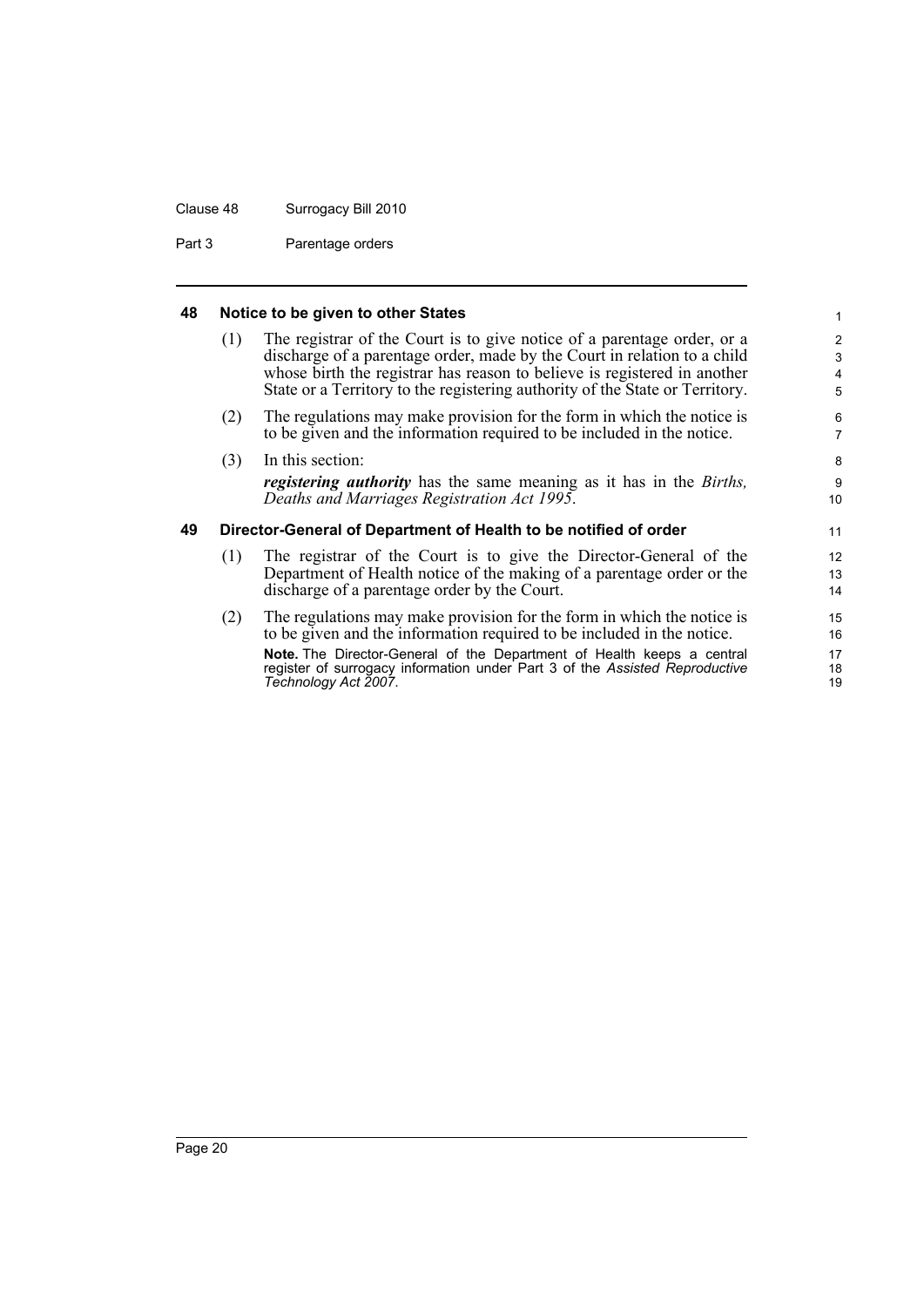| Surrogacy Bill 2010                             | Clause 50 |
|-------------------------------------------------|-----------|
| Protection of privacy of surrogacy arrangements | Part 4    |

#### <span id="page-36-2"></span><span id="page-36-1"></span><span id="page-36-0"></span>**Part 4 Protection of privacy of surrogacy arrangements 50 Prohibition on disclosure of information relating to surrogacy arrangements** (1) A person must not publish any material that identifies, or is reasonably likely to identify, a person as a person affected by a surrogacy arrangement. Maximum penalty: 25 penalty units or imprisonment for 12 months, or both. (2) For the purposes of this section, each of the following persons is a person affected by a surrogacy arrangement: (a) a child of a surrogacy arrangement, (b) an affected party in relation to a surrogacy arrangement, (c) a party to any proceedings under this Act (other than the Attorney General), (d) a person whose consent to a surrogacy arrangement, or the making of a parentage order, is required under this Act. (3) This section does not prohibit the publication of any material if: (a) the person identified (or reasonably likely to be identified) as a person affected by a surrogacy arrangement consents to being identified, and (b) the material does not identify (and is not reasonably likely to identify) any person affected by the surrogacy arrangement who does not consent to being identified. (4) In this section, a reference to the consent of a person affected by a surrogacy arrangement is, if that person is a child of a surrogacy arrangement who is under 18 years of age, a reference to the consent of the person who has parental responsibility for the child. (5) In this section: *publish* means disseminate or provide access, by any means, to the public or a section of the public. **51 Restricted access to court records** (1) A person (including a party to any proceedings before the Court and any news media organisation) is not entitled to access court records that relate to proceedings in respect of a parentage order, except with leave of the Court. 10 11 12 13 14 15 16 17 18 19 20 21 22 23 24 25 26 27 28 29 30 31 32 33 34 35 36

1  $\mathfrak{p}$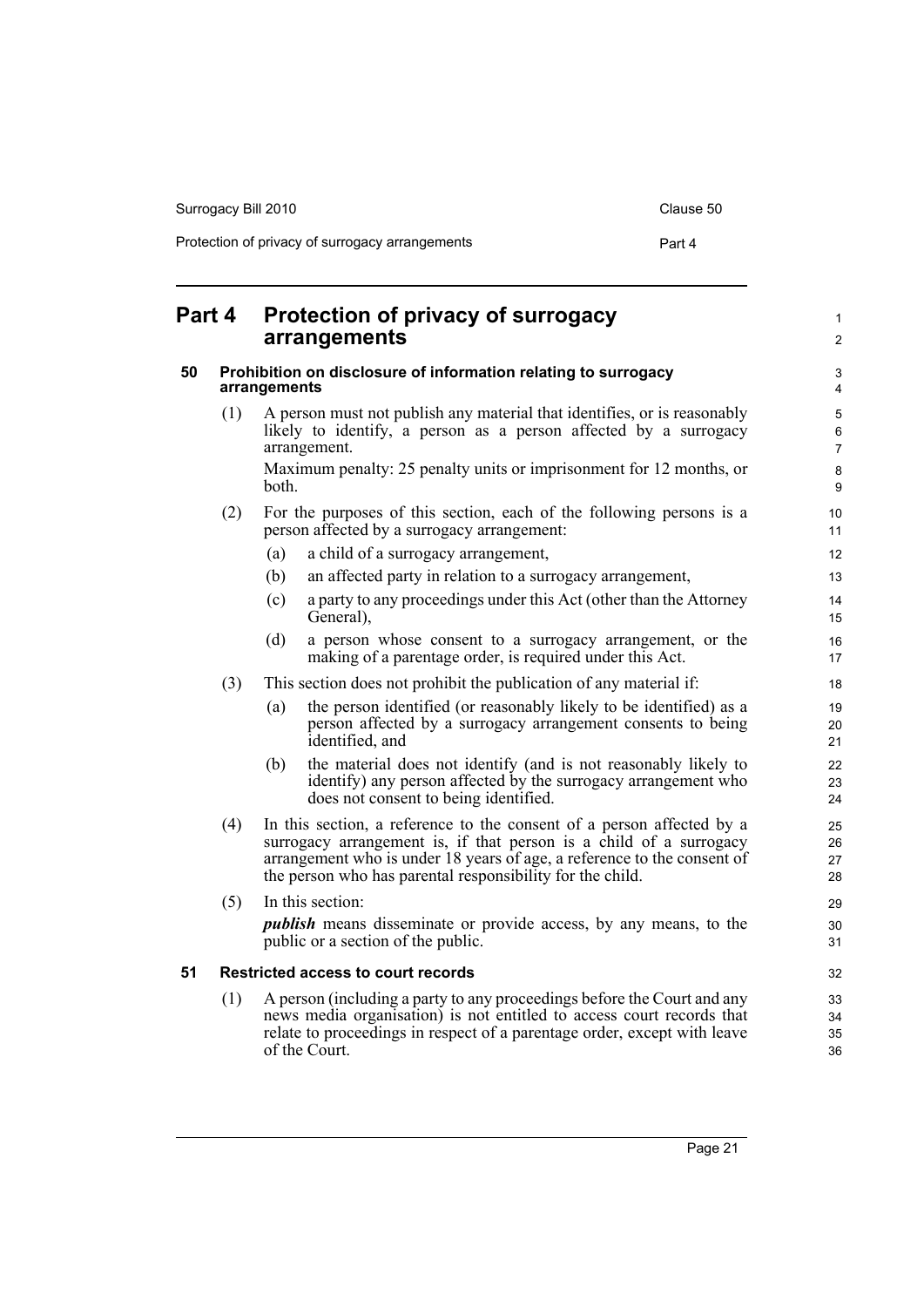## Clause 51 Surrogacy Bill 2010

| (2) | An application for leave by a child of a surrogacy arrangement who is<br>under 18 years of age can be made only with the consent of the person<br>or persons who have parental responsibility for the child.                            | $\mathbf{1}$<br>2<br>3 |
|-----|-----------------------------------------------------------------------------------------------------------------------------------------------------------------------------------------------------------------------------------------|------------------------|
| (3) | The Court can impose conditions on access granted by leave of the<br>Court.                                                                                                                                                             | 4<br>5                 |
| (4) | Section 21 of the <i>Court Information Act 2010</i> applies in relation to a<br>condition of access imposed under this section in the same way as it<br>applies to a condition of access imposed under that Act.                        | 6<br>7<br>8            |
|     | <b>Note.</b> Section 21 of the <i>Court Information Act 2010</i> makes it an offence to<br>disclose or use information for a purpose or in a manner that the person knows<br>is contrary to a condition of access imposed by the Court. | 9<br>10<br>11          |
| (5) | The restriction on access imposed by this section has effect despite<br>anything to the contrary in the <i>Court Information Act 2010</i> .                                                                                             | 12<br>13               |
| (6) | Rules of court may be made for or with respect to the grant of leave<br>under this section.                                                                                                                                             | 14<br>15               |
| (7) | In this section:                                                                                                                                                                                                                        | 16                     |
|     | <b>court record</b> has the same meaning as it has in the Court Information<br>Act 2010.                                                                                                                                                | 17<br>18               |
|     | <i>news media organisation</i> has the same meaning as it has in section 10<br>of the Court Information Act 2010.                                                                                                                       | 19<br>20               |
|     |                                                                                                                                                                                                                                         |                        |

Part 4 **Protection of privacy of surrogacy arrangements**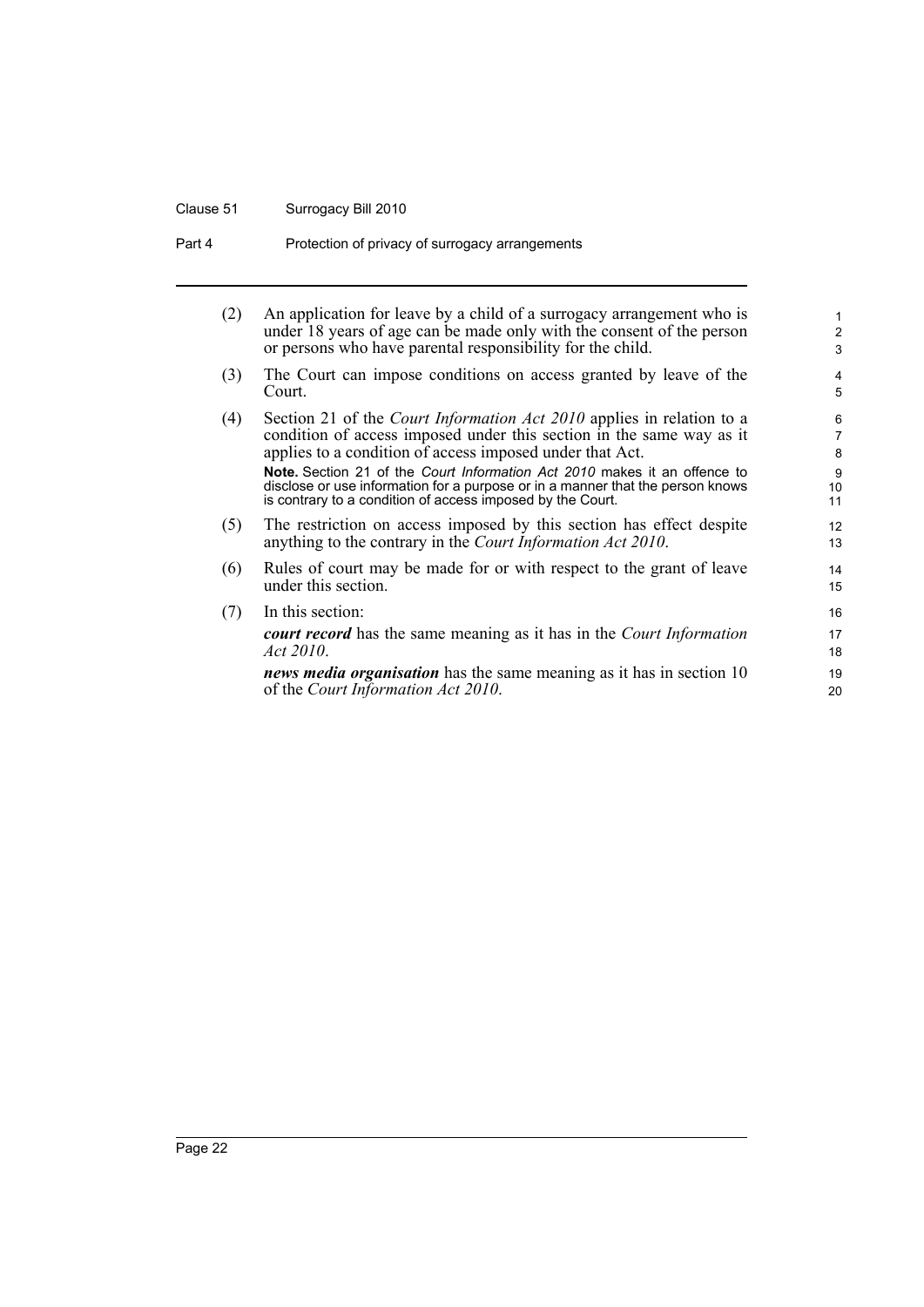<span id="page-38-2"></span><span id="page-38-1"></span><span id="page-38-0"></span>Access to birth information **Part 5 Part 5 Access to birth information Note.** See also Part 3 of the *Assisted Reproductive Technology Act 2007* which gives the affected parties in relation to a surrogacy arrangement, and a person born as a result of a surrogacy arrangement, access to information about the surrogacy arrangement. **52 Definitions** In this Part: *full birth record* means a record certifying both particulars relating to the birth of a person registered under section 17 of the *Births, Deaths and Marriages Registration Act 1995* and particulars relating to a parentage order or discharge of a parentage order relating to the person registered under Part 4A of that Act. *original birth certificate* means a certificate certifying the particulars relating to the birth of the person registered under section 17 of the *Births, Deaths and Marriages Registration Act 1995*. **53 Child's right to registered birth information** (1) A person who is the child of a surrogacy arrangement and in respect of whom a parentage order is made is entitled to receive, if the person is 18 years of age or older: (a) the person's original birth certificate, and (b) the person's full birth record. (2) If the person is less than 18 years of age, the person is not entitled to receive his or her original birth certificate or full birth record except with the consent of the person or persons who have parental responsibility for the person. (3) This section does not affect the discretion conferred on the Registrar of Births, Deaths and Marriages by section 46 of the *Births, Deaths and Marriages Registration Act 1995*. **Note.** Section 46 of the *Births, Deaths and Marriages Registration Act 1995* gives the Registrar discretion to provide a person with information extracted from the Register of Births, Deaths and Marriages if satisfied the person has adequate reason for wanting information from the Register. (4) In this section, a reference to a parentage order includes a reference to an Interstate parentage order. **54 Rights of other parties to registered birth information** (1) A person who is an affected party in relation to a surrogacy arrangement in respect of which a parentage order is made is entitled to receive:

Surrogacy Bill 2010 Clause 52

- <span id="page-38-3"></span>(a) the original birth certificate of the child of the surrogacy arrangement, and
- (b) the full birth record of the child of the surrogacy arrangement.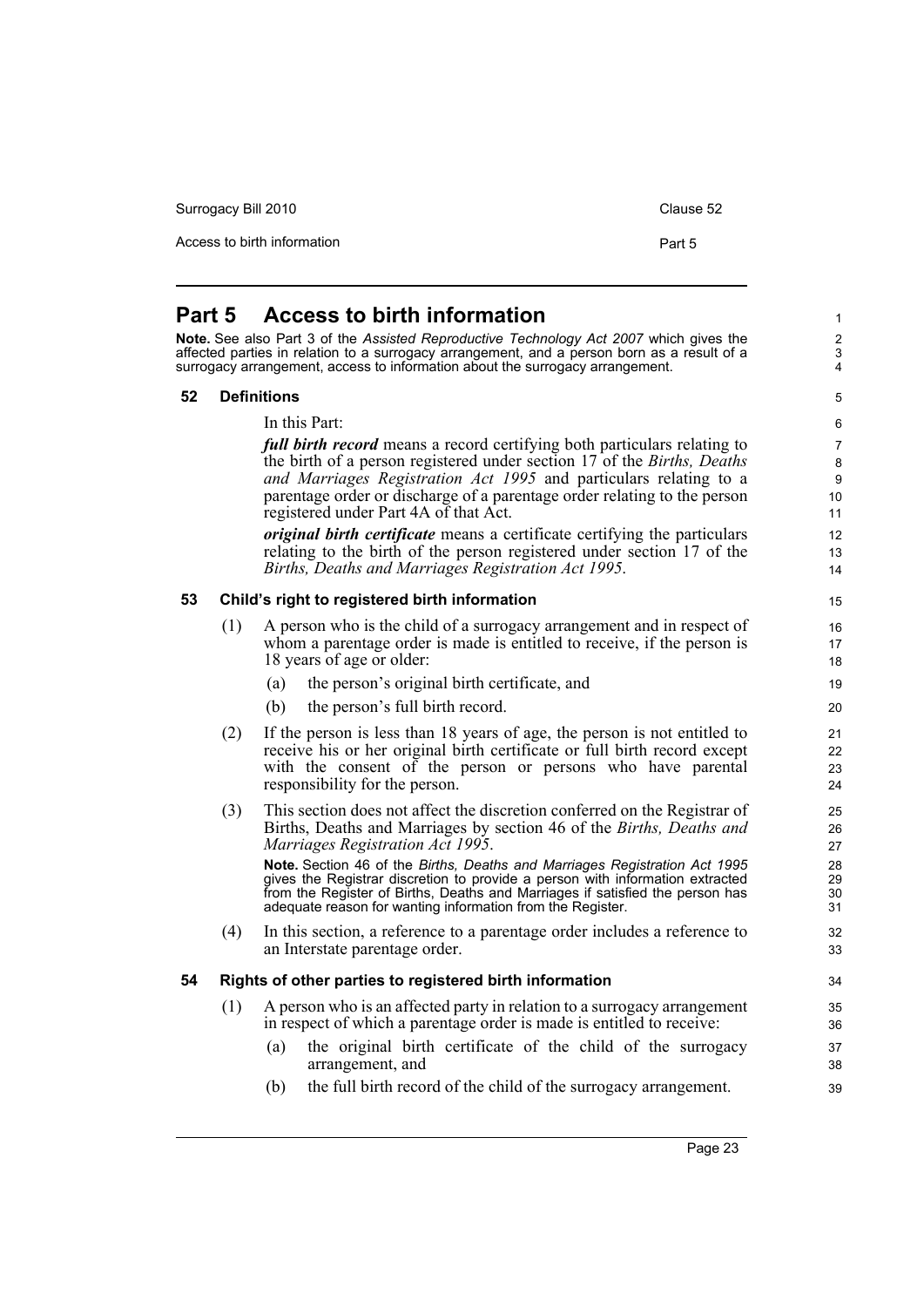## Clause 55 Surrogacy Bill 2010

Part 5 **Access to birth information** 

<span id="page-39-0"></span>

|    | (2) | In this section, a reference to a parentage order includes a reference to<br>an Interstate parentage order.                                                                                                                                                                                         | $\mathcal{P}$    |
|----|-----|-----------------------------------------------------------------------------------------------------------------------------------------------------------------------------------------------------------------------------------------------------------------------------------------------------|------------------|
| 55 |     | Application for supply of birth information                                                                                                                                                                                                                                                         | 3                |
|    | (1) | An application for the supply of an original birth certificate or full birth<br>record under this Part is to be made in writing to the Registrar of Births,<br>Deaths and Marriages in accordance with any requirements made by or<br>under the Births, Deaths and Marriages Registration Act 1995. | 4<br>5<br>6<br>7 |
|    | (2) | An entitlement under this Part is subject to compliance with any such<br>requirements.                                                                                                                                                                                                              | 8<br>9           |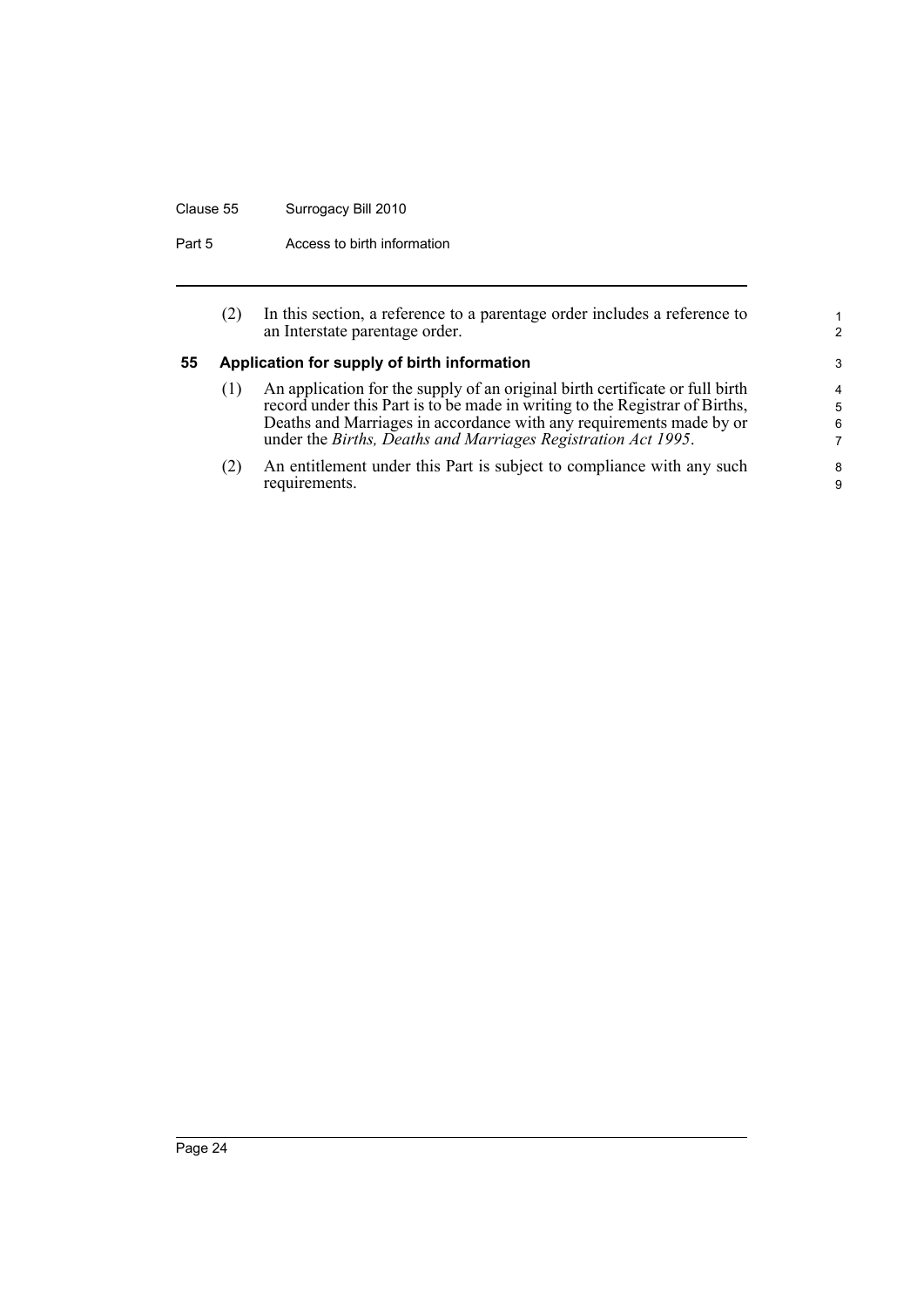Surrogacy Bill 2010 Clause 56

1

2 3 4

## <span id="page-40-0"></span>**Part 6 Miscellaneous**

#### <span id="page-40-1"></span>**56 Proceedings for offences**

Proceedings for an offence under this Act may be dealt with summarily before the Local Court.

#### <span id="page-40-2"></span>**57 Regulations**

- (1) The Governor may make regulations, not inconsistent with this Act, for or with respect to any matter that by this Act is required or permitted to be prescribed or that is necessary or convenient to be prescribed for carrying out or giving effect to this Act.
- (2) In particular, the regulations may make provision for any fees to be paid in connection with this Act.
- (3) A regulation may create an offence punishable by a penalty not exceeding 10 penalty units.

#### <span id="page-40-3"></span>**58 Review of Act**

- (1) The Minister is to review this Act to determine whether the policy objectives of the Act remain valid and whether the terms of the Act remain appropriate for securing those objectives.
- (2) The review is to be undertaken as soon as possible after the period of 3 years from the date of assent to this Act.
- (3) A report on the outcome of the review is to be tabled in each House of Parliament within 12 months after the end of the period of 3 years.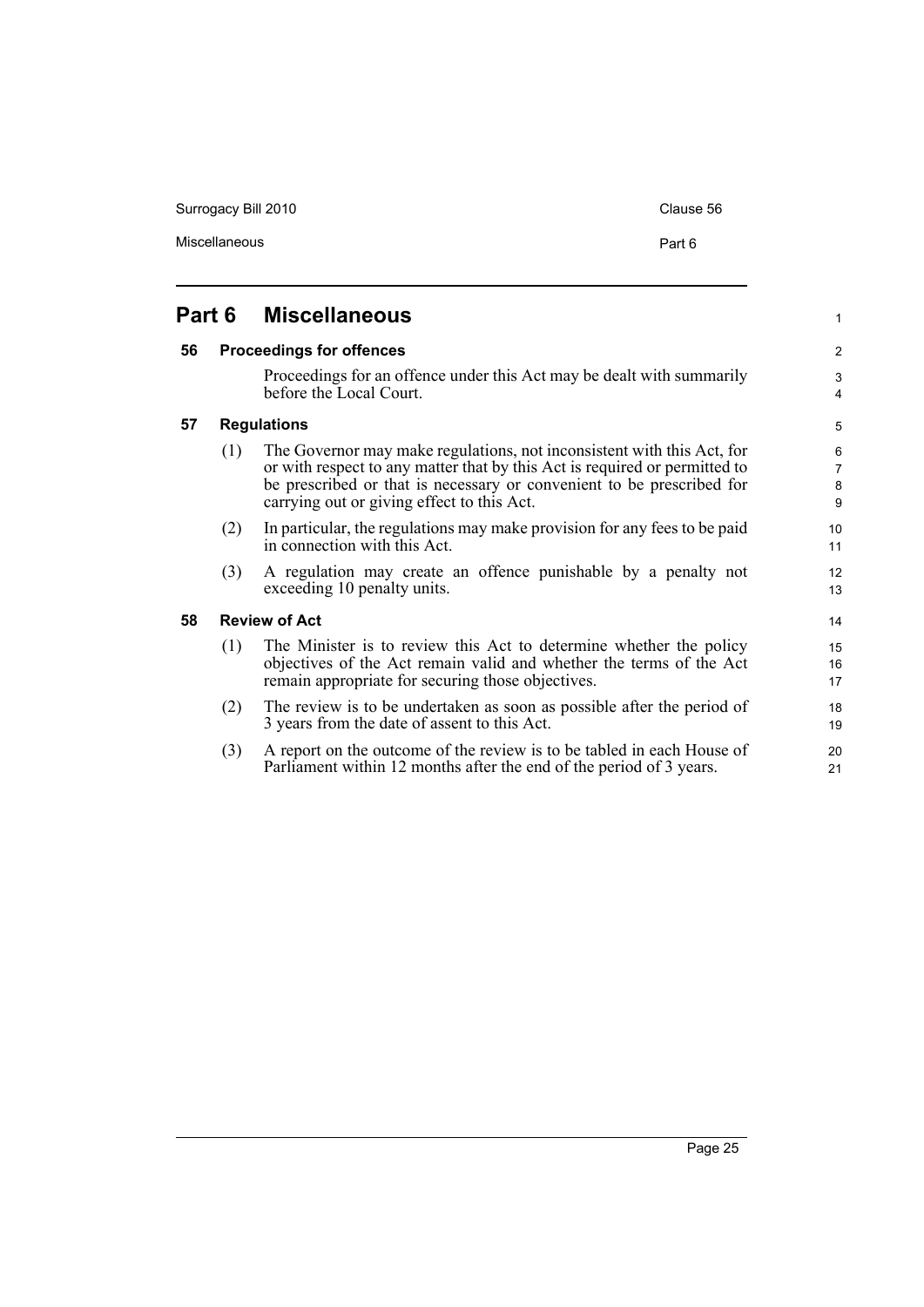Schedule 1 Savings, transitional and other provisions

## <span id="page-41-0"></span>**Schedule 1 Savings, transitional and other provisions**

## **Part 1 General**

**1 Regulations**

3 4 5

19  $20$ 

1  $\mathfrak{p}$ 

#### (1) The regulations may contain provisions of a savings or transitional nature consequent on the enactment of the following Acts: this Act

- (2) Any such provision may, if the regulations so provide, take effect from the date of assent to the Act concerned or a later date.
- (3) To the extent to which any such provision takes effect from a date that is earlier than the date of its publication on the NSW legislation website, the provision does not operate so as:
	- (a) to affect, in a manner prejudicial to any person (other than the State or an authority of the State), the rights of that person existing before the date of its publication, or
	- (b) to impose liabilities on any person (other than the State or an authority of the State) in respect of anything done or omitted to be done before the date of its publication.

## **Part 2 Provisions consequent on enactment of this Act**

#### **2 Pre-commencement surrogacy arrangements—enforcement of birth mother's costs**

- (1) Section 6 (1) extends to a surrogacy arrangement entered into before the commencement of that subsection.
- (2) Section 6 (2) applies only in relation to a surrogacy arrangement entered into on or after the commencement of that subsection.

#### **3 Access to court records**

- (1) A person cannot be found guilty of an offence against section 21 of the *Court Information Act 2010*, as applied by section 51 of this Act, in respect of any contravention of any conditions imposed by the Court on the grant of access to court records under section 51 of this Act that occurs before the commencement of section 21 of the *Court Information Act 2010*.
- (2) This clause does not affect any liability for contempt of the Court.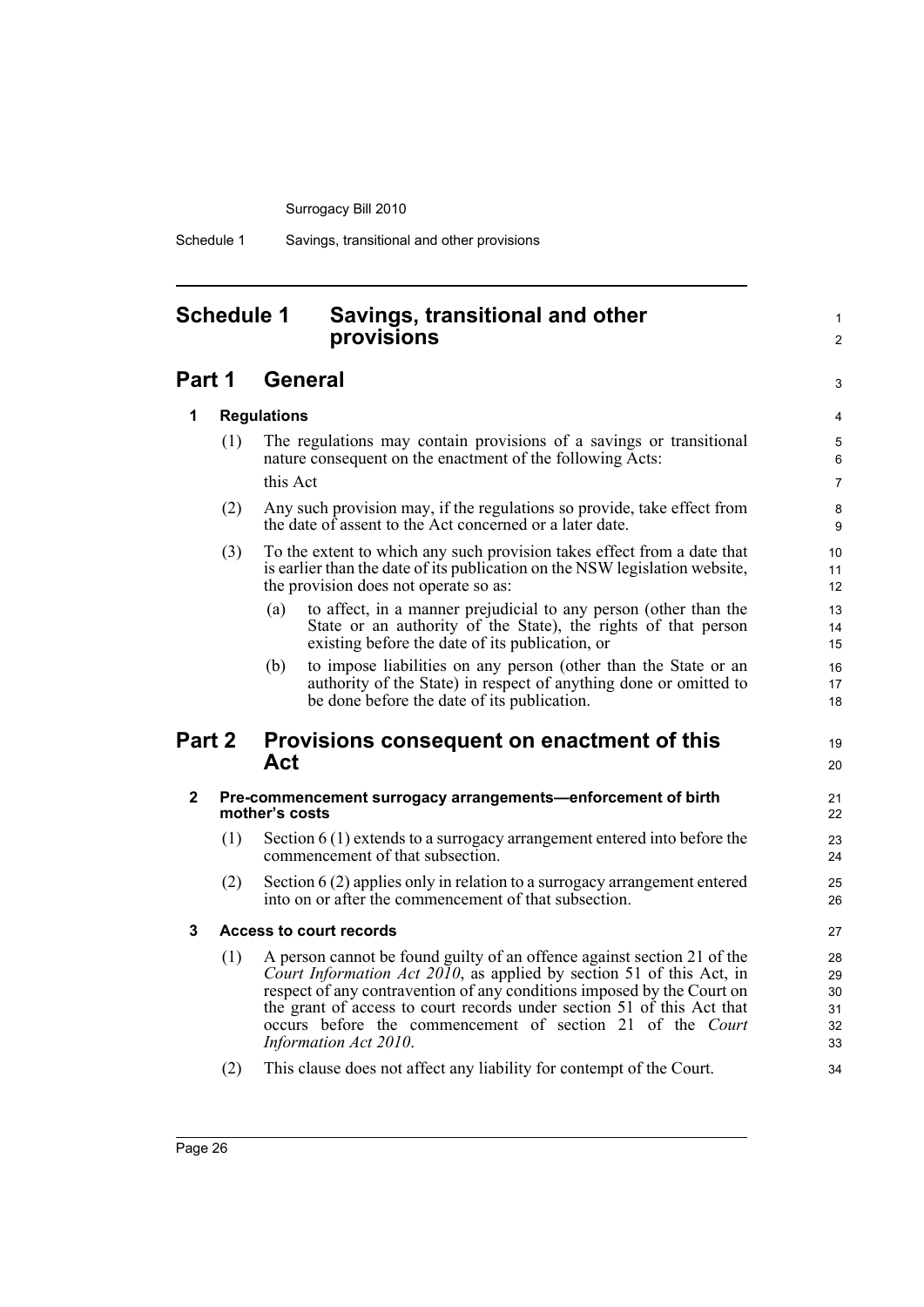Amendment of Acts Schedule 2

<span id="page-42-0"></span>

|       | <b>Schedule 2</b><br><b>Amendment of Acts</b> |                    |                                                                                                                                                                                                                                                                                                                                                                                                                                |                                        |  |  |
|-------|-----------------------------------------------|--------------------|--------------------------------------------------------------------------------------------------------------------------------------------------------------------------------------------------------------------------------------------------------------------------------------------------------------------------------------------------------------------------------------------------------------------------------|----------------------------------------|--|--|
| 2.1   |                                               |                    | <b>Assisted Reproductive Technology Act 2007 No 69</b>                                                                                                                                                                                                                                                                                                                                                                         | 2                                      |  |  |
| [1]   |                                               |                    | <b>Section 4 Definitions</b>                                                                                                                                                                                                                                                                                                                                                                                                   | 3                                      |  |  |
|       |                                               |                    | Omit the definition of <i>central ART donor register</i> from section $4(1)$ .                                                                                                                                                                                                                                                                                                                                                 | $\overline{4}$                         |  |  |
|       |                                               | Insert instead:    |                                                                                                                                                                                                                                                                                                                                                                                                                                | 5                                      |  |  |
|       |                                               |                    | <i>central register</i> means the central register established under<br>Part 3.                                                                                                                                                                                                                                                                                                                                                | $\,6\,$<br>$\overline{7}$              |  |  |
| $[2]$ |                                               | Section 4 (1)      |                                                                                                                                                                                                                                                                                                                                                                                                                                | 8                                      |  |  |
|       |                                               |                    | Insert in alphabetical order:                                                                                                                                                                                                                                                                                                                                                                                                  | 9                                      |  |  |
|       |                                               |                    | surrogacy arrangement has the same meaning as it has in the<br>Surrogacy Act 2010.                                                                                                                                                                                                                                                                                                                                             | 10<br>11                               |  |  |
| $[3]$ | gametes                                       |                    | Section 14 Provision of information-ART services involving donated                                                                                                                                                                                                                                                                                                                                                             | 12<br>13                               |  |  |
|       |                                               |                    | Omit "central ART donor register" from section 14 (4) (c).                                                                                                                                                                                                                                                                                                                                                                     | 14                                     |  |  |
|       |                                               |                    | Insert instead "central register".                                                                                                                                                                                                                                                                                                                                                                                             | 15                                     |  |  |
| [4]   |                                               | <b>Section 15A</b> |                                                                                                                                                                                                                                                                                                                                                                                                                                | 16                                     |  |  |
|       | Insert after section 15:                      |                    |                                                                                                                                                                                                                                                                                                                                                                                                                                |                                        |  |  |
|       | 15A                                           |                    | Assessment report in relation to surrogacy arrangements                                                                                                                                                                                                                                                                                                                                                                        | 18                                     |  |  |
|       |                                               | (1)                | An ART provider must not provide treatment to a woman that is<br>intended to assist the woman to achieve pregnancy, and which is<br>sought in connection with a surrogacy arrangement, unless the<br>ART provider has been provided with an assessment report in<br>relation to the surrogacy arrangement.<br>Maximum penalty: 100 penalty units in the case of a corporation<br>or 50 penalty units in any other case.        | 19<br>20<br>21<br>22<br>23<br>24<br>25 |  |  |
|       |                                               | (2)                | A registered medical practitioner who undertakes or supervises<br>the provision of ART services by an ART provider must ensure<br>that any treatment intended to assist a woman to achieve<br>pregnancy, and which is sought in connection with a surrogacy<br>arrangement, is not provided to the woman unless the medical<br>practitioner is satisfied it is appropriate to do so, having regard to<br>an assessment report. | 26<br>27<br>28<br>29<br>30<br>31<br>32 |  |  |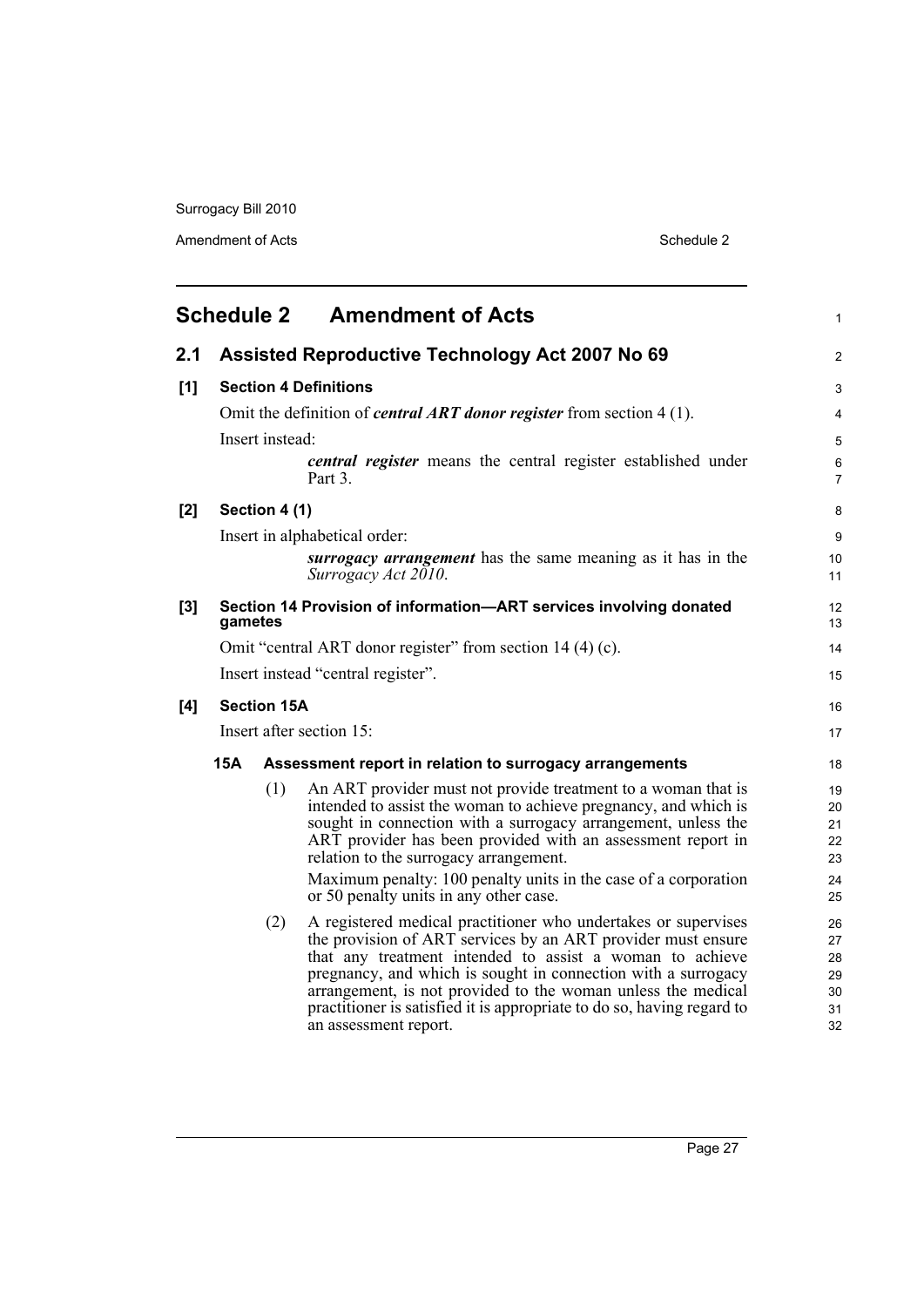Schedule 2 Amendment of Acts

|     |        | (3)               | Contravention of subsection (2) is not an offence, but may<br>constitute improper conduct by the medical practitioner for the<br>purposes of the Health Practitioner Regulation National Law<br>$(NSW)$ .                                                                                                                        | $\mathbf{1}$<br>$\overline{2}$<br>$\ensuremath{\mathsf{3}}$<br>4 |
|-----|--------|-------------------|----------------------------------------------------------------------------------------------------------------------------------------------------------------------------------------------------------------------------------------------------------------------------------------------------------------------------------|------------------------------------------------------------------|
|     |        | (4)               | For the purposes of this section, an <b>assessment report</b> is a report<br>by an independent counsellor about the surrogacy arrangement,<br>that is based on interviews with the parties to the surrogacy<br>arrangement.                                                                                                      | $\mathbf 5$<br>$\,6$<br>7<br>8                                   |
|     |        | (5)               | An assessment report must include the independent counsellor's<br>opinion as to whether the parties to the surrogacy arrangement<br>understand the surrogacy arrangement, including the possible<br>outcomes of the surrogacy arrangement, and are suitable persons<br>to enter into or continue with the surrogacy arrangement. | 9<br>10<br>11<br>12<br>13                                        |
|     |        | (6)               | An assessment report must address such other matters as the<br>regulations require the report to address.                                                                                                                                                                                                                        | 14<br>15                                                         |
|     |        | (7)               | An ART provider or medical practitioner does not contravene<br>this section unless it is proved that the ART provider or medical<br>practitioner knew, or should reasonably have suspected, that the<br>treatment concerned was sought in connection with a surrogacy<br>arrangement.                                            | 16<br>17<br>18<br>19<br>20                                       |
|     |        | (8)               | In this section:<br><i>independent counsellor</i> means a qualified counsellor (within the<br>meaning of the <i>Surrogacy Act 2010</i> ) who is not employed or<br>engaged by the ART provider.                                                                                                                                  | 21<br>22<br>23<br>24                                             |
| [5] |        | Part 3, heading   |                                                                                                                                                                                                                                                                                                                                  | 25                                                               |
|     |        |                   | Omit the heading. Insert instead:                                                                                                                                                                                                                                                                                                | 26                                                               |
|     | Part 3 |                   | <b>Central register</b>                                                                                                                                                                                                                                                                                                          | 27                                                               |
| [6] |        |                   | Part 3, Division 1                                                                                                                                                                                                                                                                                                               | 28                                                               |
|     |        |                   | Insert before section 33:                                                                                                                                                                                                                                                                                                        | 29                                                               |
|     |        | <b>Division 1</b> | <b>Central register</b>                                                                                                                                                                                                                                                                                                          | 30                                                               |
|     | 32A    |                   | <b>Establishment of central register</b>                                                                                                                                                                                                                                                                                         | 31                                                               |
|     |        | (1)               | The Director-General is to establish and maintain a register called<br>the central register.                                                                                                                                                                                                                                     | 32<br>33                                                         |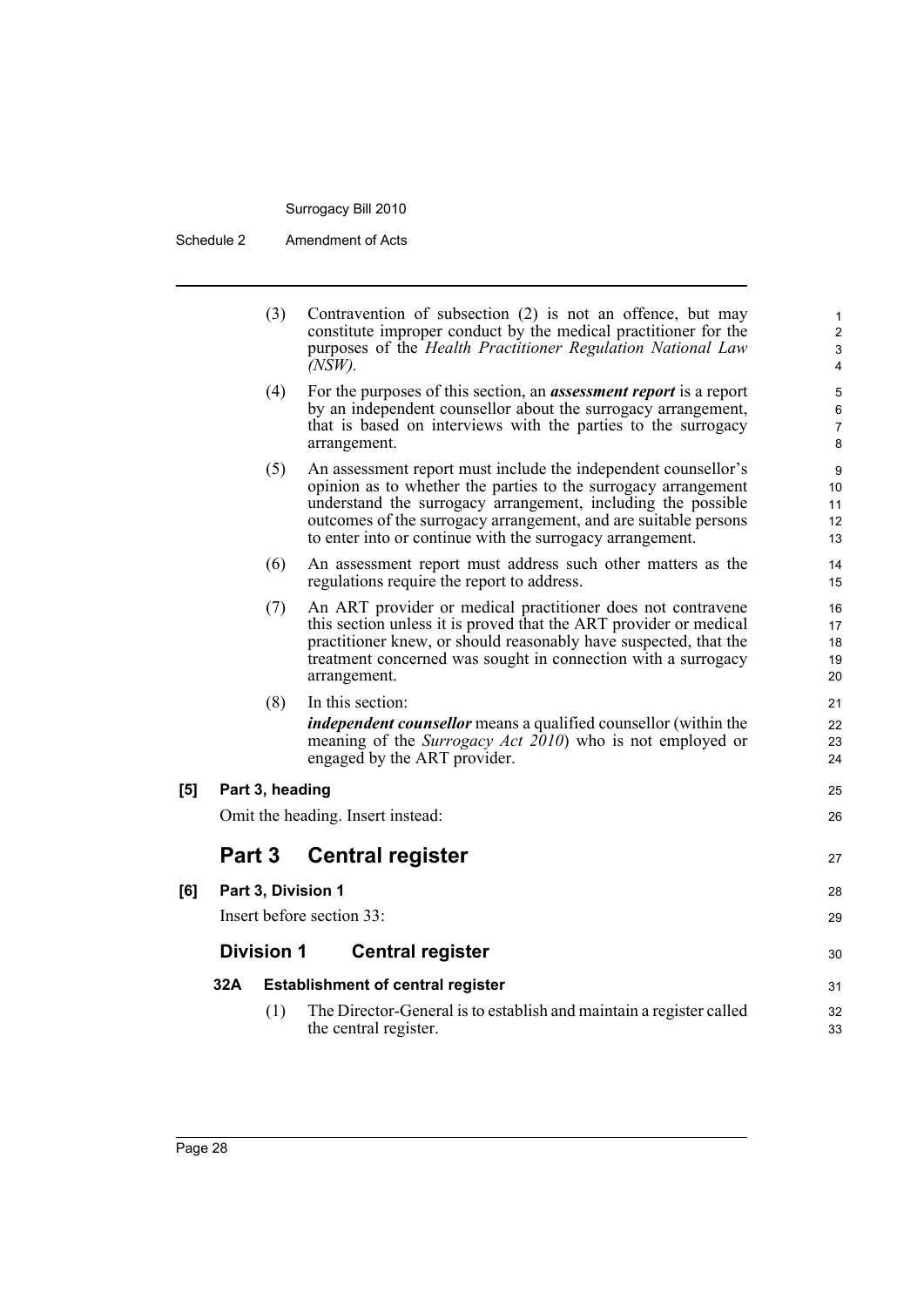#### Amendment of Acts Schedule 2

|        | (2)<br>The Director-General is to enter in the register such information<br>as the Director-General is required to enter in the register by or<br>under this Part.<br>Note. Division 2 requires the Director-General to enter in the register<br>about ART treatment.<br>information<br>Division<br>3<br>requires<br>the<br>Director-General to enter in the register information about surrogacy<br>arrangements. | $\mathbf{1}$<br>$\overline{2}$<br>$\mathfrak{S}$<br>4<br>5<br>$\,6\,$<br>$\overline{7}$ |
|--------|--------------------------------------------------------------------------------------------------------------------------------------------------------------------------------------------------------------------------------------------------------------------------------------------------------------------------------------------------------------------------------------------------------------------|-----------------------------------------------------------------------------------------|
|        | 32B<br>Disclosure of information must be in accordance with Part                                                                                                                                                                                                                                                                                                                                                   | 8                                                                                       |
|        | The Director-General may disclose information held on the<br>central register only in accordance with this Part.                                                                                                                                                                                                                                                                                                   | 9<br>10                                                                                 |
|        | <b>Division 2</b><br><b>Information about ART treatment</b>                                                                                                                                                                                                                                                                                                                                                        | 11                                                                                      |
| [7]    | Section 33 Information about ART treatment to be entered in central<br>register                                                                                                                                                                                                                                                                                                                                    | 12<br>13                                                                                |
|        | Omit section 33 (1).                                                                                                                                                                                                                                                                                                                                                                                               | 14                                                                                      |
| [8]    | <b>Section 33 (2)</b>                                                                                                                                                                                                                                                                                                                                                                                              | 15                                                                                      |
|        | Insert "central" before "register".                                                                                                                                                                                                                                                                                                                                                                                | 16                                                                                      |
| [9]    | Section 34 Objectives of central register-ART treatment                                                                                                                                                                                                                                                                                                                                                            | 17                                                                                      |
|        | Omit "objectives of the central ART donor register are".                                                                                                                                                                                                                                                                                                                                                           | 18                                                                                      |
|        | Insert instead "objectives of the central register, in relation to ART treatment,<br>$are$ ".                                                                                                                                                                                                                                                                                                                      | 19<br>20                                                                                |
| [10]   | Section 35 Disclosure of information must be in accordance with Part                                                                                                                                                                                                                                                                                                                                               | 21                                                                                      |
|        | Omit the section.                                                                                                                                                                                                                                                                                                                                                                                                  | 22                                                                                      |
| $[11]$ | Sections 36 (1) and (2), 37 (2), 38 (1) and 39 (1)                                                                                                                                                                                                                                                                                                                                                                 | 23                                                                                      |
|        | Omit "central ART donor register" wherever occurring.                                                                                                                                                                                                                                                                                                                                                              | 24                                                                                      |
|        | Insert instead "central register".                                                                                                                                                                                                                                                                                                                                                                                 | 25                                                                                      |
| [12]   | Section 40 Seeking consent of offspring to disclosure                                                                                                                                                                                                                                                                                                                                                              | 26                                                                                      |
|        | Omit "Part" from section 40 (1). Insert instead "Division".                                                                                                                                                                                                                                                                                                                                                        | 27                                                                                      |
| $[13]$ | <b>Section 41 Fees</b>                                                                                                                                                                                                                                                                                                                                                                                             | 28                                                                                      |
|        | Omit "Part" wherever occurring. Insert instead "Division".                                                                                                                                                                                                                                                                                                                                                         | 29                                                                                      |
|        |                                                                                                                                                                                                                                                                                                                                                                                                                    |                                                                                         |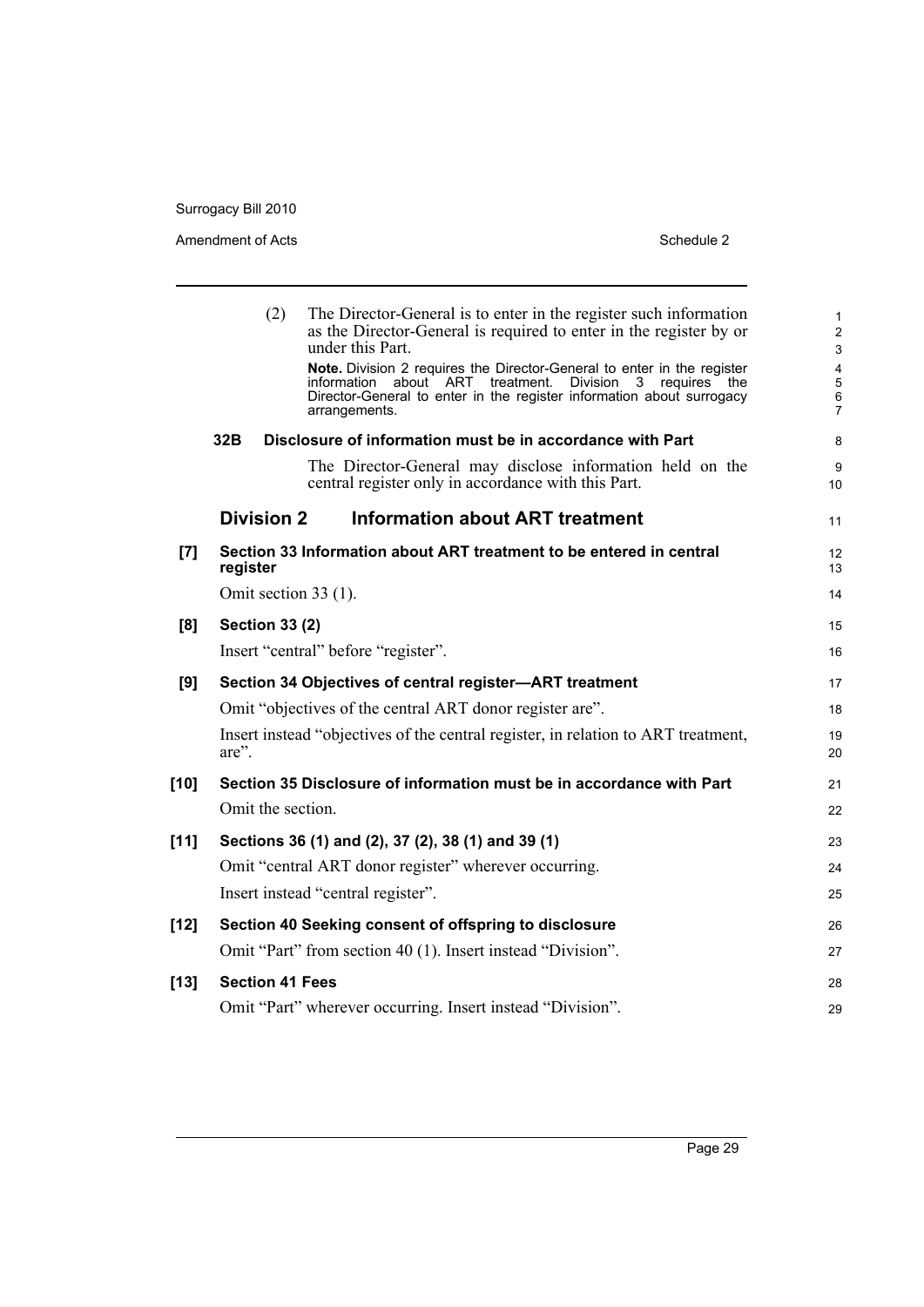Schedule 2 Amendment of Acts

| $[14]$ |     | Part 3, Division 3 | Insert after section 41:                                                                                                                                          | $\mathbf{1}$<br>$\overline{2}$ |
|--------|-----|--------------------|-------------------------------------------------------------------------------------------------------------------------------------------------------------------|--------------------------------|
|        |     | <b>Division 3</b>  | Information about surrogacy arrangements                                                                                                                          | 3                              |
|        | 41A |                    | <b>Definitions</b>                                                                                                                                                | 4                              |
|        |     |                    | In this Division:                                                                                                                                                 | 5                              |
|        |     |                    | <i>affected party</i> , in relation to a surrogacy arrangement, has the<br>same meaning as it has in the Surrogacy Act 2010.                                      | 6<br>7                         |
|        |     |                    | <b>biological sibling</b> of a person means a brother or sister of the<br>person, whether the relationship is of the whole blood or half<br>blood.                | $\bf 8$<br>9<br>10             |
|        |     |                    | <b>birth parent</b> has the same meaning as it has in the Surrogacy Act<br>2010.                                                                                  | 11<br>12                       |
|        |     |                    | <i>gamete provider</i> means a person whose gamete is used under a<br>surrogacy arrangement to conceive a child born as a result of the<br>surrogacy arrangement. | 13<br>14<br>15                 |
|        |     |                    | <i>parentage order</i> means a parentage order under the <i>Surrogacy</i><br>Act 2010                                                                             | 16<br>17                       |
|        | 41B |                    | Information about surrogacy arrangements to be entered in<br>central register                                                                                     | 18<br>19                       |
|        |     | (1)                | The Director-General is to enter in the central register such<br>information about surrogacy arrangements as may be prescribed<br>by the regulations.             | 20<br>21<br>22                 |
|        |     | (2)                | For the purposes of this Division, a reference to <i>information</i><br><i>about a surrogacy arrangement</i> includes a reference to the<br>following:            | 23<br>24<br>25                 |
|        |     |                    | information about affected parties in relation to surrogacy<br>(a)<br>arrangements,                                                                               | 26<br>27                       |
|        |     |                    | information about persons born as a result of surrogacy<br>(b)<br>arrangements,                                                                                   | 28<br>29                       |
|        |     |                    | information about gamete providers under surrogacy<br>(c)<br>arrangements,                                                                                        | 30<br>31                       |
|        |     |                    | information about the biological siblings of persons born<br>(d)<br>as a result of surrogacy arrangements.                                                        | 32<br>33                       |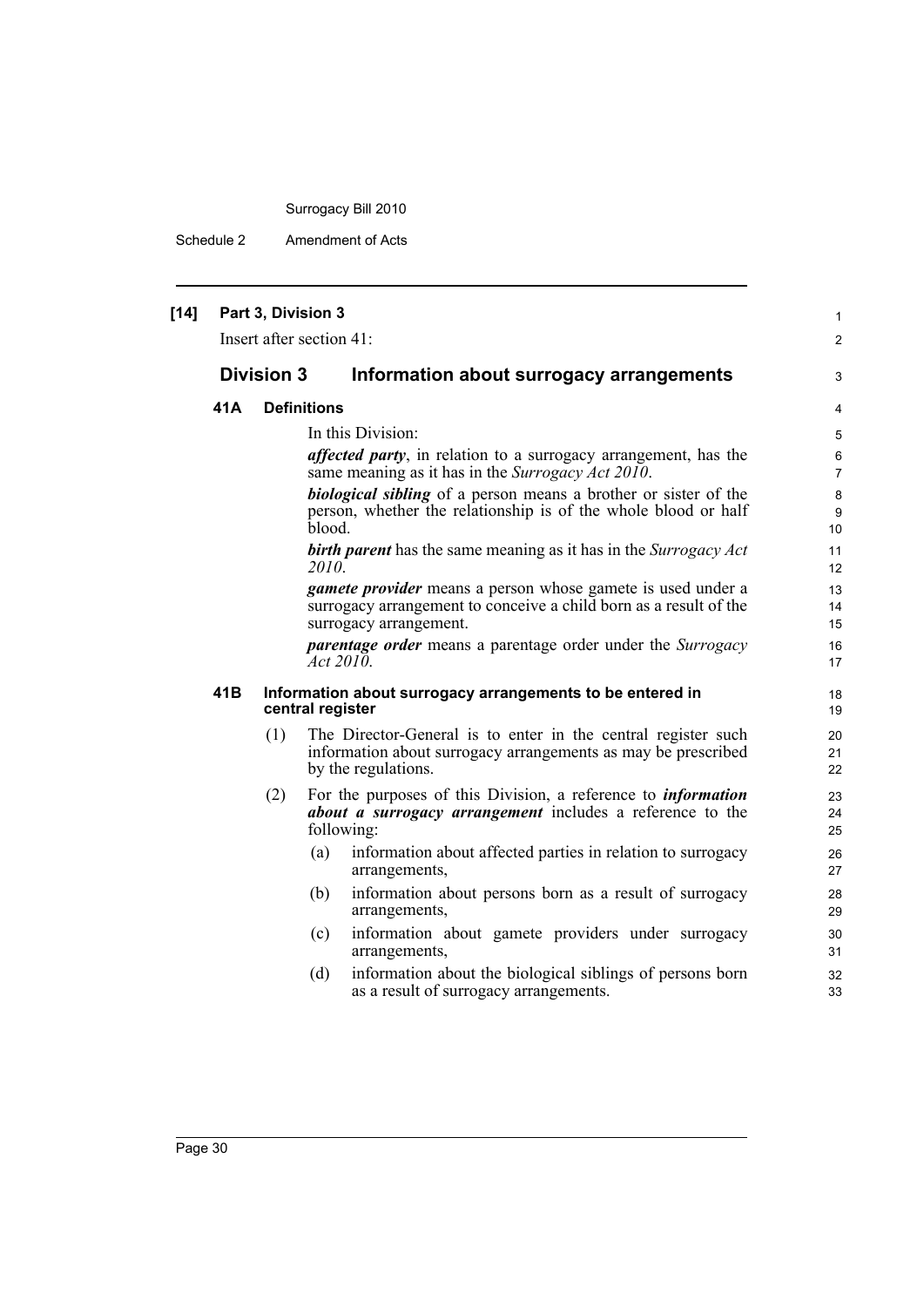Amendment of Acts **Schedule 2** and the 2

#### **41C Provision of surrogacy information by parties to surrogacy arrangement**

- (1) An affected party in relation to a surrogacy arrangement may, by notice to the Director-General, provide to the Director-General any registrable information about the surrogacy arrangement.
- (2) An affected party in relation to a surrogacy arrangement may at any time, by notice to the Director-General, update any registrable information provided to the Director-General, including after a parentage order has been made in relation to the surrogacy arrangement.
- (3) A gamete provider under a surrogacy arrangement may at any time, by notice to the Director-General, provide to the Director-General any registrable information about the surrogacy arrangement.
- (4) A biological sibling of a person born as a result of a surrogacy arrangement may at any time, by notice to the Director-General, provide to the Director-General any registrable information about the surrogacy arrangement.
- (5) The Director-General is under no obligation to inquire into, or verify, the information provided about a surrogacy arrangement by a person.
- (6) In this section, *registrable information* about a surrogacy arrangement is any information about a surrogacy arrangement the Director-General may enter in the central register under this Division.

**Note.** Provision of registrable information about a surrogacy arrangement is a precondition to the making of a parentage order under the *Surrogacy Act 2010* in respect of the surrogacy arrangement.

#### **41D Objective of central register—surrogacy arrangements**

The objective of the central register, in relation to surrogacy arrangements, is to ensure that an adult whose parentage has been transferred as a result of a parentage order, affected parties in relation to a surrogacy arrangement and gamete providers under a surrogacy arrangement have access to certain information about the surrogacy arrangement, including identifying information in some circumstances.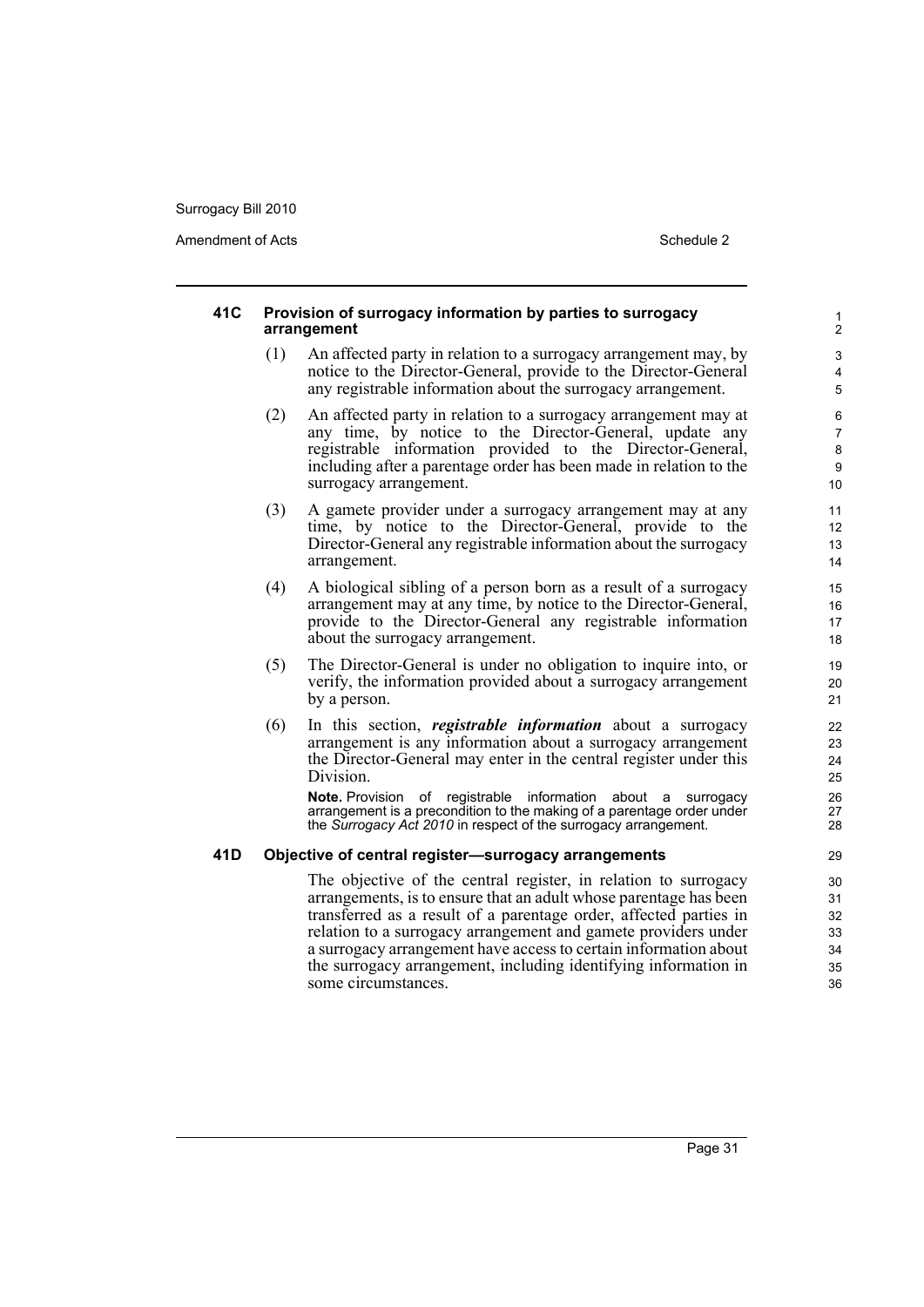Schedule 2 Amendment of Acts

#### **41E Disclosure of information to person to whom it relates** (1) The Director-General must, on an application by any of the following persons, provide to the person a copy of any information about that person held on the central register: (a) an adult who was born as a result of a surrogacy arrangement, (b) an affected party in relation to a surrogacy arrangement, (c) a gamete provider under a surrogacy arrangement, (d) an adult biological sibling of a person born as a result of a surrogacy arrangement. (2) The Director-General must, on application by the parent of a child under 18 years whose parentage was transferred by a parentage order, provide to the parent a copy of any information about the child held on the central register. (3) This section does not authorise the disclosure of: (a) information about a person other than the applicant (or, in the case of an application under subsection  $(2)$ , a person other than the child), or (b) information about the applicant's relationship with other persons (or, in the case of an application under subsection (2), the child's relationship with other persons) unless the information was originally provided by the applicant. **41F Disclosure of information to person about birth parents, gamete providers and siblings** (1) The Director-General must, on application by a person who is an adult and whose parentage was transferred by a parentage order, disclose to the person the name of a birth parent of the person and any other information relating to the birth parent held on the central register that the regulations require the Director-General to disclose. (2) The Director-General must, on application by a person who is an adult and whose parentage was transferred by a parentage order, disclose to the person the name of any gamete provider under the surrogacy arrangement concerned and any other information 1 2 3 4 5 6 7 8 9 10 11 12 13 14 15 16 17 18 19 20 21 22 23 24 25 26 27 28 29 30 31 32 33 34 35

relating to the gamete provider held on the central register that the

36 37

regulations require the Director-General to disclose.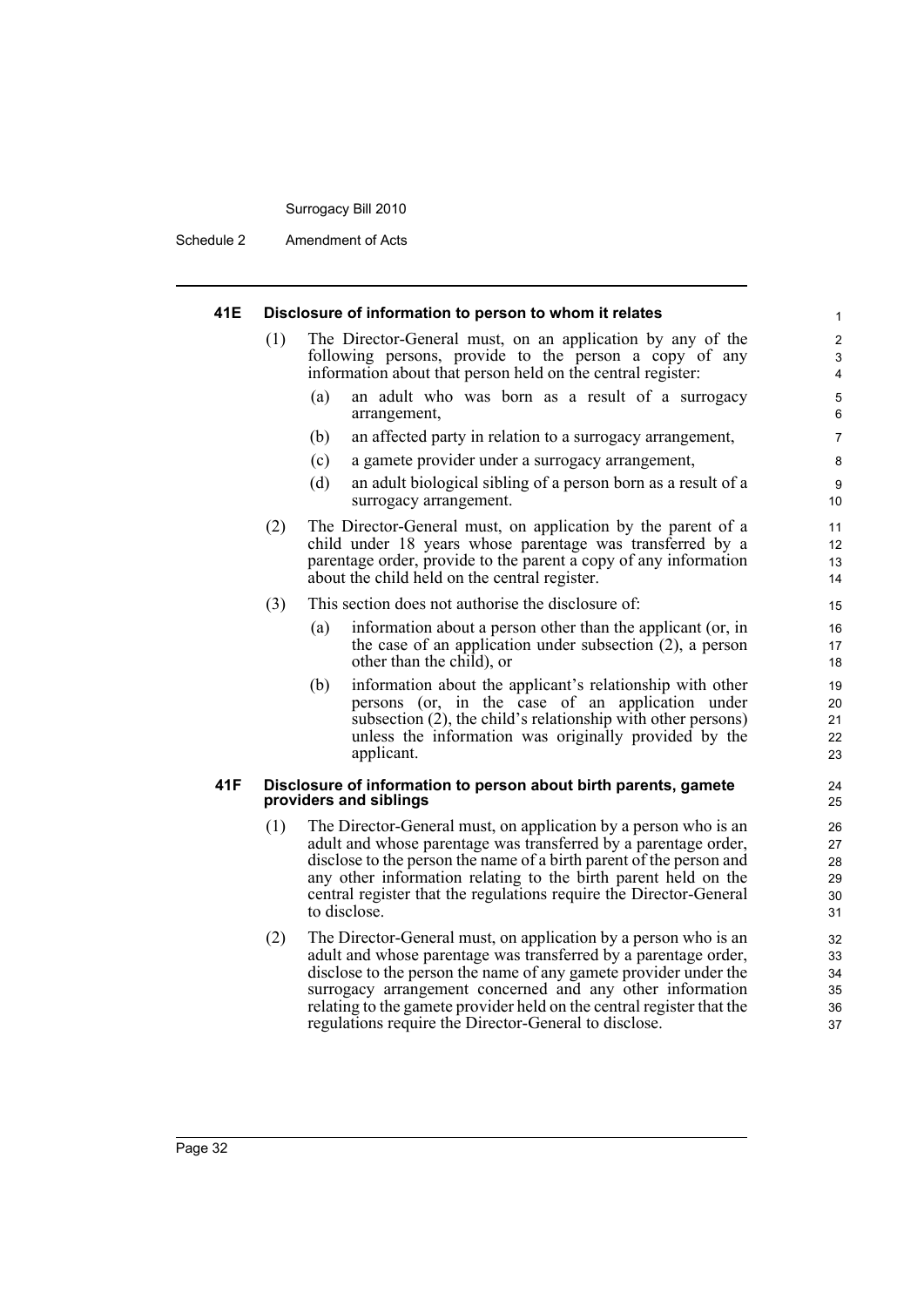|     | (3) |           | The Director-General must, on application by an adult person<br>whose parentage has been transferred by a parentage order,<br>disclose to the person the following information held on the<br>central register:                                                                                                              | 1<br>$\overline{2}$<br>3<br>4  |
|-----|-----|-----------|------------------------------------------------------------------------------------------------------------------------------------------------------------------------------------------------------------------------------------------------------------------------------------------------------------------------------|--------------------------------|
|     |     | (a)       | such non-identifying information relating to the person's<br>biological siblings as may be prescribed by the regulations,                                                                                                                                                                                                    | 5<br>6                         |
|     |     | (b)       | such other information (including identifying information)<br>relating to a biological sibling as the sibling has consented<br>to being disclosed under this section, but only in<br>accordance with that consent.                                                                                                           | $\overline{7}$<br>8<br>9<br>10 |
|     | (4) | 18 years. | A biological sibling can consent to the disclosure of information<br>under this section only if he or she has attained the age of                                                                                                                                                                                            | 11<br>12<br>13                 |
| 41G |     |           | Disclosure of information to birth parent and gamete provider                                                                                                                                                                                                                                                                | 14                             |
|     | (1) |           | The Director-General must, on application by a person who is the<br>birth parent, or a gamete provider under a surrogacy arrangement,<br>of a person whose parentage is transferred to another person as a<br>result of a parentage order, disclose to the person the following<br>information held on the central register: | 15<br>16<br>17<br>18<br>19     |
|     |     | (a)       | such non-identifying information relating to the person<br>whose parentage is transferred as may be prescribed by the<br>regulations,                                                                                                                                                                                        | 20<br>21<br>22                 |
|     |     | (b)       | such other information relating to the person whose<br>parentage is transferred, including information that<br>identifies the person, as the person has consented to being<br>disclosed under this section, but only in accordance with<br>that consent.                                                                     | 23<br>24<br>25<br>26<br>27     |
|     | (2) |           | A person whose parentage is transferred as a result of a parentage<br>order can consent to the disclosure of information under this<br>section only if he or she has attained the age of 18 years.                                                                                                                           | 28<br>29<br>30                 |
| 41H |     |           | <b>Seeking consent to disclosure</b>                                                                                                                                                                                                                                                                                         | 31                             |
|     | (1) |           | The Director-General may contact a person and ask the person<br>whether he or she wishes to consent to the disclosure of<br>information under this Division.                                                                                                                                                                 | 32<br>33<br>34                 |
|     | (2) |           | The Director-General may contact a person:                                                                                                                                                                                                                                                                                   | 35                             |
|     |     | (a)       | at the request of a birth parent of the person or a gamete<br>provider under a surrogacy arrangement that relates to the<br>person, or                                                                                                                                                                                       | 36<br>37<br>38                 |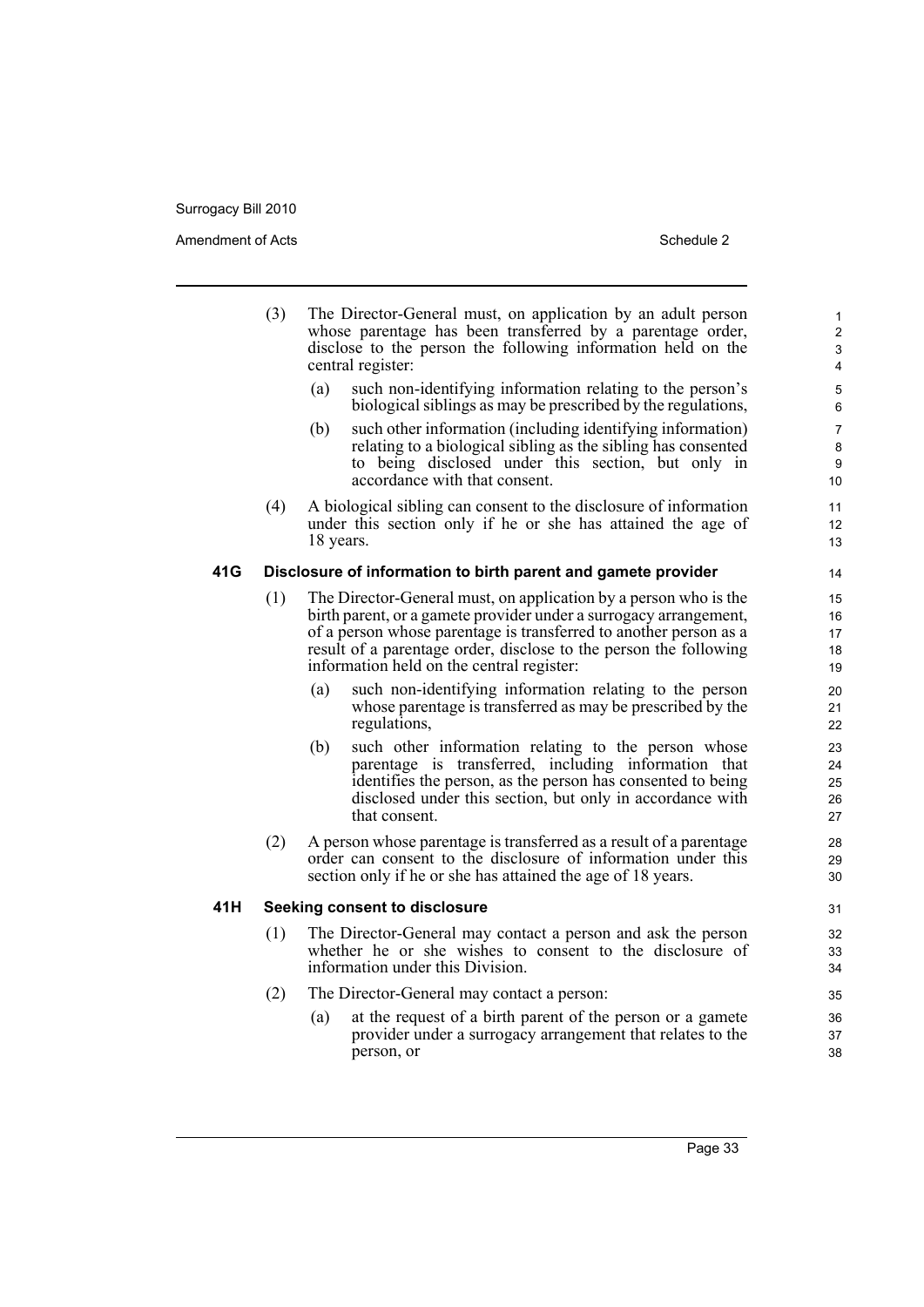Schedule 2 Amendment of Acts

|     |      | at the request of any biological sibling of the person, or<br>(b)                                                                                                                                                                                                                             | 1                                                                     |
|-----|------|-----------------------------------------------------------------------------------------------------------------------------------------------------------------------------------------------------------------------------------------------------------------------------------------------|-----------------------------------------------------------------------|
|     |      | on the Director-General's own initiative.<br>(c)                                                                                                                                                                                                                                              | $\overline{2}$                                                        |
|     | (3)  | The Director-General is not to contact a person under this section<br>unless the person is an adult and the Director-General is of the<br>opinion that the contact is justified in order to promote the<br>welfare and best interests of one or more of the persons<br>concerned.             | $\mathfrak{S}$<br>$\overline{\mathbf{4}}$<br>5<br>6<br>$\overline{7}$ |
|     | (4)  | The Director-General may consult any person or body that the<br>Director-General believes may assist the Director-General in the<br>exercise of his or her functions under this section.                                                                                                      | 8<br>9<br>10                                                          |
|     | (5)  | The Director-General may arrange for any one or more of the<br>persons concerned to be provided with such counselling as the<br>Director-General believes is necessary to assist the person and<br>the Director-General in the matter.                                                        | 11<br>12<br>13<br>14                                                  |
|     | (6)  | The Director-General must exercise his or her functions under<br>this section in accordance with any guidelines that may be<br>prescribed by the regulations.                                                                                                                                 | 15<br>16<br>17                                                        |
| 411 |      | Consent to registration or disclosure of information                                                                                                                                                                                                                                          | 18                                                                    |
|     | (1)  | A person may consent to the inclusion of information about the<br>person in the central register, or the disclosure of information<br>about the person in the central register to another person, under<br>this Division by giving written notice of that consent to the<br>Director-General. | 19<br>20<br>21<br>22<br>23                                            |
|     | (2)  | Consent given may be revoked at any time by giving further<br>written notice to the Director-General.                                                                                                                                                                                         | 24<br>25                                                              |
| 41J |      | Form of application or notice                                                                                                                                                                                                                                                                 | 26                                                                    |
|     | (1)  | An application made or notice given to the Director-General<br>under this Division must be made or given in an approved form.                                                                                                                                                                 | 27<br>28                                                              |
|     | (2)  | An application or notice must be accompanied by such proof as<br>the Director-General may require of the person's identity.                                                                                                                                                                   | 29<br>30                                                              |
| 41K | Fees |                                                                                                                                                                                                                                                                                               | 31                                                                    |
|     | (1)  | The regulations may prescribe fees in relation to any application<br>or notice under this Division.                                                                                                                                                                                           | 32<br>33                                                              |
|     | (2)  | An application or notice under this Division is incomplete unless                                                                                                                                                                                                                             | 34                                                                    |

it is accompanied by the prescribed fee (if any).

35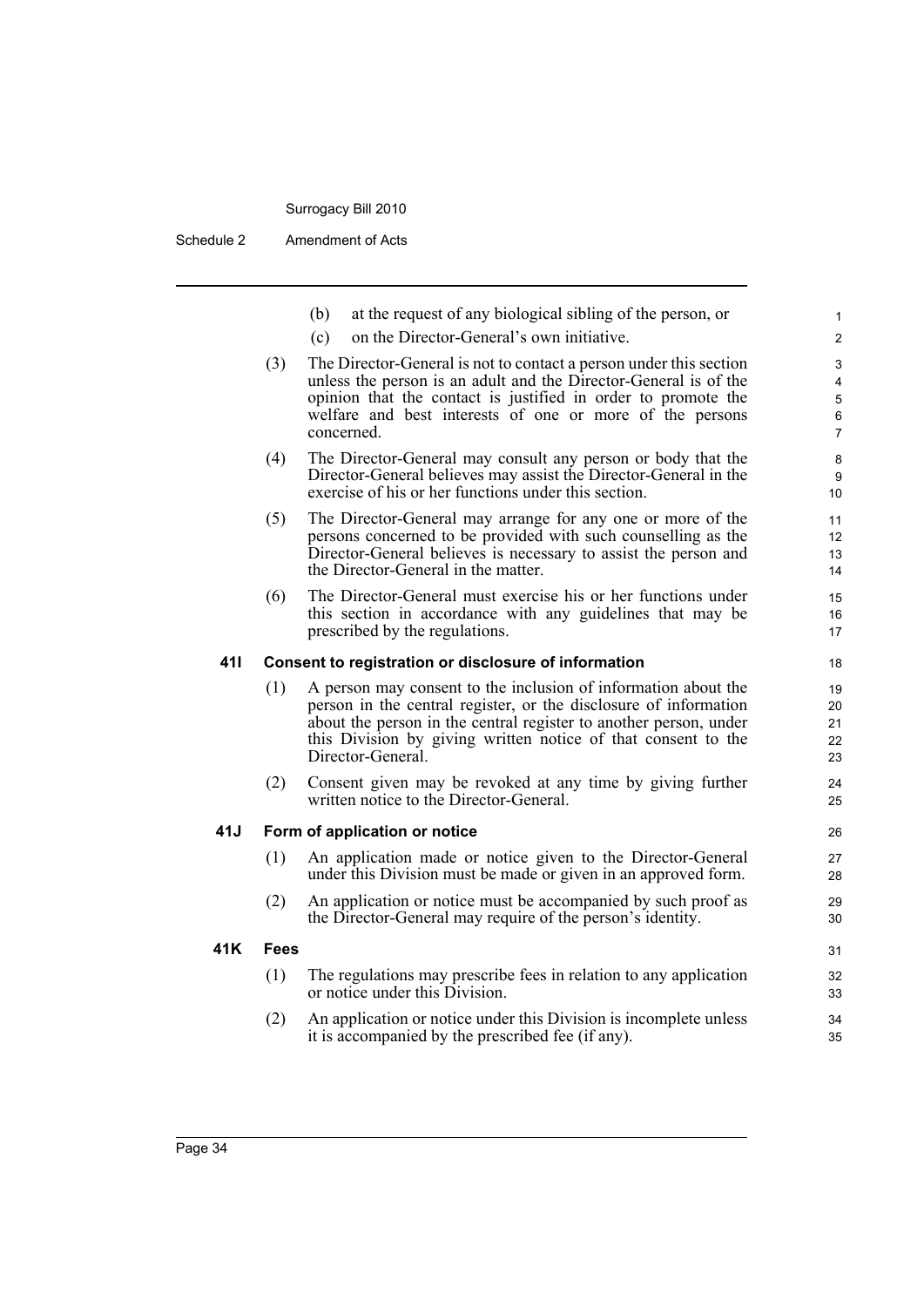Amendment of Acts Schedule 2

|        | 41L |                    | Information that relates to both ART treatment and surrogacy<br>arrangement                                                                                                                                                                                                                                                                                                                      | 1<br>$\overline{2}$                                      |
|--------|-----|--------------------|--------------------------------------------------------------------------------------------------------------------------------------------------------------------------------------------------------------------------------------------------------------------------------------------------------------------------------------------------------------------------------------------------|----------------------------------------------------------|
|        |     | (1)                | The Director-General can approve such arrangements as he or<br>she considers appropriate to facilitate the joint collection and<br>disclosure of information about a person that relates both to ART<br>treatment and a surrogacy arrangement, including arrangements<br>that permit:                                                                                                            | 3<br>$\overline{\mathbf{4}}$<br>5<br>6<br>$\overline{7}$ |
|        |     |                    | a single application or notice of consent to be made or<br>(a)<br>given in relation to information held on the central register<br>both under Division 2 and under this Division, and                                                                                                                                                                                                            | 8<br>9<br>10                                             |
|        |     |                    | a single disclosure to be made by the Director-General of<br>(b)<br>information that is required to be disclosed both under<br>Division 2 and under this Division.                                                                                                                                                                                                                               | 11<br>12<br>13                                           |
|        |     | (2)                | A provision of this Part that permits the regulations to prescribe<br>a fee in respect of an application or notice given under Division 2<br>or this Division also permits a single fee to be prescribed for an<br>application or notice that relates to both Division 2 and this<br>Division.                                                                                                   | 14<br>15<br>16<br>17<br>18                               |
|        | 41M |                    | Removal of information from register                                                                                                                                                                                                                                                                                                                                                             | 19                                                       |
|        |     |                    | The Director-General may, on application by an affected party in<br>relation to a surrogacy arrangement or on the Director-General's<br>initiative, remove information<br>own<br>about<br>a surrogacy<br>arrangement from the central register if:                                                                                                                                               | 20<br>21<br>22<br>23                                     |
|        |     |                    | the surrogacy arrangement did not involve the provision of<br>(a)<br>ART treatment, and                                                                                                                                                                                                                                                                                                          | 24<br>25                                                 |
|        |     |                    | (b)<br>a parentage order has not been granted in relation to the<br>surrogacy arrangement, or has been discharged.                                                                                                                                                                                                                                                                               | 26<br>27                                                 |
| $[15]$ |     |                    | <b>Part 4 Surrogacy</b>                                                                                                                                                                                                                                                                                                                                                                          | 28                                                       |
|        |     | Omit the Part.     |                                                                                                                                                                                                                                                                                                                                                                                                  | 29                                                       |
| $[16]$ |     | <b>Section 55A</b> |                                                                                                                                                                                                                                                                                                                                                                                                  | 30                                                       |
|        |     |                    | Insert after section 55:                                                                                                                                                                                                                                                                                                                                                                         | 31                                                       |
|        | 55A |                    | Use of enforcement powers in connection with Surrogacy Act 2010                                                                                                                                                                                                                                                                                                                                  | 32                                                       |
|        |     | (1)                | An inspector may exercise any function conferred on the<br>inspector by this Part in connection with the enforcement of this<br>Act or the regulations for the purpose of ascertaining whether or<br>not a provision of the Surrogacy Act 2010 or the regulations<br>under that Act is being or has been contravened by an ART<br>provider or in connection with the provision of ART treatment. | 33<br>34<br>35<br>36<br>37<br>38                         |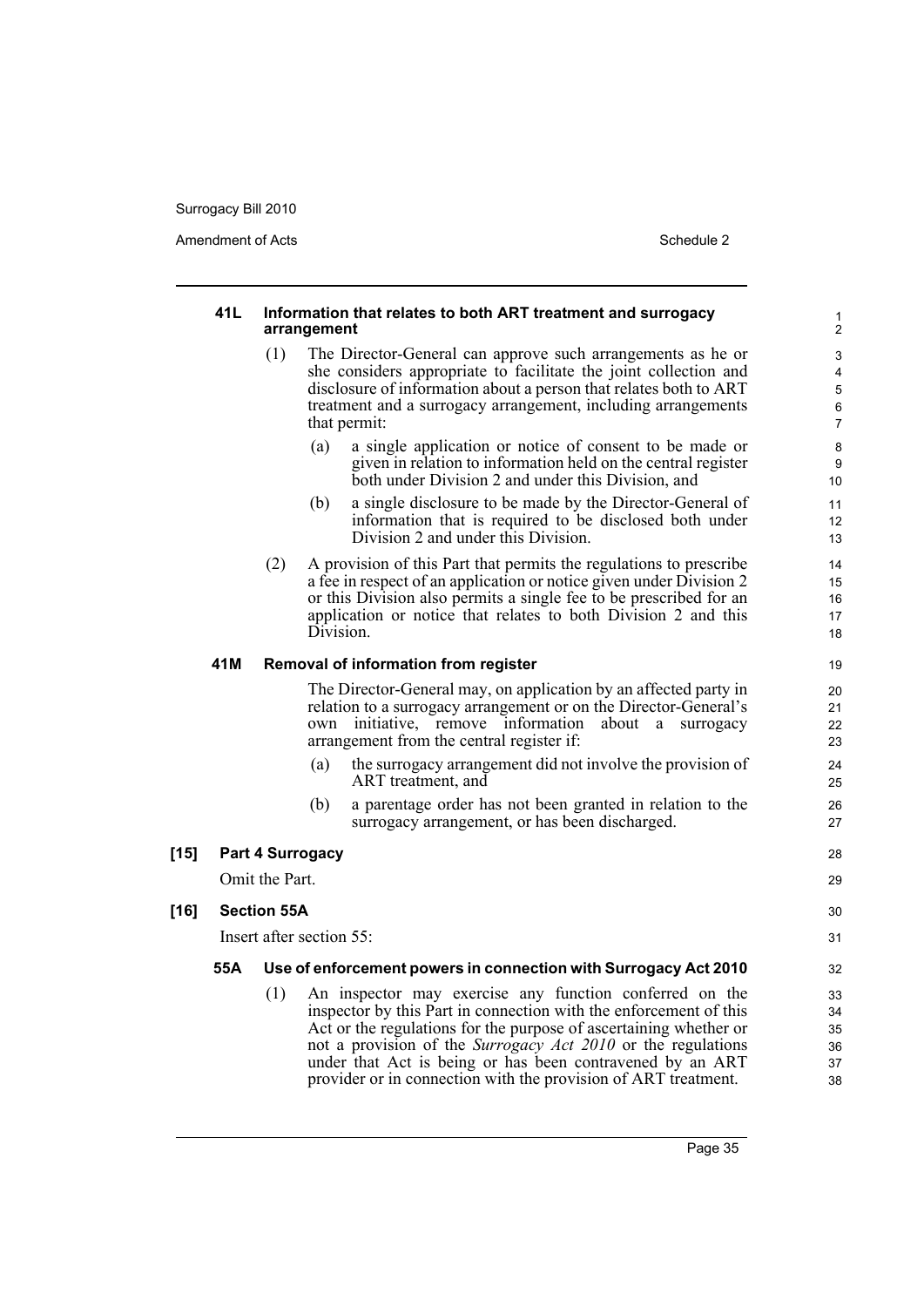Schedule 2 Amendment of Acts

| (2)<br>For that purpose, a reference in this Part to this Act or the<br>regulations includes a reference to the Surrogacy Act 2010 or the<br>regulations under that Act.<br>$[17]$<br>Section 57 Persons may be prohibited from carrying on business<br>Omit "or" from section 57 $(3)$ (a) (v).<br>Section 57 (3) (a) (vi)<br>$[18]$<br>Insert after section 57 (3) (a) (v):<br>the Surrogacy Act 2010, or<br>(vi)<br>$[19]$<br>Schedule 1 Savings, transitional and other provisions<br>Insert at the end of clause $1(1)$ :<br>Surrogacy Act 2010<br>Schedule 1, Part 3<br>[20]<br>Insert after Part 2:<br>Part 3<br>Provisions consequent on enactment of<br><b>Surrogacy Act 2010</b><br>5<br><b>Central register</b><br>(1)<br>The central register under section 32A is a continuation of, and<br>the same register as, the central ART donor register established<br>under section 33 before the commencement of section 32A, as<br>inserted by the <i>Surrogacy Act 2010</i> .<br>(2)<br>A reference in any Act, any instrument made under an Act or in<br>any document to the central ART donor register is to be read as a<br>reference to the central register.<br>6<br>Information about surrogacy arrangements to be included in<br>register<br>Division 3 of Part 3, as inserted by the Surrogacy Act 2010,<br>extends to information about surrogacy arrangements entered<br>into before the commencement of that Division, subject to the<br>regulations. |  |  |  |                                   |
|----------------------------------------------------------------------------------------------------------------------------------------------------------------------------------------------------------------------------------------------------------------------------------------------------------------------------------------------------------------------------------------------------------------------------------------------------------------------------------------------------------------------------------------------------------------------------------------------------------------------------------------------------------------------------------------------------------------------------------------------------------------------------------------------------------------------------------------------------------------------------------------------------------------------------------------------------------------------------------------------------------------------------------------------------------------------------------------------------------------------------------------------------------------------------------------------------------------------------------------------------------------------------------------------------------------------------------------------------------------------------------------------------------------------------------------------------------------------------|--|--|--|-----------------------------------|
|                                                                                                                                                                                                                                                                                                                                                                                                                                                                                                                                                                                                                                                                                                                                                                                                                                                                                                                                                                                                                                                                                                                                                                                                                                                                                                                                                                                                                                                                            |  |  |  | 1<br>$\overline{\mathbf{c}}$<br>3 |
|                                                                                                                                                                                                                                                                                                                                                                                                                                                                                                                                                                                                                                                                                                                                                                                                                                                                                                                                                                                                                                                                                                                                                                                                                                                                                                                                                                                                                                                                            |  |  |  | 4                                 |
|                                                                                                                                                                                                                                                                                                                                                                                                                                                                                                                                                                                                                                                                                                                                                                                                                                                                                                                                                                                                                                                                                                                                                                                                                                                                                                                                                                                                                                                                            |  |  |  | 5                                 |
|                                                                                                                                                                                                                                                                                                                                                                                                                                                                                                                                                                                                                                                                                                                                                                                                                                                                                                                                                                                                                                                                                                                                                                                                                                                                                                                                                                                                                                                                            |  |  |  | 6                                 |
|                                                                                                                                                                                                                                                                                                                                                                                                                                                                                                                                                                                                                                                                                                                                                                                                                                                                                                                                                                                                                                                                                                                                                                                                                                                                                                                                                                                                                                                                            |  |  |  | 7                                 |
|                                                                                                                                                                                                                                                                                                                                                                                                                                                                                                                                                                                                                                                                                                                                                                                                                                                                                                                                                                                                                                                                                                                                                                                                                                                                                                                                                                                                                                                                            |  |  |  | 8                                 |
|                                                                                                                                                                                                                                                                                                                                                                                                                                                                                                                                                                                                                                                                                                                                                                                                                                                                                                                                                                                                                                                                                                                                                                                                                                                                                                                                                                                                                                                                            |  |  |  | 9                                 |
|                                                                                                                                                                                                                                                                                                                                                                                                                                                                                                                                                                                                                                                                                                                                                                                                                                                                                                                                                                                                                                                                                                                                                                                                                                                                                                                                                                                                                                                                            |  |  |  | 10                                |
|                                                                                                                                                                                                                                                                                                                                                                                                                                                                                                                                                                                                                                                                                                                                                                                                                                                                                                                                                                                                                                                                                                                                                                                                                                                                                                                                                                                                                                                                            |  |  |  | 11                                |
|                                                                                                                                                                                                                                                                                                                                                                                                                                                                                                                                                                                                                                                                                                                                                                                                                                                                                                                                                                                                                                                                                                                                                                                                                                                                                                                                                                                                                                                                            |  |  |  | 12                                |
|                                                                                                                                                                                                                                                                                                                                                                                                                                                                                                                                                                                                                                                                                                                                                                                                                                                                                                                                                                                                                                                                                                                                                                                                                                                                                                                                                                                                                                                                            |  |  |  | 13                                |
|                                                                                                                                                                                                                                                                                                                                                                                                                                                                                                                                                                                                                                                                                                                                                                                                                                                                                                                                                                                                                                                                                                                                                                                                                                                                                                                                                                                                                                                                            |  |  |  | 14<br>15                          |
|                                                                                                                                                                                                                                                                                                                                                                                                                                                                                                                                                                                                                                                                                                                                                                                                                                                                                                                                                                                                                                                                                                                                                                                                                                                                                                                                                                                                                                                                            |  |  |  | 16                                |
|                                                                                                                                                                                                                                                                                                                                                                                                                                                                                                                                                                                                                                                                                                                                                                                                                                                                                                                                                                                                                                                                                                                                                                                                                                                                                                                                                                                                                                                                            |  |  |  | 17<br>18<br>19<br>20              |
|                                                                                                                                                                                                                                                                                                                                                                                                                                                                                                                                                                                                                                                                                                                                                                                                                                                                                                                                                                                                                                                                                                                                                                                                                                                                                                                                                                                                                                                                            |  |  |  | 21<br>22<br>23                    |
|                                                                                                                                                                                                                                                                                                                                                                                                                                                                                                                                                                                                                                                                                                                                                                                                                                                                                                                                                                                                                                                                                                                                                                                                                                                                                                                                                                                                                                                                            |  |  |  | 24<br>25                          |
|                                                                                                                                                                                                                                                                                                                                                                                                                                                                                                                                                                                                                                                                                                                                                                                                                                                                                                                                                                                                                                                                                                                                                                                                                                                                                                                                                                                                                                                                            |  |  |  | 26<br>27<br>28<br>29              |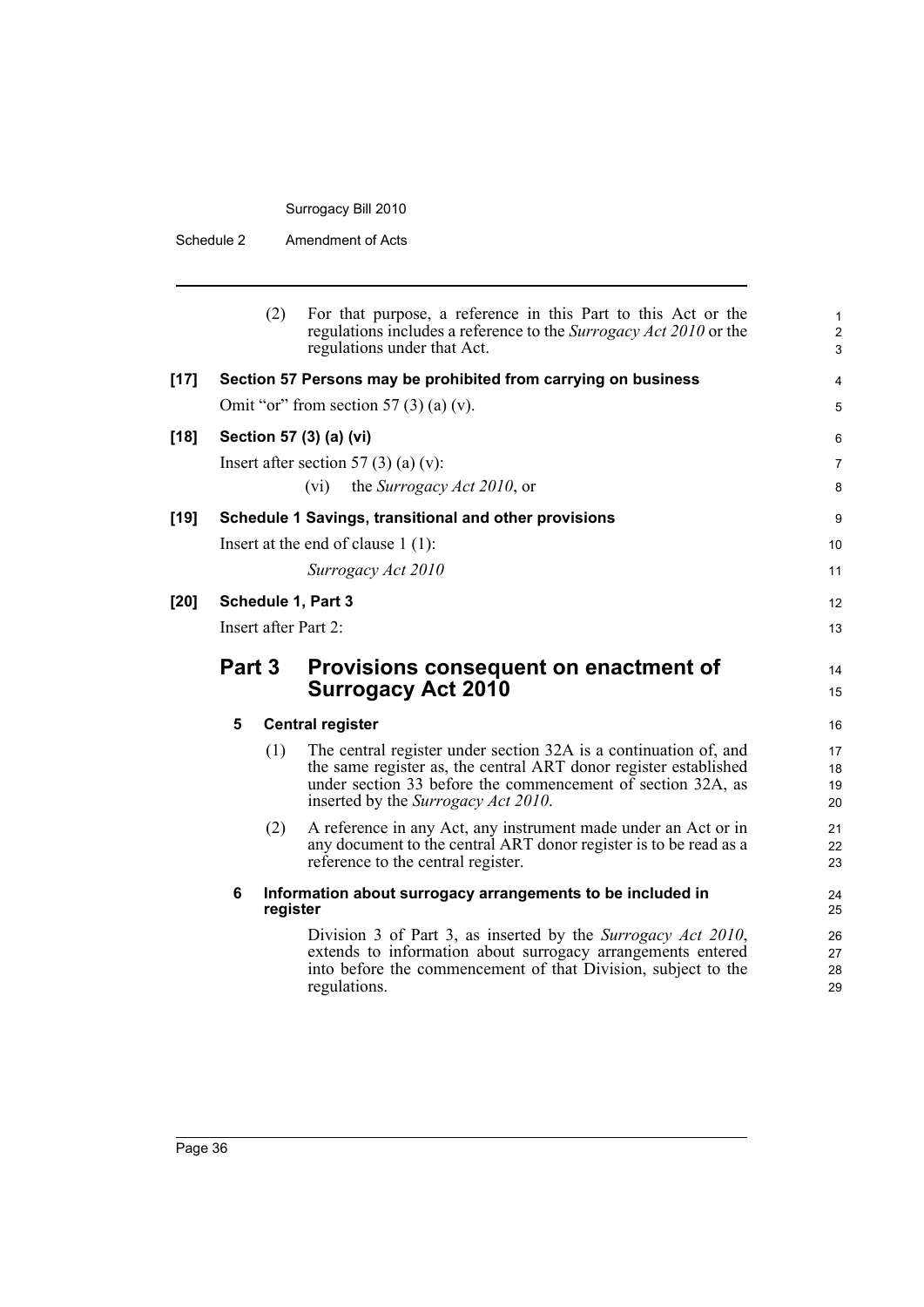Amendment of Acts Schedule 2

| 2.2 |         |                      | Births, Deaths and Marriages Registration Act 1995 No 62                                                                                                                                                                                                                                     | 1                          |
|-----|---------|----------------------|----------------------------------------------------------------------------------------------------------------------------------------------------------------------------------------------------------------------------------------------------------------------------------------------|----------------------------|
| [1] | Part 4A |                      |                                                                                                                                                                                                                                                                                              | $\overline{2}$             |
|     |         | Insert after Part 4: |                                                                                                                                                                                                                                                                                              | 3                          |
|     |         |                      | Part 4A Registration of parentage orders                                                                                                                                                                                                                                                     | 4                          |
|     | 25B     |                      | How is parentage order registered                                                                                                                                                                                                                                                            | 5                          |
|     |         | (1)                  | If a State parentage order is made or an order is made for the<br>discharge of a State parentage order, the order or discharge of<br>order must be registered under this Act.                                                                                                                | 6<br>$\overline{7}$<br>8   |
|     |         | (2)                  | The Registrar is to register a State parentage order or discharge<br>of a State parentage order by registering the notice of the<br>parentage order or discharge of a parentage order given to the<br>Registrar under Part 3 of the Surrogacy Act 2010.                                      | 9<br>10<br>11<br>12        |
|     |         | (3)                  | If an Interstate parentage order is made in relation to a person<br>whose birth is registered under this Act or an order is made for<br>the discharge of an Interstate parentage order in relation to such<br>a person, the order or discharge of order may be registered under<br>this Act. | 13<br>14<br>15<br>16<br>17 |
|     |         | (4)                  | The Registrar may register an Interstate parentage order or<br>discharge of an Interstate parentage order by registering any<br>notice of the parentage order or discharge of a parentage order<br>given to the Registrar by a registering authority.                                        | 18<br>19<br>20<br>21       |
|     |         | (5)                  | The Registrar registers a notice by making an entry about it in the<br>Register including the information required by the regulations.                                                                                                                                                       | 22<br>23                   |
|     |         | (6)                  | If the notice relates to a person in relation to whom such a notice<br>has previously been registered under this Act, the Registrar is<br>also to note a reference to the later notice in the entry in the<br>Register relating to the previous notice.                                      | 24<br>25<br>26<br>27       |
|     |         | (7)                  | In this section:                                                                                                                                                                                                                                                                             | 28                         |
|     |         |                      | <i>Interstate parentage order</i> has the same meaning as it has in the<br>Surrogacy Act 2010.                                                                                                                                                                                               | 29<br>30                   |
|     |         |                      | <b>State parentage order</b> means a parentage order made under the<br>Surrogacy Act 2010.                                                                                                                                                                                                   | 31<br>32                   |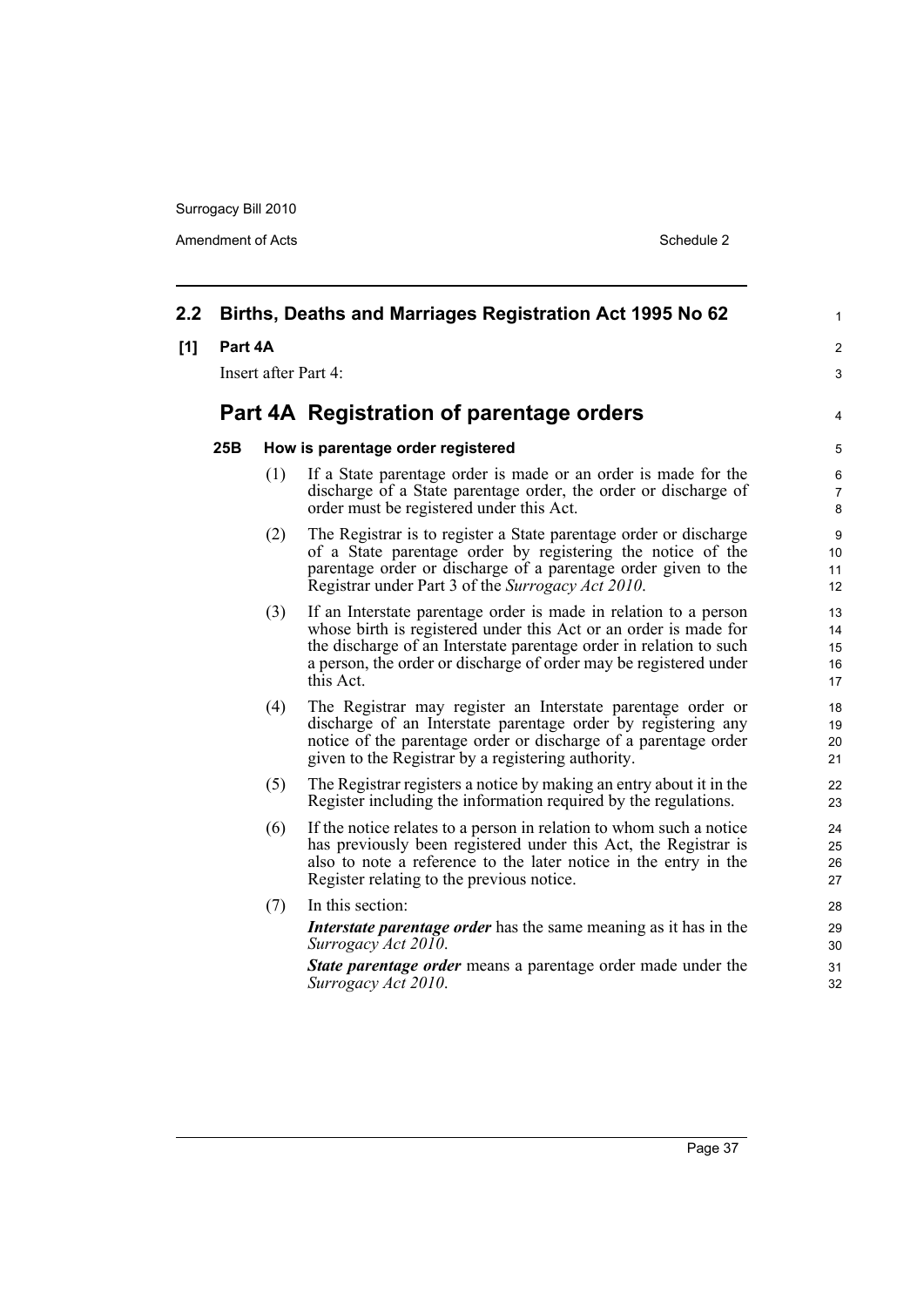Schedule 2 Amendment of Acts

#### **25C Parentage record to be noted in birth registration**

(1) If a notice registered under this Part relates to a person whose birth is registered under this Act, the Registrar is to note a reference to the notice in the entry relating to the birth of the person.

35 36

(2) If a notice of a parentage order or discharge of a parentage order received by the Registrar under the *Surrogacy Act 2010* relates to a person whose birth is registered under a corresponding law, the Registrar is to cause a copy of the notice to be sent to the relevant registering authority.

#### **25D Issuing birth certificate to person the subject of surrogacy arrangement**

- (1) After a parentage order relating to a person is registered under this Part, a birth certificate issued by the Registrar for the person must contain the relevant information recorded in the Register pursuant to section 25B in place of the corresponding information recorded in the Register pursuant to section 17 (1).
- (2) In particular, a birth certificate for the person must not include any information that indicates that the person was the child of a surrogacy arrangement.
- (3) However, the Registrar must, if the Registrar issues a birth certificate to the person to whom it relates, and the person is at least 18 years of age, attach an addendum to the certificate that indicates that further information is available about the entry.
- (4) This section applies whether or not the person's birth has been registered under this Act.

#### **25E Change of name to be notified**

- (1) If at any time the Registrar registers a change of name in relation to a person to whom a registered parentage order relates, the Registrar is to notify the Director-General of the Department of Health of the change of name.
- (2) The Director-General is authorised to collect and use that information for the purposes of the administration of the central register under the *Assisted Reproductive Technology Act 2007*.

### **[2] Section 29C Exceptions to certain change of name restrictions**

Insert ", the *Surrogacy Act 2010*" before "or the" in section 29C (3) (b).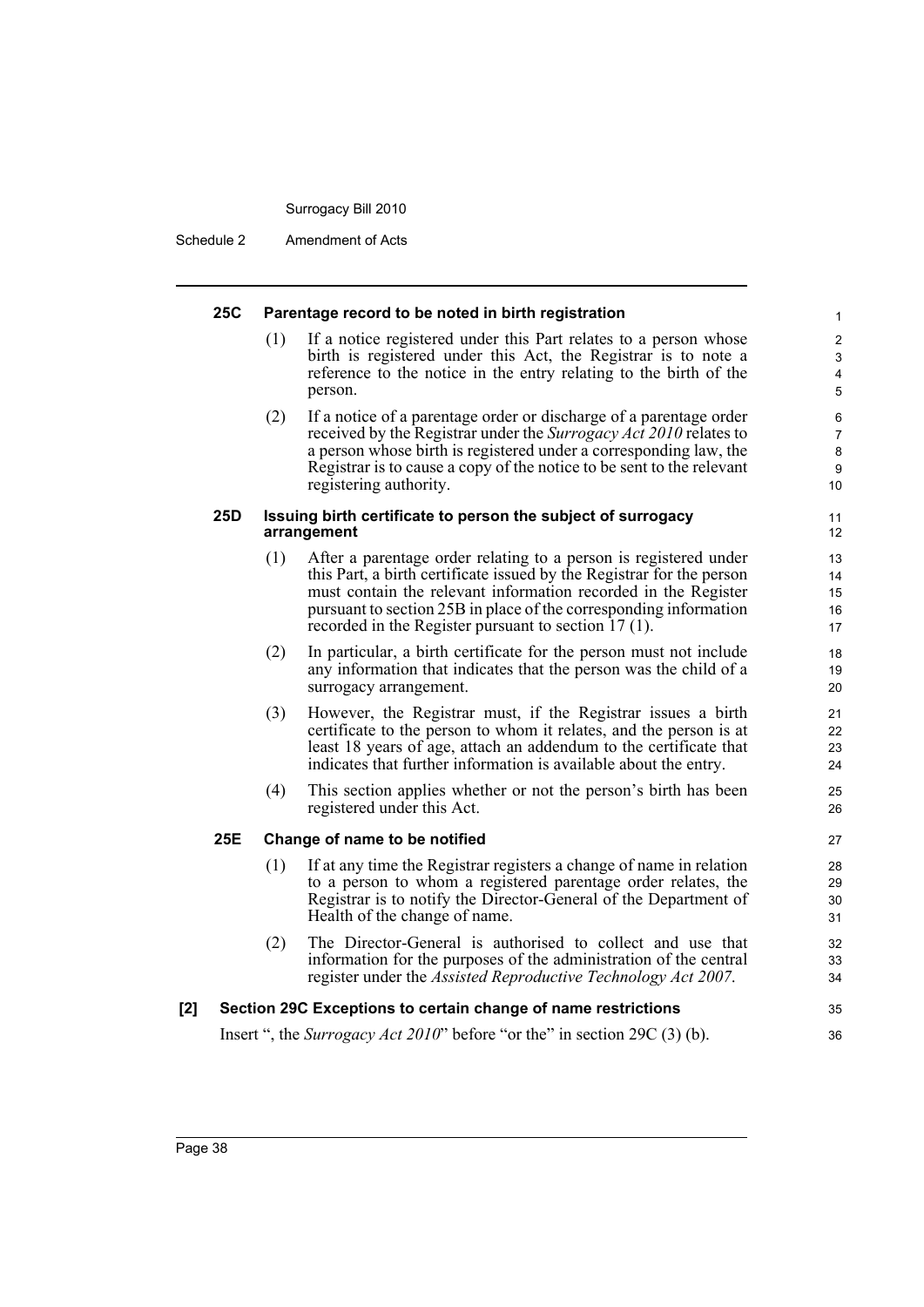Amendment of Acts Schedule 2

|     | Section 49 Issue of certificate                                                                                      |                                                                                                                                                         |                  |  |  |
|-----|----------------------------------------------------------------------------------------------------------------------|---------------------------------------------------------------------------------------------------------------------------------------------------------|------------------|--|--|
| [3] |                                                                                                                      |                                                                                                                                                         |                  |  |  |
|     | Insert after section 49 $(4)$ :                                                                                      |                                                                                                                                                         |                  |  |  |
|     | (5)                                                                                                                  | If requested to do so by an applicant, and authorised to do so                                                                                          | 3                |  |  |
|     |                                                                                                                      | under the <i>Surrogacy Act 2010</i> , the Registrar must issue the<br>applicant with a full birth record, being a single certificate that               | 4<br>$\mathbf 5$ |  |  |
|     |                                                                                                                      | certifies particulars relating to the birth of a person registered                                                                                      | 6                |  |  |
|     |                                                                                                                      | under section 17 and particulars of a parentage order or discharge                                                                                      | $\overline{7}$   |  |  |
|     |                                                                                                                      | of a parentage order relating to the person registered by the                                                                                           | 8                |  |  |
|     |                                                                                                                      | Registrar under Part 4A.                                                                                                                                | 9                |  |  |
| [4] | <b>Section 52</b>                                                                                                    |                                                                                                                                                         |                  |  |  |
|     | Omit the section. Insert instead:                                                                                    |                                                                                                                                                         |                  |  |  |
|     | 52                                                                                                                   | Access to information to be given in accordance with Adoption                                                                                           | 12               |  |  |
|     | Act 2000 and Surrogacy Act 2010                                                                                      |                                                                                                                                                         |                  |  |  |
|     |                                                                                                                      | This Act is subject to the <i>Adoption Act 2000</i> <sup>1</sup> and the <i>Surrogacy</i>                                                               | 14               |  |  |
|     |                                                                                                                      | Act $2010^2$ and, to the extent of any inconsistency with this Act,                                                                                     | 15               |  |  |
|     |                                                                                                                      | those Acts prevail.                                                                                                                                     | 16               |  |  |
|     |                                                                                                                      | Note. <sup>1</sup> The Adoption Act 2000 sets out entitlements to and restrictions<br>on access to adoption information held by the Registrar and other | 17<br>18         |  |  |
|     |                                                                                                                      | information sources. For instance, that Act sets out the circumstances in                                                                               | 19               |  |  |
|     |                                                                                                                      | which the Registrar is entitled to give an adopted person access to his<br>or her original birth certificate.                                           | 20<br>21         |  |  |
|     |                                                                                                                      | <sup>2</sup> The Surrogacy Act 2010 sets out entitlements to access birth records                                                                       | 22               |  |  |
|     |                                                                                                                      | held by the Registrar that relate to surrogacy arrangements.                                                                                            | 23               |  |  |
| [5] | Schedule 3 Savings, transitional and other provisions                                                                |                                                                                                                                                         |                  |  |  |
|     | Insert at the end of clause $1(1)$ :                                                                                 |                                                                                                                                                         |                  |  |  |
|     |                                                                                                                      | Surrogacy Act 2010                                                                                                                                      | 26               |  |  |
| 2.3 | <b>Government Information (Public Access) Act 2009 No 52</b>                                                         |                                                                                                                                                         |                  |  |  |
|     | Schedule 1 Information for which there is conclusive presumption of<br>overriding public interest against disclosure |                                                                                                                                                         |                  |  |  |
|     |                                                                                                                      | Omit "(Central ART donor register)" from the matter relating to the <i>Assisted</i><br>Reproductive Technology Act 2007 in clause 1 of the Schedule.    | 30<br>31         |  |  |
|     |                                                                                                                      | Insert instead "(Central register)".                                                                                                                    | 32               |  |  |
|     |                                                                                                                      |                                                                                                                                                         |                  |  |  |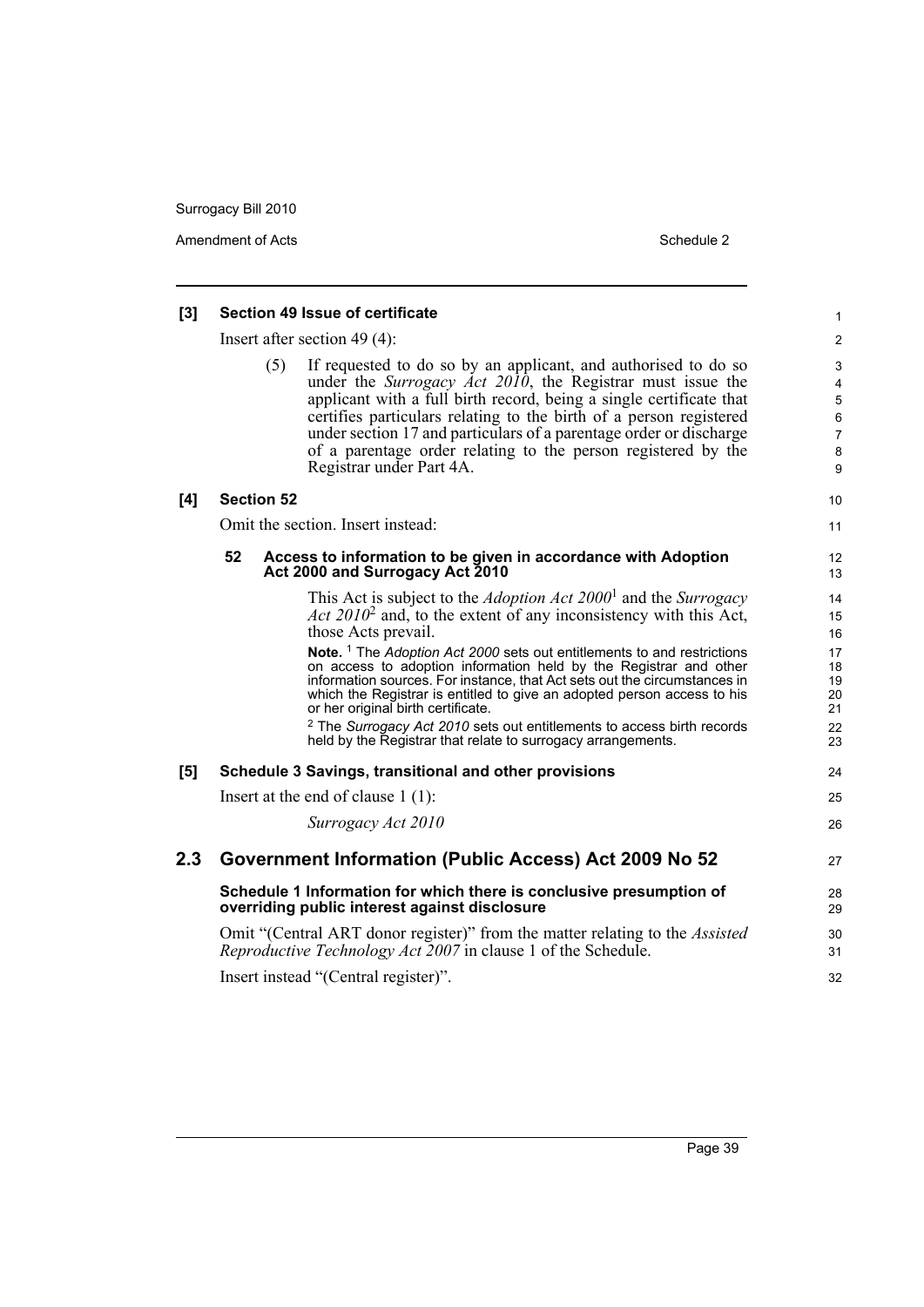Schedule 2 Amendment of Acts

| 2.4 |                                                                        | Interpretation Act 1987 No 15                                                                                                                                                                                                                                                                                                                                                                                                                                                                                                                                    | 1                         |  |  |
|-----|------------------------------------------------------------------------|------------------------------------------------------------------------------------------------------------------------------------------------------------------------------------------------------------------------------------------------------------------------------------------------------------------------------------------------------------------------------------------------------------------------------------------------------------------------------------------------------------------------------------------------------------------|---------------------------|--|--|
|     | Section 21C References to de facto partners and de facto relationships |                                                                                                                                                                                                                                                                                                                                                                                                                                                                                                                                                                  |                           |  |  |
|     |                                                                        | Omit section 21C (4). Insert instead:                                                                                                                                                                                                                                                                                                                                                                                                                                                                                                                            |                           |  |  |
|     | (4)                                                                    | Meaning of "related by family"                                                                                                                                                                                                                                                                                                                                                                                                                                                                                                                                   | $\overline{4}$            |  |  |
|     |                                                                        | For the purposes of subsection $(2)$ , 2 persons are <i>related by</i><br><i>family</i> if:                                                                                                                                                                                                                                                                                                                                                                                                                                                                      | 5<br>6                    |  |  |
|     |                                                                        | one is the child (including an adopted child) of the other, or<br>(a)                                                                                                                                                                                                                                                                                                                                                                                                                                                                                            | $\overline{7}$            |  |  |
|     |                                                                        | (b)<br>one is another descendant of the other (even if the<br>relationship between them is traced through an adoptive<br>parent), or                                                                                                                                                                                                                                                                                                                                                                                                                             | 8<br>9<br>10 <sup>°</sup> |  |  |
|     |                                                                        | (c)<br>they have a parent in common (including an adoptive<br>parent of either or both of them).                                                                                                                                                                                                                                                                                                                                                                                                                                                                 | 11<br>12                  |  |  |
|     | (5)                                                                    | Subsection (4) applies:                                                                                                                                                                                                                                                                                                                                                                                                                                                                                                                                          | 13                        |  |  |
|     |                                                                        | even if an adoption has been declared void or is of no<br>(a)<br>effect, and                                                                                                                                                                                                                                                                                                                                                                                                                                                                                     | 14<br>15                  |  |  |
|     |                                                                        | (b)<br>to adoptions under the law of any place (whether in or out<br>of Australia) relating to the adoption of children.                                                                                                                                                                                                                                                                                                                                                                                                                                         | 16<br>17                  |  |  |
|     | (6)                                                                    | Subsection (4) applies in relation to a child whose parentage is<br>transferred as a result of a parentage order, or an Interstate<br>parentage order, within the meaning of the Surrogacy Act 2010 in<br>the same way as it applies in relation to an adopted child, even if<br>the parentage order is discharged or otherwise ceases to have<br>effect. For that purpose, a reference in that subsection to an<br>adoptive parent is to be read as a reference to a person to whom<br>the parentage of a child is transferred under such a parentage<br>order. |                           |  |  |
| 2.5 |                                                                        | Property (Relationships) Act 1984 No 147                                                                                                                                                                                                                                                                                                                                                                                                                                                                                                                         | 27                        |  |  |
|     | <b>Section 5A Family relationship</b>                                  |                                                                                                                                                                                                                                                                                                                                                                                                                                                                                                                                                                  |                           |  |  |
|     | Insert after section $5A(3)$ :                                         |                                                                                                                                                                                                                                                                                                                                                                                                                                                                                                                                                                  |                           |  |  |
|     | (4)                                                                    | Subsection (2) applies in relation to a child whose parentage is<br>transferred as a result of a parentage order, or an Interstate<br>parentage order, within the meaning of the Surrogacy Act 2010 in<br>the same way as it applies in relation to an adopted child. For that<br>purpose, a reference in that subsection to an adoptive parent is to<br>be read as a reference to a person to whom the parentage of a<br>child is transferred under such a parentage order.                                                                                     |                           |  |  |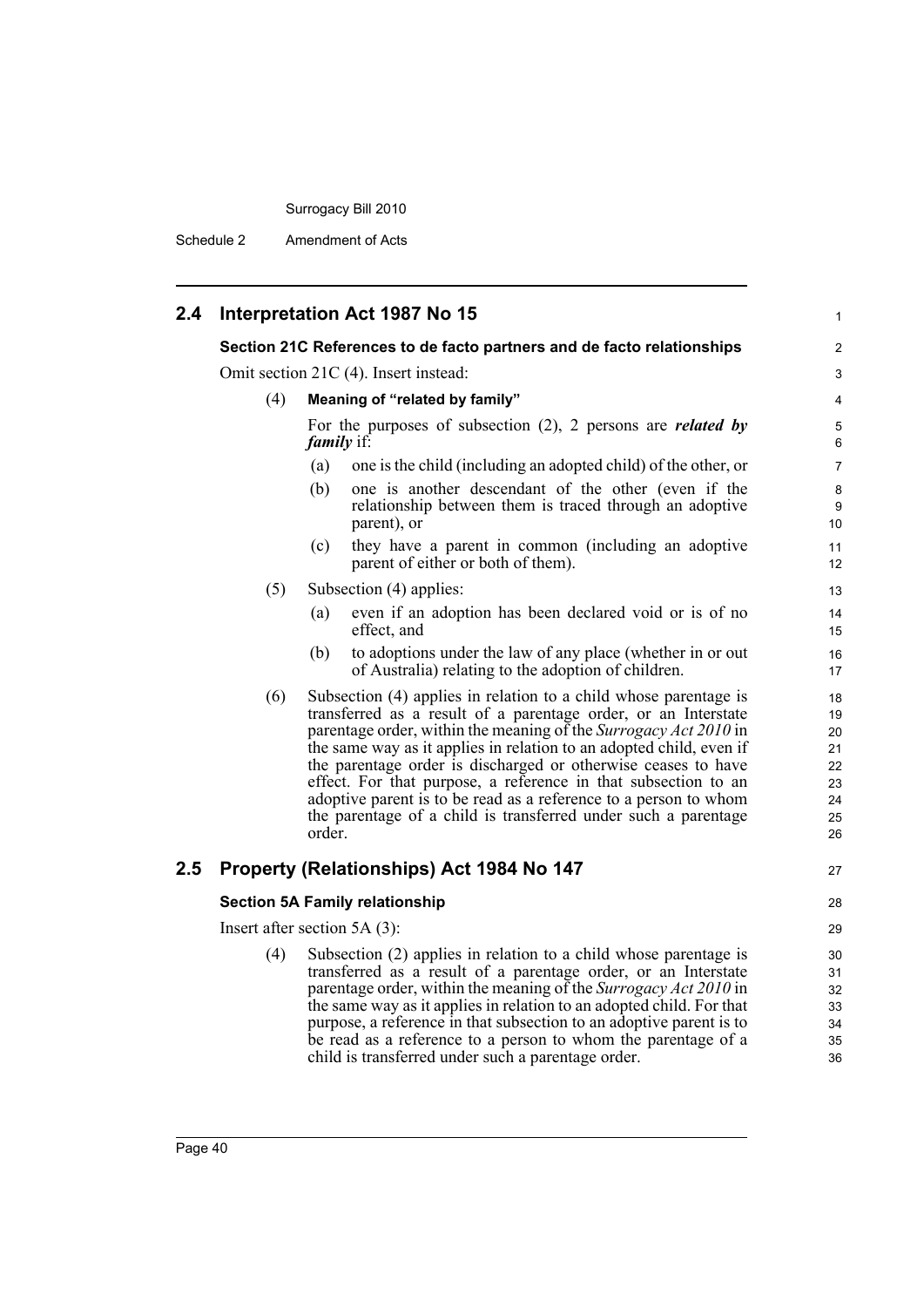Amendment of Acts Schedule 2

| 2.6 |                                                                                                   |     | <b>Relationships Register Act 2010 No 19</b>                                                                                                                                                                                                                                                                                                                                                                                                                                                                                                                     | 1                                                         |  |
|-----|---------------------------------------------------------------------------------------------------|-----|------------------------------------------------------------------------------------------------------------------------------------------------------------------------------------------------------------------------------------------------------------------------------------------------------------------------------------------------------------------------------------------------------------------------------------------------------------------------------------------------------------------------------------------------------------------|-----------------------------------------------------------|--|
|     | <b>Section 5 Eligibility for registration</b>                                                     |     |                                                                                                                                                                                                                                                                                                                                                                                                                                                                                                                                                                  |                                                           |  |
|     |                                                                                                   |     | Insert after section $5(5)$ :                                                                                                                                                                                                                                                                                                                                                                                                                                                                                                                                    | 3                                                         |  |
|     |                                                                                                   | (6) | Subsection (4) applies in relation to a child whose parentage is<br>transferred as a result of a parentage order, or an Interstate<br>parentage order, within the meaning of the Surrogacy Act 2010 in<br>the same way as it applies in relation to an adopted child, even if<br>the parentage order is discharged or otherwise ceases to have<br>effect. For that purpose, a reference in that subsection to an<br>adoptive parent is to be read as a reference to a person to whom<br>the parentage of a child is transferred under such a parentage<br>order. | 4<br>5<br>6<br>$\overline{7}$<br>8<br>9<br>10<br>11<br>12 |  |
| 2.7 |                                                                                                   |     | <b>Status of Children Act 1996 No 76</b>                                                                                                                                                                                                                                                                                                                                                                                                                                                                                                                         | 13                                                        |  |
|     |                                                                                                   |     | <b>Section 4 Application of Act</b>                                                                                                                                                                                                                                                                                                                                                                                                                                                                                                                              | 14                                                        |  |
|     | Insert "or Part 3 of the Surrogacy Act 2010" after "the Adoption Act 2000" in<br>section $4(2)$ . |     |                                                                                                                                                                                                                                                                                                                                                                                                                                                                                                                                                                  |                                                           |  |
| 2.8 |                                                                                                   |     | Succession Act 2006 No 80                                                                                                                                                                                                                                                                                                                                                                                                                                                                                                                                        | 17                                                        |  |
|     | <b>Section 109A</b>                                                                               |     |                                                                                                                                                                                                                                                                                                                                                                                                                                                                                                                                                                  | 18                                                        |  |
|     | Insert after section 109:                                                                         |     |                                                                                                                                                                                                                                                                                                                                                                                                                                                                                                                                                                  | 19                                                        |  |
|     | 109A                                                                                              |     | <b>Surrogacy arrangements</b>                                                                                                                                                                                                                                                                                                                                                                                                                                                                                                                                    | 20                                                        |  |
|     |                                                                                                   | (1) | A child of a surrogacy arrangement in respect of whom a<br>parentage order is made is to be regarded, for the purposes of<br>distribution on an intestacy, as a child of the intended parent or<br>parents named in the parentage order and:<br>the child's family relationships are to be determined<br>(a)<br>accordingly, and<br>family relationships that exist as a matter of biological fact,<br>(b)<br>and are not consistent with the relationship created by                                                                                            | 21<br>22<br>23<br>24<br>25<br>26<br>27<br>28              |  |
|     |                                                                                                   | (2) | parentage order, are to be ignored.<br>In this section, a <i>parentage order</i> means a parentage order, or an<br>Interstate parentage order, within the meaning of the Surrogacy<br>Act 2010.                                                                                                                                                                                                                                                                                                                                                                  | 29<br>30<br>31<br>32                                      |  |